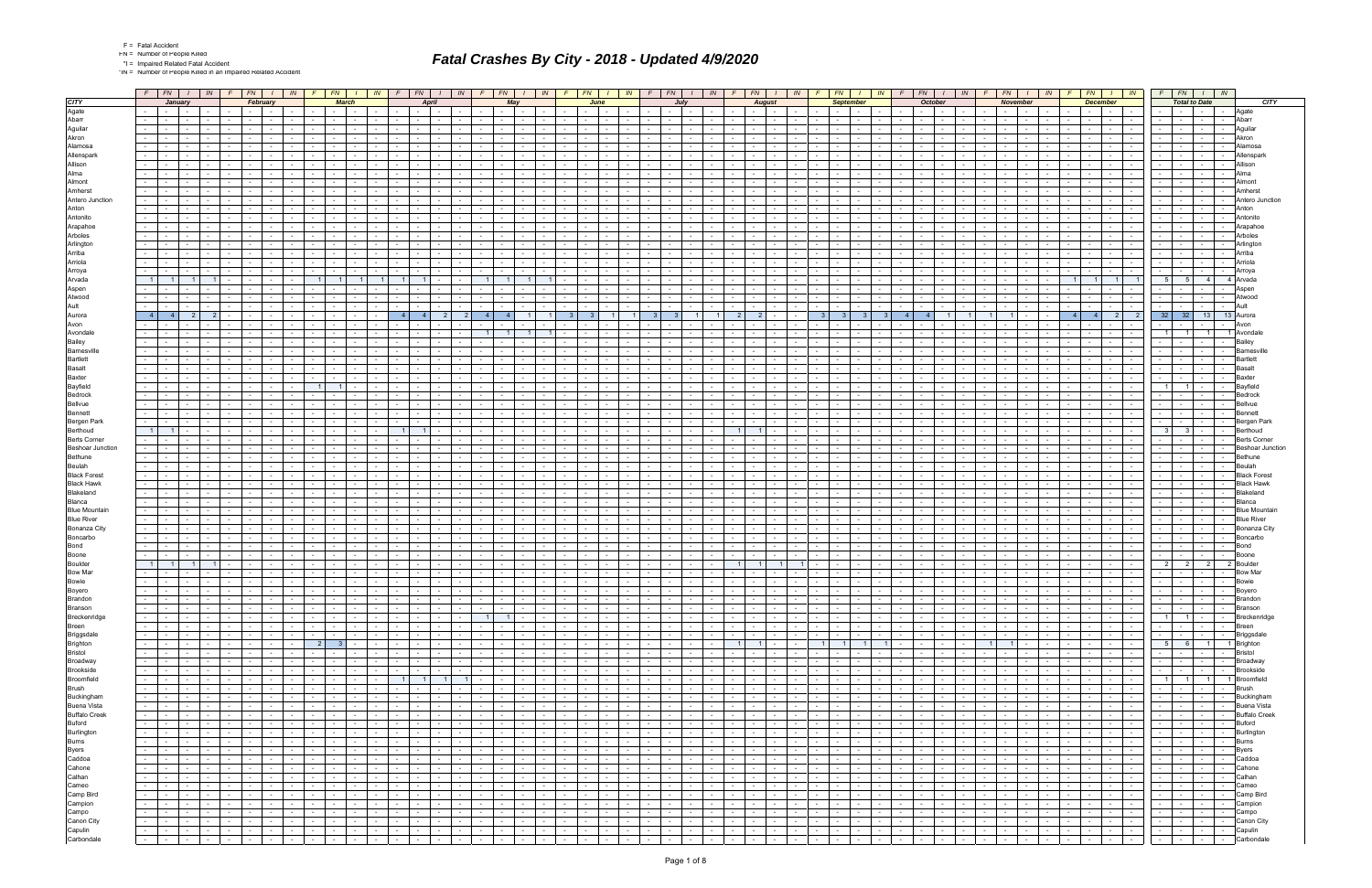|  | Fatal Accide |
|--|--------------|
|  |              |

\*IN = Number of People Killed in an Impaired Related Accident

|                         | $F$ $FN$ $I$<br>$F$ $FN$<br>$\mid$ $\mid N \mid$                                                                                                            | IN                                                        | $F$ $FN$<br>$\sqrt{N}$                                                                                          | $F$ $FN$                                      | IN 1                               | FN  <br>IN                                                                                                                                                                                                                                                 | F<br>$FN$ $1$                                  | $\sqrt{N}$                                                    | FN<br>F.                                                      |                          | IN -                            | FN 1                                           | IN                                            | FN                                              | $\sqrt{N}$                 | <b>FN</b>                                                                                                                                                                                                                      | $\blacksquare$                     |                | $FN$ $I$                           | IN             | F                               | FN                                                                                                                                                                                                                                               | $\sqrt{N}$     | $F$ $FN$ $I$             |                   | $\sqrt{N}$                           |  |
|-------------------------|-------------------------------------------------------------------------------------------------------------------------------------------------------------|-----------------------------------------------------------|-----------------------------------------------------------------------------------------------------------------|-----------------------------------------------|------------------------------------|------------------------------------------------------------------------------------------------------------------------------------------------------------------------------------------------------------------------------------------------------------|------------------------------------------------|---------------------------------------------------------------|---------------------------------------------------------------|--------------------------|---------------------------------|------------------------------------------------|-----------------------------------------------|-------------------------------------------------|----------------------------|--------------------------------------------------------------------------------------------------------------------------------------------------------------------------------------------------------------------------------|------------------------------------|----------------|------------------------------------|----------------|---------------------------------|--------------------------------------------------------------------------------------------------------------------------------------------------------------------------------------------------------------------------------------------------|----------------|--------------------------|-------------------|--------------------------------------|--|
| <b>CITY</b>             | <b>January</b>                                                                                                                                              | February                                                  | <b>March</b>                                                                                                    |                                               | <b>April</b>                       | May                                                                                                                                                                                                                                                        | June                                           |                                                               |                                                               | July                     |                                 |                                                | <b>August</b>                                 | <b>September</b>                                |                            | October                                                                                                                                                                                                                        |                                    |                | <b>November</b>                    |                |                                 | <b>December</b>                                                                                                                                                                                                                                  |                | <b>Total to Date</b>     |                   | <b>CITY</b>                          |  |
| Carlton                 | <b>Contract</b><br>$\sim$                                                                                                                                   | $\sim$                                                    | $\sim$ $-$                                                                                                      | $\sim$<br>$\sim 100$                          |                                    |                                                                                                                                                                                                                                                            |                                                |                                                               | <b>Service</b>                                                |                          |                                 |                                                |                                               | $\sim$ 100 $\mu$<br>$\sim$                      |                            | $\sim 100$                                                                                                                                                                                                                     | <b>Contract Contract</b><br>$\sim$ |                | $\sim$                             |                |                                 | $\sim$<br>$\sim$ $-$                                                                                                                                                                                                                             |                | $\sim$                   | $\sim$ $-$        | Carlton                              |  |
| Carr                    | $\sim$<br>$\sim$                                                                                                                                            |                                                           |                                                                                                                 |                                               |                                    |                                                                                                                                                                                                                                                            |                                                |                                                               |                                                               |                          |                                 |                                                |                                               |                                                 |                            |                                                                                                                                                                                                                                | $\sim$                             |                | $\sim$                             |                | $\sim$                          | $\sim$ $-$                                                                                                                                                                                                                                       |                | $\sim$                   | $\sim 10^{-11}$   | Carr                                 |  |
| Cascade                 | $\sim$<br>$\sim$                                                                                                                                            |                                                           | $\sim$                                                                                                          | $\sim$                                        |                                    |                                                                                                                                                                                                                                                            |                                                |                                                               | $\sim$                                                        |                          |                                 |                                                |                                               |                                                 |                            |                                                                                                                                                                                                                                | $\sim$<br><b>1999</b>              |                | $\sim$                             |                |                                 |                                                                                                                                                                                                                                                  |                |                          | $\sim$ $-$        | Cascade                              |  |
| Castle Rock             | $\sim$                                                                                                                                                      |                                                           | $1 \mid$<br>$\overline{1}$                                                                                      |                                               |                                    |                                                                                                                                                                                                                                                            |                                                |                                                               | $\sim$                                                        |                          |                                 |                                                |                                               |                                                 |                            |                                                                                                                                                                                                                                |                                    |                |                                    |                | $1 \vert$                       | 11                                                                                                                                                                                                                                               | $\overline{2}$ | 2 <sup>1</sup>           |                   | Castle Rock                          |  |
| Cedaredge               | $\sim$                                                                                                                                                      |                                                           |                                                                                                                 |                                               |                                    |                                                                                                                                                                                                                                                            |                                                |                                                               |                                                               |                          |                                 |                                                |                                               |                                                 |                            |                                                                                                                                                                                                                                |                                    |                |                                    |                |                                 |                                                                                                                                                                                                                                                  |                |                          | $\sim$            | edaredge                             |  |
| Cedarwood<br>Centennial |                                                                                                                                                             |                                                           | $\sim$                                                                                                          |                                               |                                    |                                                                                                                                                                                                                                                            |                                                |                                                               |                                                               |                          |                                 |                                                |                                               |                                                 |                            |                                                                                                                                                                                                                                |                                    |                |                                    |                |                                 |                                                                                                                                                                                                                                                  |                |                          |                   | Cedarwood                            |  |
| Center                  | 11                                                                                                                                                          |                                                           |                                                                                                                 |                                               |                                    |                                                                                                                                                                                                                                                            | 1 <sup>1</sup><br>$\overline{1}$               |                                                               |                                                               |                          |                                 |                                                |                                               |                                                 |                            |                                                                                                                                                                                                                                |                                    |                |                                    |                |                                 |                                                                                                                                                                                                                                                  | 2 <sup>1</sup> | $2^{\sim}$               | $\sim$            | Centennia                            |  |
| <b>Central City</b>     |                                                                                                                                                             |                                                           |                                                                                                                 |                                               |                                    |                                                                                                                                                                                                                                                            |                                                |                                                               |                                                               |                          |                                 |                                                |                                               |                                                 |                            |                                                                                                                                                                                                                                |                                    |                |                                    |                |                                 |                                                                                                                                                                                                                                                  |                |                          |                   | Central Cit∖                         |  |
| Chama                   | $\sim$                                                                                                                                                      |                                                           | $\sim$                                                                                                          |                                               |                                    |                                                                                                                                                                                                                                                            |                                                |                                                               |                                                               |                          |                                 |                                                |                                               |                                                 |                            |                                                                                                                                                                                                                                |                                    |                |                                    |                |                                 |                                                                                                                                                                                                                                                  |                | $\sim$                   | $\sim$            | :hama                                |  |
| <b>Cheney Center</b>    |                                                                                                                                                             |                                                           |                                                                                                                 |                                               |                                    |                                                                                                                                                                                                                                                            |                                                |                                                               |                                                               |                          |                                 |                                                |                                               |                                                 |                            |                                                                                                                                                                                                                                |                                    |                |                                    |                |                                 |                                                                                                                                                                                                                                                  |                |                          |                   | Cheney Center                        |  |
| Cheraw                  |                                                                                                                                                             |                                                           |                                                                                                                 |                                               |                                    |                                                                                                                                                                                                                                                            |                                                |                                                               |                                                               |                          |                                 |                                                |                                               |                                                 |                            |                                                                                                                                                                                                                                |                                    |                |                                    |                |                                 |                                                                                                                                                                                                                                                  |                |                          | $\sim$            | Cheraw                               |  |
| Cherry Hills Village    | $\sim$<br>$\sim$<br>$\sim$                                                                                                                                  |                                                           | $\sim$                                                                                                          |                                               |                                    |                                                                                                                                                                                                                                                            |                                                |                                                               | $\sim$                                                        |                          |                                 |                                                |                                               |                                                 |                            |                                                                                                                                                                                                                                | $\overline{\phantom{a}}$           |                | $\sim$                             |                |                                 | $\sim$                                                                                                                                                                                                                                           |                | $\sim$                   | $\sim$ $-$        | Cherry Hills Village                 |  |
| Cheyenne Wells          | $\sim$                                                                                                                                                      |                                                           |                                                                                                                 |                                               |                                    |                                                                                                                                                                                                                                                            |                                                |                                                               |                                                               |                          |                                 |                                                |                                               |                                                 |                            |                                                                                                                                                                                                                                |                                    |                |                                    |                |                                 |                                                                                                                                                                                                                                                  |                |                          |                   | heyenne Wells                        |  |
| <b>Chimney Rock</b>     |                                                                                                                                                             |                                                           |                                                                                                                 |                                               |                                    |                                                                                                                                                                                                                                                            |                                                |                                                               |                                                               |                          |                                 |                                                |                                               |                                                 |                            |                                                                                                                                                                                                                                |                                    |                |                                    |                |                                 |                                                                                                                                                                                                                                                  |                |                          | $\sim$            | Chimney Rock                         |  |
| Chipita Park            | $\sim$<br>$\sim$                                                                                                                                            | $\sim$                                                    | $\sim$ 100 $\sim$                                                                                               | $\sim$                                        |                                    |                                                                                                                                                                                                                                                            |                                                | $\sim$ 100 $\sim$                                             | $\sim$<br>$\sim$                                              | $\overline{\phantom{a}}$ |                                 |                                                |                                               |                                                 |                            | $\sim$                                                                                                                                                                                                                         | $\overline{\phantom{a}}$           |                | $\sim$                             |                | $\sim$                          | $\sim$ 100 $\mu$<br>$\sim$                                                                                                                                                                                                                       |                | $\sim$                   | $\sim 100$        | Chipita Park                         |  |
| Chivington              | $\sim$                                                                                                                                                      |                                                           |                                                                                                                 |                                               |                                    |                                                                                                                                                                                                                                                            |                                                |                                                               |                                                               |                          |                                 |                                                |                                               |                                                 |                            |                                                                                                                                                                                                                                |                                    |                |                                    |                |                                 |                                                                                                                                                                                                                                                  |                |                          |                   | Chivinaton                           |  |
| Chromo                  | $\sim$                                                                                                                                                      |                                                           |                                                                                                                 |                                               |                                    |                                                                                                                                                                                                                                                            |                                                |                                                               |                                                               |                          |                                 |                                                |                                               |                                                 |                            |                                                                                                                                                                                                                                |                                    |                |                                    |                |                                 |                                                                                                                                                                                                                                                  |                |                          | $\sim$            | Chromo                               |  |
| Cimarron                | $\sim$<br>$\sim$                                                                                                                                            |                                                           | $\sim$                                                                                                          | $\sim$                                        |                                    |                                                                                                                                                                                                                                                            |                                                | $\sim$                                                        |                                                               |                          |                                 |                                                |                                               |                                                 |                            | $\sim$                                                                                                                                                                                                                         | $\overline{\phantom{a}}$           |                | $\sim$                             |                |                                 | $\sim$                                                                                                                                                                                                                                           |                |                          | $\sim$ $-$        | Cimarroı                             |  |
| Clark                   | $\sim$                                                                                                                                                      |                                                           |                                                                                                                 |                                               |                                    |                                                                                                                                                                                                                                                            |                                                |                                                               |                                                               |                          |                                 |                                                |                                               |                                                 |                            |                                                                                                                                                                                                                                |                                    |                |                                    |                |                                 |                                                                                                                                                                                                                                                  |                |                          |                   | Clark                                |  |
| Clarkville              | $\sim$<br>$\sim$                                                                                                                                            |                                                           | $\sim$                                                                                                          |                                               |                                    |                                                                                                                                                                                                                                                            |                                                |                                                               |                                                               |                          |                                 |                                                |                                               |                                                 |                            |                                                                                                                                                                                                                                | $\sim$                             |                |                                    |                |                                 |                                                                                                                                                                                                                                                  |                |                          | $\sim$ $-$        | Clarkville                           |  |
| Clifton                 | $\sim$<br>$\sim$                                                                                                                                            |                                                           | $\sim$ $-$                                                                                                      |                                               |                                    |                                                                                                                                                                                                                                                            |                                                | $\sim$                                                        |                                                               |                          |                                 |                                                |                                               |                                                 |                            | $\sim$                                                                                                                                                                                                                         |                                    |                | $\sim$                             |                |                                 |                                                                                                                                                                                                                                                  |                |                          | $\sim$ $-$        | ነifton                               |  |
| Climax                  | $\sim$                                                                                                                                                      |                                                           |                                                                                                                 |                                               |                                    |                                                                                                                                                                                                                                                            |                                                |                                                               |                                                               |                          |                                 |                                                |                                               |                                                 |                            |                                                                                                                                                                                                                                |                                    |                |                                    |                |                                 |                                                                                                                                                                                                                                                  |                |                          |                   | :limax                               |  |
| Coal Creek<br>Coaldale  | $\sim$<br>$\sim$                                                                                                                                            |                                                           |                                                                                                                 |                                               |                                    |                                                                                                                                                                                                                                                            |                                                |                                                               |                                                               |                          |                                 |                                                |                                               |                                                 |                            |                                                                                                                                                                                                                                |                                    |                |                                    |                |                                 |                                                                                                                                                                                                                                                  |                |                          | $\sim$            | Coal Creel<br>caldale                |  |
| Coalmont                | $\sim$                                                                                                                                                      |                                                           |                                                                                                                 |                                               |                                    |                                                                                                                                                                                                                                                            |                                                |                                                               |                                                               |                          |                                 |                                                |                                               |                                                 |                            |                                                                                                                                                                                                                                |                                    |                |                                    |                |                                 |                                                                                                                                                                                                                                                  |                |                          |                   | Coalmon                              |  |
| Cokedale                | $\sim$                                                                                                                                                      |                                                           |                                                                                                                 |                                               |                                    |                                                                                                                                                                                                                                                            |                                                |                                                               |                                                               |                          |                                 |                                                |                                               |                                                 |                            |                                                                                                                                                                                                                                |                                    |                |                                    |                |                                 |                                                                                                                                                                                                                                                  |                |                          | $\sim$ $-$        | `okedal                              |  |
| Collbran                |                                                                                                                                                             |                                                           |                                                                                                                 |                                               |                                    |                                                                                                                                                                                                                                                            |                                                |                                                               |                                                               |                          |                                 |                                                |                                               |                                                 |                            |                                                                                                                                                                                                                                |                                    |                |                                    |                |                                 |                                                                                                                                                                                                                                                  |                |                          | $\sim$            | collbran,                            |  |
| Colorado City           |                                                                                                                                                             |                                                           |                                                                                                                 |                                               |                                    |                                                                                                                                                                                                                                                            |                                                |                                                               |                                                               |                          |                                 |                                                |                                               |                                                 |                            |                                                                                                                                                                                                                                |                                    |                |                                    |                |                                 |                                                                                                                                                                                                                                                  |                |                          |                   | Colorado City                        |  |
| Colorado Springs        | 5 <sup>1</sup>                                                                                                                                              |                                                           | 2 <sup>1</sup>                                                                                                  |                                               |                                    | $\overline{4}$                                                                                                                                                                                                                                             |                                                |                                                               |                                                               |                          |                                 |                                                |                                               | $\overline{2}$                                  |                            |                                                                                                                                                                                                                                |                                    |                |                                    |                | $\overline{1}$                  | $\overline{1}$                                                                                                                                                                                                                                   | 48             | $-48$                    | 15                | 15 Colorado Springs                  |  |
| Columbine               |                                                                                                                                                             |                                                           |                                                                                                                 |                                               |                                    |                                                                                                                                                                                                                                                            |                                                |                                                               |                                                               |                          |                                 |                                                |                                               |                                                 |                            |                                                                                                                                                                                                                                |                                    |                |                                    |                |                                 |                                                                                                                                                                                                                                                  |                |                          | $\sim$            | Columbine                            |  |
| <b>Columbine Valley</b> |                                                                                                                                                             |                                                           |                                                                                                                 |                                               |                                    |                                                                                                                                                                                                                                                            |                                                |                                                               |                                                               |                          |                                 |                                                |                                               |                                                 |                            |                                                                                                                                                                                                                                |                                    |                |                                    |                |                                 |                                                                                                                                                                                                                                                  |                |                          | $\sim$ $-$        | Columbine Valley                     |  |
| <b>Commerce City</b>    | 11                                                                                                                                                          |                                                           | 1 <sup>1</sup>                                                                                                  |                                               |                                    |                                                                                                                                                                                                                                                            | 2 <sup>1</sup>                                 |                                                               |                                                               |                          |                                 |                                                |                                               |                                                 |                            | 3 <sup>1</sup>                                                                                                                                                                                                                 |                                    |                |                                    |                |                                 |                                                                                                                                                                                                                                                  | 11             | 11                       | 3 <sup>1</sup>    | 3 Commerce City                      |  |
| Como                    |                                                                                                                                                             |                                                           |                                                                                                                 |                                               |                                    |                                                                                                                                                                                                                                                            |                                                |                                                               |                                                               |                          |                                 |                                                |                                               |                                                 |                            |                                                                                                                                                                                                                                |                                    |                |                                    |                |                                 |                                                                                                                                                                                                                                                  |                |                          |                   | Como                                 |  |
| Conejos                 | $\sim$<br>$\sim$                                                                                                                                            |                                                           | $\sim$                                                                                                          |                                               |                                    |                                                                                                                                                                                                                                                            |                                                | $\sim$                                                        | $\sim$<br>$\sim$                                              |                          |                                 |                                                |                                               |                                                 |                            |                                                                                                                                                                                                                                |                                    |                |                                    |                |                                 |                                                                                                                                                                                                                                                  |                | $\sim$                   | $\sim$<br>$\sim$  | Conejos                              |  |
| Conifer                 |                                                                                                                                                             |                                                           |                                                                                                                 |                                               |                                    |                                                                                                                                                                                                                                                            |                                                |                                                               |                                                               |                          |                                 |                                                |                                               |                                                 |                            |                                                                                                                                                                                                                                |                                    |                |                                    |                |                                 |                                                                                                                                                                                                                                                  |                |                          |                   | ≿onifer                              |  |
| Cope                    |                                                                                                                                                             |                                                           |                                                                                                                 |                                               |                                    |                                                                                                                                                                                                                                                            |                                                |                                                               |                                                               |                          |                                 |                                                |                                               |                                                 |                            |                                                                                                                                                                                                                                |                                    |                |                                    |                |                                 |                                                                                                                                                                                                                                                  |                |                          |                   | Cope                                 |  |
| Copper Mountain         | $\sim$                                                                                                                                                      |                                                           | $\sim$                                                                                                          |                                               |                                    |                                                                                                                                                                                                                                                            |                                                | $\sim$                                                        |                                                               |                          |                                 |                                                |                                               |                                                 |                            |                                                                                                                                                                                                                                |                                    |                |                                    |                |                                 |                                                                                                                                                                                                                                                  |                |                          | $\sim$ $-$        | Copper Mountain                      |  |
| Cornish                 |                                                                                                                                                             |                                                           |                                                                                                                 |                                               |                                    |                                                                                                                                                                                                                                                            |                                                |                                                               |                                                               |                          |                                 |                                                |                                               |                                                 |                            |                                                                                                                                                                                                                                |                                    |                |                                    |                |                                 |                                                                                                                                                                                                                                                  |                |                          |                   | Cornisl                              |  |
| Cortez                  | $\sim$                                                                                                                                                      |                                                           |                                                                                                                 |                                               |                                    |                                                                                                                                                                                                                                                            |                                                |                                                               |                                                               |                          |                                 |                                                |                                               |                                                 |                            |                                                                                                                                                                                                                                |                                    |                |                                    |                |                                 |                                                                                                                                                                                                                                                  |                |                          |                   | Cortez                               |  |
| Cotopaxi<br>Cowdrey     | $\sim$<br>$\sim$                                                                                                                                            |                                                           |                                                                                                                 |                                               |                                    |                                                                                                                                                                                                                                                            |                                                |                                                               |                                                               |                          |                                 |                                                |                                               |                                                 |                            |                                                                                                                                                                                                                                |                                    |                |                                    |                |                                 |                                                                                                                                                                                                                                                  |                |                          | $\sim$ 100 $\sim$ | Cotopax<br>`owdre                    |  |
| Craig                   | $\sim$                                                                                                                                                      |                                                           |                                                                                                                 |                                               |                                    |                                                                                                                                                                                                                                                            |                                                |                                                               |                                                               |                          |                                 |                                                |                                               |                                                 |                            |                                                                                                                                                                                                                                |                                    |                |                                    |                |                                 |                                                                                                                                                                                                                                                  |                |                          |                   | Craig                                |  |
| Crawford                |                                                                                                                                                             |                                                           |                                                                                                                 |                                               |                                    |                                                                                                                                                                                                                                                            |                                                |                                                               |                                                               |                          |                                 |                                                |                                               |                                                 |                            |                                                                                                                                                                                                                                |                                    |                |                                    |                |                                 |                                                                                                                                                                                                                                                  |                |                          |                   | Crawforc                             |  |
| Creede                  |                                                                                                                                                             |                                                           |                                                                                                                 |                                               |                                    |                                                                                                                                                                                                                                                            |                                                |                                                               |                                                               |                          |                                 |                                                |                                               |                                                 |                            |                                                                                                                                                                                                                                |                                    |                |                                    |                |                                 |                                                                                                                                                                                                                                                  |                |                          |                   | reed                                 |  |
| <b>Crested Butte</b>    |                                                                                                                                                             |                                                           |                                                                                                                 |                                               |                                    |                                                                                                                                                                                                                                                            |                                                |                                                               |                                                               |                          |                                 |                                                |                                               |                                                 |                            |                                                                                                                                                                                                                                |                                    |                |                                    |                |                                 |                                                                                                                                                                                                                                                  |                |                          | $\sim$            | ੈrested Butte                        |  |
| Crestone                |                                                                                                                                                             |                                                           |                                                                                                                 |                                               |                                    |                                                                                                                                                                                                                                                            |                                                |                                                               |                                                               |                          |                                 |                                                |                                               |                                                 |                            |                                                                                                                                                                                                                                |                                    |                |                                    |                |                                 |                                                                                                                                                                                                                                                  |                |                          | $\sim$            | Crestone                             |  |
| <b>Cripple Creek</b>    |                                                                                                                                                             |                                                           |                                                                                                                 |                                               |                                    |                                                                                                                                                                                                                                                            |                                                |                                                               |                                                               |                          |                                 |                                                |                                               |                                                 |                            |                                                                                                                                                                                                                                |                                    |                |                                    |                |                                 |                                                                                                                                                                                                                                                  |                |                          |                   | Cripple Creek                        |  |
| Crook                   | $\sim$                                                                                                                                                      |                                                           |                                                                                                                 |                                               |                                    |                                                                                                                                                                                                                                                            |                                                |                                                               |                                                               |                          |                                 |                                                |                                               |                                                 |                            |                                                                                                                                                                                                                                |                                    |                |                                    |                |                                 |                                                                                                                                                                                                                                                  |                |                          | $\sim$            | Crook                                |  |
| Crowley                 | $\sim$                                                                                                                                                      |                                                           |                                                                                                                 |                                               |                                    |                                                                                                                                                                                                                                                            |                                                |                                                               |                                                               |                          |                                 |                                                |                                               |                                                 |                            |                                                                                                                                                                                                                                |                                    |                |                                    |                |                                 |                                                                                                                                                                                                                                                  |                |                          |                   | Crowle∖                              |  |
| Cuchara                 | $\sim$                                                                                                                                                      |                                                           |                                                                                                                 |                                               |                                    |                                                                                                                                                                                                                                                            |                                                |                                                               |                                                               |                          |                                 |                                                |                                               |                                                 |                            |                                                                                                                                                                                                                                |                                    |                |                                    |                |                                 |                                                                                                                                                                                                                                                  |                |                          |                   | วuchara                              |  |
| Dacono                  | $\sim 10$<br>$\sim$                                                                                                                                         |                                                           | $\sim$                                                                                                          |                                               |                                    |                                                                                                                                                                                                                                                            |                                                |                                                               |                                                               |                          |                                 |                                                |                                               |                                                 |                            |                                                                                                                                                                                                                                | $\overline{\phantom{a}}$           |                |                                    |                |                                 | $\sim$                                                                                                                                                                                                                                           |                |                          | $\sim$            | Dacono                               |  |
| Dailey                  |                                                                                                                                                             |                                                           |                                                                                                                 |                                               |                                    |                                                                                                                                                                                                                                                            |                                                |                                                               |                                                               |                          |                                 |                                                |                                               |                                                 |                            |                                                                                                                                                                                                                                |                                    |                |                                    |                |                                 |                                                                                                                                                                                                                                                  |                |                          | $\sim$ $-$        | Daile∖                               |  |
| De Beque                | $\sim$<br>$\sim$<br>$\sim$ $-$<br>$\sim$                                                                                                                    | .                                                         | $\sim$<br>$\mathbf{1}$<br>$\sim$ $-$<br>$\sim$ $-$                                                              | $\sim$<br>$\sim$<br>the contract of the con-  | $\sim$                             | .                                                                                                                                                                                                                                                          |                                                | $\mathbf{I}$ and $\mathbf{I}$                                 | $\sim$<br>$\mathbf{1}$ and $\mathbf{1}$ and $\mathbf{1}$      |                          | $\sim$ $\sim$<br>$\sim$ $-$     |                                                |                                               |                                                 |                            | $\sim$ $-$                                                                                                                                                                                                                     | $\sim$                             |                | $\blacksquare$                     | .              |                                 | .                                                                                                                                                                                                                                                |                | $\sim$                   | $\sim$ $-$        | De Beque                             |  |
| Deckers<br>Deer Ridge   | $\overline{\mathcal{L}_{\mathcal{A}}}$<br><b>Contract</b><br>$\sim 100$<br><b>Contract Contract</b><br>$\sim$                                               | and the state<br>$\sim$ $-$                               | the contract of<br>the contract of                                                                              | the contract of                               | <b>Contract Contract</b>           | <b>Contract Contract</b><br>the contract of the contract of the contract of the contract of the contract of the contract of the contract of the contract of the contract of the contract of the contract of the contract of the contract of the contract o |                                                | <b>Contract Contract</b>                                      | $\sim$<br>$\sim$ $\sim$ $\sim$                                |                          |                                 |                                                | .<br>.                                        | $\sim$ $\sim$ $\sim$ $\sim$ $\sim$              |                            | the collection of the collection                                                                                                                                                                                               | .                                  |                | $-1 - 1 - 1$                       | $\sim$ $-$     | the contract of                 | <b>The Common</b>                                                                                                                                                                                                                                |                | $-1 - 1 - 1 - 1$         |                   | <b>IDeckers</b><br>- Deer Ridge      |  |
| Deer Trail              | $\sim 100$<br>$\sim$ $-$<br>and the state                                                                                                                   | and the state of the state of                             | and the contract of the contract of<br>the contract of                                                          | the contract of                               | the contract of                    | the contract of the contract of the con-                                                                                                                                                                                                                   | <b>Contract Contract</b><br>.                  | <b>Contract Contract</b>                                      | and the contract                                              |                          |                                 | .                                              |                                               |                                                 |                            |                                                                                                                                                                                                                                |                                    |                |                                    | $\sim$         |                                 | $-1 - 1 - 1 - 1 - 1$                                                                                                                                                                                                                             |                |                          |                   | -   -   -   - Deer Trail             |  |
| Del Norte               | the contract of the contract of the con-                                                                                                                    | .<br>$\sim 10^{-11}$                                      |                                                                                                                 |                                               | 1989   1989   1989   1989          |                                                                                                                                                                                                                                                            |                                                |                                                               |                                                               |                          |                                 |                                                |                                               |                                                 |                            | the contract of the contract of the contract of the contract of the contract of the contract of the contract of the contract of the contract of the contract of the contract of the contract of the contract of the contract o |                                    |                | $-$ 1 $-$ 1 $-$ 1 $-$              |                |                                 | $-1 - 1 - 1 - 1$                                                                                                                                                                                                                                 |                |                          |                   | -   -   -   - Del Norte              |  |
| Delhi                   | $\sim 10^{-1}$<br>.                                                                                                                                         | the contract of the contract of the<br>$\sim 10^{-11}$    | the company's state<br>the collection                                                                           | and the con-                                  | and the control                    | -   -   -   -   -   -   -   -                                                                                                                                                                                                                              |                                                | $\sim 10^{-10}$                                               | and the collection                                            |                          |                                 |                                                | .                                             | the collection of the collection                |                            | $-1 - 1 - 1$                                                                                                                                                                                                                   | and the state                      |                | .                                  | $\sim$         |                                 | 14   4   4   TAT                                                                                                                                                                                                                                 |                |                          |                   | -   -   -   -   Delhi                |  |
| Delta                   | $\sim$ 10 $\pm$<br>the contract of the contract of                                                                                                          | $-1 - 1 - 1 - 1$<br>$\sim$ 100 $\mu$                      | the contract of<br>the contract of                                                                              | the contract of                               | the contract of                    | .                                                                                                                                                                                                                                                          | $      -$                                      | <b>Contract Contract</b>                                      | the contract of the contract of the con-                      |                          |                                 |                                                | .                                             | the contract of                                 | the contract of            | .                                                                                                                                                                                                                              |                                    |                | $1 \quad 1 \quad -1$               | $\sim$         |                                 | $-1 - 1 - 1 - 1 - 1$                                                                                                                                                                                                                             |                |                          |                   | 1   1   -   -   Delta                |  |
| Denver                  | 2 2 1 1 3 4 1 2 5 5 2 2 3 3                                                                                                                                 |                                                           |                                                                                                                 |                                               |                                    | 1   1   7   7   2   2   7   7   4   4   3   3   3   8   8   4   4   7   7   2   2   6   7   4   4   4   4   3   3   3   1   1                                                                                                                              |                                                |                                                               |                                                               |                          |                                 |                                                |                                               |                                                 |                            |                                                                                                                                                                                                                                |                                    |                |                                    |                |                                 |                                                                                                                                                                                                                                                  |                |                          |                   | 58 60 28 29 Denver                   |  |
| Deora                   | $\sim 100$<br>$\sim$ $-$<br>the contract of<br>$\sim$                                                                                                       | $-1$<br>$\sim 10^{-1}$<br>$\sim$ 100 $\mu$                | <b>Service</b> Service<br>and the state of the state                                                            | and the state of the state of                 | and the state of the state of      | the contract<br>$\sim$ $-$<br>$\sim$ $-$                                                                                                                                                                                                                   | $\sim$ $\sim$<br>the contract of               | <b>Contract Contract</b>                                      | the contract of the contract of the con-                      |                          |                                 | .                                              | the contract of                               | the contract of the contract of                 | the contract of            | the contract of                                                                                                                                                                                                                | the collection                     |                | $     -$                           | $\sim$         | the contract of the contract of | $\sim$ $\sim$<br>$\sim 100$                                                                                                                                                                                                                      |                | <b>Carolina College</b>  |                   | - Deora                              |  |
| Devine                  | $\sim$ 10 $\pm$<br><b>Contract Contract</b><br>the contract of the con-<br>$\sim$                                                                           | $\sim$ $\sim$ $\sim$ $\sim$<br>$\sim$ $-$                 | the contract of<br>the contract of the con-                                                                     | the contract of the con-                      | $\sim 10^{-10}$<br>$\sim 100$      | $ -$<br>$\sim 10^{-11}$<br>and the state of the state                                                                                                                                                                                                      | <b>Contract</b>                                | the contract of<br>$\sim 10^{-11}$                            |                                                               |                          | $\sim 10^{-10}$                 |                                                | the contract of                               | $\sim$ $\sim$<br>$\sim$ $-$                     | the contract of            | the contract of                                                                                                                                                                                                                | the contract of the con-           | <b>Service</b> | $\sim$ $\sim$ $\sim$ $\sim$ $\sim$ | $\sim$         |                                 |                                                                                                                                                                                                                                                  |                | the contract of the con- |                   | - Devine                             |  |
| Dillon                  | $\sim$<br><b>Contract Contract</b><br>$\sim 100$                                                                                                            | $\sim$ $\sim$<br>$\sim 10^{-1}$                           | the contract of<br>and the state of the state                                                                   | the contract of                               | and the state of the state of      | $\sim$ $\sim$ $\sim$ $\sim$<br>$\sim$ $-$<br>the contract of                                                                                                                                                                                               | and the control<br>$\sim$ $\sim$ $\sim$ $\sim$ | <b>Contract</b>                                               | $      -$                                                     |                          | <b>Second Second</b>            | .                                              | $\sim$ 100 $\mu$<br><b>Contract</b>           |                                                 |                            | and the contract of the contract of                                                                                                                                                                                            | <b>Contract Contract</b>           |                |                                    |                |                                 | $-1 - 1 - 1 - 1 - 1$                                                                                                                                                                                                                             |                |                          |                   | - - - - - Dillon                     |  |
| Dinosaur                | $-1 - 1$<br>and the state of the state of the state<br>$\sim$                                                                                               | $1 - 1 - 1$                                               | <b>Service</b> Service<br>the contract of                                                                       | <b>Contract Contract</b>                      | and the state                      | $\mathbf{1}$ and $\mathbf{1}$ and $\mathbf{1}$<br>and the state of the state of                                                                                                                                                                            | $\sim$ $-$<br>and the state of the state       | $\sim 10^{-10}$                                               | the contract of the con-                                      |                          | $\sim$ $\sim$ $\sim$ $\sim$     | and the contract of the contract of the        | and the state                                 | .                                               |                            | the contract of the con-                                                                                                                                                                                                       | <b>Contract Contract</b>           |                | $-1 - 1 - 1$                       | $\sim 10^{-1}$ |                                 |                                                                                                                                                                                                                                                  |                |                          |                   | -   -   -   - Dinosaur               |  |
| Divide                  | $\sim 100$<br>the contract of the contract of<br>$\sim$                                                                                                     | $1 - 1 - 1$<br>$\sim$ 100 $\mu$                           | <b>Contract Contract</b><br>the contract of the con-                                                            | and the state                                 | <b>Contract Contract</b>           | <b>Second Second Second</b><br>$\sim$ $\sim$ $\sim$                                                                                                                                                                                                        | $\sim$ $\sim$                                  | $\sim$ 100 $\pm$ 100 $\pm$<br>$\sim 10^{-10}$                 | the collection of the collection                              |                          | <b>Contract Contract</b>        | the contract of                                | the contract of                               | $\sim$ 1<br>$\sim$ $\sim$ $\sim$                | <b>Carl Carl</b>           | 그래도 1                                                                                                                                                                                                                          | the company                        |                | $-1 - 1 - 1$                       | $\sim$         |                                 | <u>the community of the community of the community of the community of the community of the community of the community of the community of the community of the community of the community of the community of the community of </u>             |                |                          |                   |                                      |  |
| Dolores<br>Dotsero      | $\sim$ 10 $\pm$<br><b>Contract Contract</b><br>$\sim 100$<br>$\sim$<br>$\sim 100$<br>and the state of the state of<br><b>Contract Contract</b><br>$-1$ $-1$ | $1 - 1 -$<br>$\sim$ $-$                                   | the contract of the con-<br>the contract of<br>the contract of the con-<br>and the contract of the con-         | the contract of<br>and the state of the state | the contract of the con-           | the contract<br>the contract of                                                                                                                                                                                                                            | .<br>$\sim$ $\sim$ $\sim$ $\sim$               | <b>Contract Contract</b><br><b>Contract Contract</b>          | and the contracts<br>the contract of the contract of the con- |                          |                                 | .<br>.                                         | the contract of                               | the contract of the contract of                 |                            |                                                                                                                                                                                                                                |                                    |                |                                    | $\sim$         |                                 | $-1 - 1 - 1 - 1 - 1$                                                                                                                                                                                                                             |                |                          |                   | $    -$ Dolores<br>- - - - - Dotsero |  |
| Dove Creek              | $\sim 100$<br>.                                                                                                                                             | $-1 - 1 -$<br>$\sim 10^{-11}$                             | the contract of<br>and the state                                                                                | and the con-                                  | the contract of<br>and the control | .<br>$-1 - 1 - 1 - 1 -$                                                                                                                                                                                                                                    | the contract of<br>the contract of the con-    | <b>Contract Contract</b>                                      | the contract of the contract of the con-                      |                          | <b>Contract Contract Street</b> | $-1$ $-1$ $-1$                                 | the contract of the con-<br>start in the con- | the contract of the contract of the con-        | the contract of            | the contract of                                                                                                                                                                                                                | and the state                      |                | .                                  | $\sim$         | the contract of                 | <b>Contract Contract</b>                                                                                                                                                                                                                         |                |                          |                   | -   -   -   - Dove Creek             |  |
| Dowd                    | $\sim$ $-$<br><b>Contract Contract</b><br>$\sim$ $-$<br>$\sim$                                                                                              | and the state                                             | the contract of<br>the contract of                                                                              | the contract of                               | and the state                      | the contract of<br>$-1$<br>$\sim$                                                                                                                                                                                                                          | $\sim$ $-$                                     | <b>Contract Contract</b><br><b>Contract</b>                   | the contract of the contract of the con-                      |                          | .                               | $\sim 10^{-11}$<br>$\frac{1}{2}$ $\frac{1}{2}$ | the contract of                               | $\sim 10^{-11}$<br>$\sim$ $\sim$ $\sim$ $\sim$  | and the contract           | <b>Service</b><br><b>Contract Contract</b>                                                                                                                                                                                     | the collection                     |                | $-1 - 1 - 1$                       | $\sim$         | the contract of                 | 1940 F.                                                                                                                                                                                                                                          |                |                          |                   |                                      |  |
| Doyleville              | $\sim$ $-$<br><b>Contract Contract</b><br>$\sim 100$<br>$\mathbf{I}$<br>$\sim$                                                                              | $\mathbf{1}$ $\mathbf{1}$<br>$\sim 10^{-1}$<br>$\sim$ $-$ | the contract of<br>the contract of                                                                              | the contract of                               | the contract of the con-           | $\sim$ $-$<br>$\sim$<br>the contract of                                                                                                                                                                                                                    | $\sim$ $  -$                                   | the contract of the con-<br>$\sim$ $\sim$ $\sim$              | .                                                             |                          |                                 | .                                              | the contract of                               | the contract of the contract of                 | the contract of            | the contract of                                                                                                                                                                                                                | the contract of the con-           |                |                                    | $\sim$         |                                 |                                                                                                                                                                                                                                                  |                |                          |                   | Doyleville                           |  |
| Drake                   | $\sim$<br>.                                                                                                                                                 | $-1 - 1 - 1 - 1$<br>$\sim 10^{-11}$                       | the company's state<br>and the state                                                                            | and the con-                                  | the contract of                    | the contract of the contract of the con-<br>$\sim$ $-$                                                                                                                                                                                                     | the contract of the con-                       | <b>Contract Contract</b>                                      | the contract of the contract of the con-                      |                          |                                 | $-1$ $-1$ $-1$                                 | start in the con-                             | $\sim$ $\sim$<br>$\sim$ $\sim$ $\sim$           | <b>Contract Contract</b>   | $-1 - 1 - 1$                                                                                                                                                                                                                   | and the state                      |                | .                                  | $\sim$         | the contract of                 | <b>Contract Contract</b>                                                                                                                                                                                                                         |                |                          |                   | - Drake                              |  |
| Dumont                  | $\sim$ $-$<br><b>Contract Contract</b><br>$\sim$ $-$<br>$\sim$                                                                                              | $1 - 1 - 1$                                               | and the contract of the contract of<br>the contract of the con-                                                 | <b>Contract Contract</b>                      | and the state of the state of      | $\sim$ $-$<br>and the state<br>$\sim$ $\sim$ $\sim$                                                                                                                                                                                                        | $\sim$ $-$                                     | <b>Contract Contract Contract</b><br><b>Contract Contract</b> | the contract of the con-                                      |                          | <b>Contract Contract</b>        | .                                              | the contract of the con-                      | $\sim 10^{-11}$<br>$\sim$ $\sim$ $\sim$ $\sim$  | and the contract           | <b><i>Committee States</i></b>                                                                                                                                                                                                 | المحال جال                         |                |                                    | $\sim$         |                                 | . <del>.</del>                                                                                                                                                                                                                                   |                |                          |                   |                                      |  |
| Dunton                  | $\sim$ 10 $\pm$<br><b>Contract Contract</b><br><b>Contract</b><br>$\mathbf{I}$                                                                              | the contract of the contract of<br>$\sim$ $-$             | the contract of<br>the contract of                                                                              | the contract of                               | the contract of                    | and the state<br>$\sim$ $\sim$ $\sim$ $\sim$<br>$\sim 10^{-11}$                                                                                                                                                                                            | $\sim 10^{-11}$                                | the contract of the con-<br>$\sim$ $\sim$ $\sim$              | .                                                             |                          |                                 | .                                              | the contract of the con-                      | $\sim$ $\sim$ $\sim$ $\sim$                     | the contract of            |                                                                                                                                                                                                                                |                                    |                |                                    | $\sim$         |                                 |                                                                                                                                                                                                                                                  |                |                          |                   | -   -   -   - Dunton                 |  |
| Dupont                  | $\sim$ $\sim$<br>.                                                                                                                                          | $-1 - 1 - 1$<br>$\sim$ $-$                                | the contract of the contract of<br>and the state                                                                | the collection                                | <b>Contract Contract</b>           |                                                                                                                                                                                                                                                            |                                                | <b>Contract</b>                                               | the contract of the contract of the con-                      |                          |                                 |                                                | .                                             |                                                 |                            |                                                                                                                                                                                                                                |                                    |                |                                    |                |                                 |                                                                                                                                                                                                                                                  |                |                          |                   | -   -   -   - Dupont                 |  |
| Durango                 | $\sim 100$<br>.                                                                                                                                             | the contract of the contract of the con-                  | <b>Service Control</b><br>the contract of                                                                       | <b>Contract Contract Contract</b>             | and the state of the state of      | $-1$<br>$\sim 10^{-11}$<br>and the state                                                                                                                                                                                                                   | $\sim$ $-$                                     | <b>Contract Contract Contract</b><br><b>Contract Contract</b> | the contract of the con-                                      |                          |                                 | .                                              | the contract of                               | $\sim 10^{-11}$<br>$\sim$ $\sim$ $\sim$ $\sim$  | and the state of the state | the contract of the con-                                                                                                                                                                                                       | and the state of the state of      |                |                                    | $\sim$         | the contract of the contract of | and the state                                                                                                                                                                                                                                    |                |                          |                   |                                      |  |
| Eads                    | the contract of the contract of the con-                                                                                                                    | $-1 - 1 - 1$<br>$\sim 10^{-11}$                           | the contract of the contract of the contract of the contract of the contract of the contract of the contract of |                                               | 1. – 1. – 1                        | $-1 - 1 - 1 - 1 - 1$                                                                                                                                                                                                                                       |                                                |                                                               | .                                                             |                          |                                 |                                                | 1940   Andrew Headline (1940)                 | the contract of the contract of the contract of |                            | .                                                                                                                                                                                                                              |                                    |                | the collection of the collection   |                |                                 | . <del>. .</del>                                                                                                                                                                                                                                 |                |                          |                   | - - - - - Eads                       |  |
| Eagle                   | $\sim$ 10 $\pm$<br><b>Contract Contract</b><br>the contract of<br>$\sim$ $-$                                                                                | $1 - 1 - 1 = 1$<br>$\sim 10^{-11}$                        | the contract of<br>the collection                                                                               |                                               | the contract of                    | the contract of<br>and the state                                                                                                                                                                                                                           |                                                | <b>Contract</b>                                               | the contract of the contract of the con-                      |                          |                                 |                                                | .                                             | 1981 - 1981 - 1982                              |                            | .                                                                                                                                                                                                                              |                                    |                |                                    | $\sim$         |                                 | <u>and the second second second</u>                                                                                                                                                                                                              |                |                          |                   | -   -   -   -   Eagle                |  |
| East Conon              | $\sim$ 10 $\pm$<br><b>Contract Contract</b><br>and the state                                                                                                | $-1 - 1 - 1$                                              | the contract of<br>and the contract of the con-                                                                 | and the state                                 | the contract of                    | $\sim$ $\sim$ $\sim$ $\sim$<br>$\sim$ $-$<br>and the state                                                                                                                                                                                                 | $\sim$ $\sim$ $\sim$ $\sim$                    | the contract of<br><b>Contract</b>                            | the contract of the contract of the con-                      |                          | $\sim$ $\sim$ $\sim$            | the contract of the contract of                | the contract of the con-                      |                                                 |                            |                                                                                                                                                                                                                                |                                    |                |                                    | $\sim$         |                                 | $-1 - 1 - 1 - 1 -$                                                                                                                                                                                                                               |                |                          |                   | -   -   -   - East Conon             |  |
| East Portal             | the contract of the contract of the con-                                                                                                                    | $-1 - 1 - 1 - 1$<br>$\sim$ $-$                            | the contract of<br>the contract of                                                                              | $\mathbb{R}^n$ . The set of $\mathbb{R}^n$    | the contract of                    | $-1 - 1 - 1 - 1 - 1$                                                                                                                                                                                                                                       |                                                |                                                               |                                                               |                          |                                 |                                                | 1 - 1 - 1 - 1 - 1 - 1                         | te di estima di estima di                       |                            | .                                                                                                                                                                                                                              |                                    |                | $-1 - 1 - 1 - 1$                   | $\sim$ $-$     |                                 | the contract of the contract of the contract of the contract of the contract of the contract of the contract of the contract of the contract of the contract of the contract of the contract of the contract of the contract o                   |                |                          |                   | -   -   -   -   East Portal          |  |
| Eastlake                | $\sim$<br>the contract of the con-<br><b>Contract Contract</b>                                                                                              | $-1 - 1 -$<br>$\sim$ $-$                                  | the contract of<br>the collection                                                                               | and the state                                 | <b>Contract Contract</b>           | $\sim$ $-$<br>the contract<br>$\sim$ $\sim$ $\sim$                                                                                                                                                                                                         |                                                | <b>Contract Contract</b>                                      | and the collection                                            |                          |                                 | .                                              | the contract of the con-                      |                                                 |                            | <b>Contract Contract Contract</b>                                                                                                                                                                                              | and the state                      |                |                                    | $\sim$ $-$     |                                 |                                                                                                                                                                                                                                                  |                |                          |                   | -   -   -   -   Eastlake             |  |
| Eaton<br>Echo Lake      | $\sim$ $\sim$<br>.<br>$-1 - 1 - 1 -$                                                                                                                        | $1 \quad 1$<br>$\sim 10^{-11}$                            | the contract of the con-<br>the contract of                                                                     | the contract of<br><b>।</b> स्                | the contract of                    |                                                                                                                                                                                                                                                            | +   +   +   +   +   +   +                      | .                                                             | the contract of the contract of the con-                      |                          |                                 |                                                | .<br>  -   -   -   -   -                      | .                                               |                            |                                                                                                                                                                                                                                |                                    |                |                                    |                |                                 | the contract of the contract of the contract of the contract of the contract of the contract of the contract of the contract of the contract of the contract of the contract of the contract of the contract of the contract o<br>. <del>.</del> |                |                          |                   | 1 1 - Eaton                          |  |
|                         |                                                                                                                                                             | $-1 - 1 - 1 - 1 - 1$                                      |                                                                                                                 |                                               |                                    | <b>Contract Contract</b><br>$\sim$ $-$                                                                                                                                                                                                                     |                                                |                                                               |                                                               |                          |                                 |                                                |                                               |                                                 |                            | .                                                                                                                                                                                                                              |                                    |                |                                    | $\sim$         |                                 |                                                                                                                                                                                                                                                  |                |                          |                   | -   -   -   - Echo Lake              |  |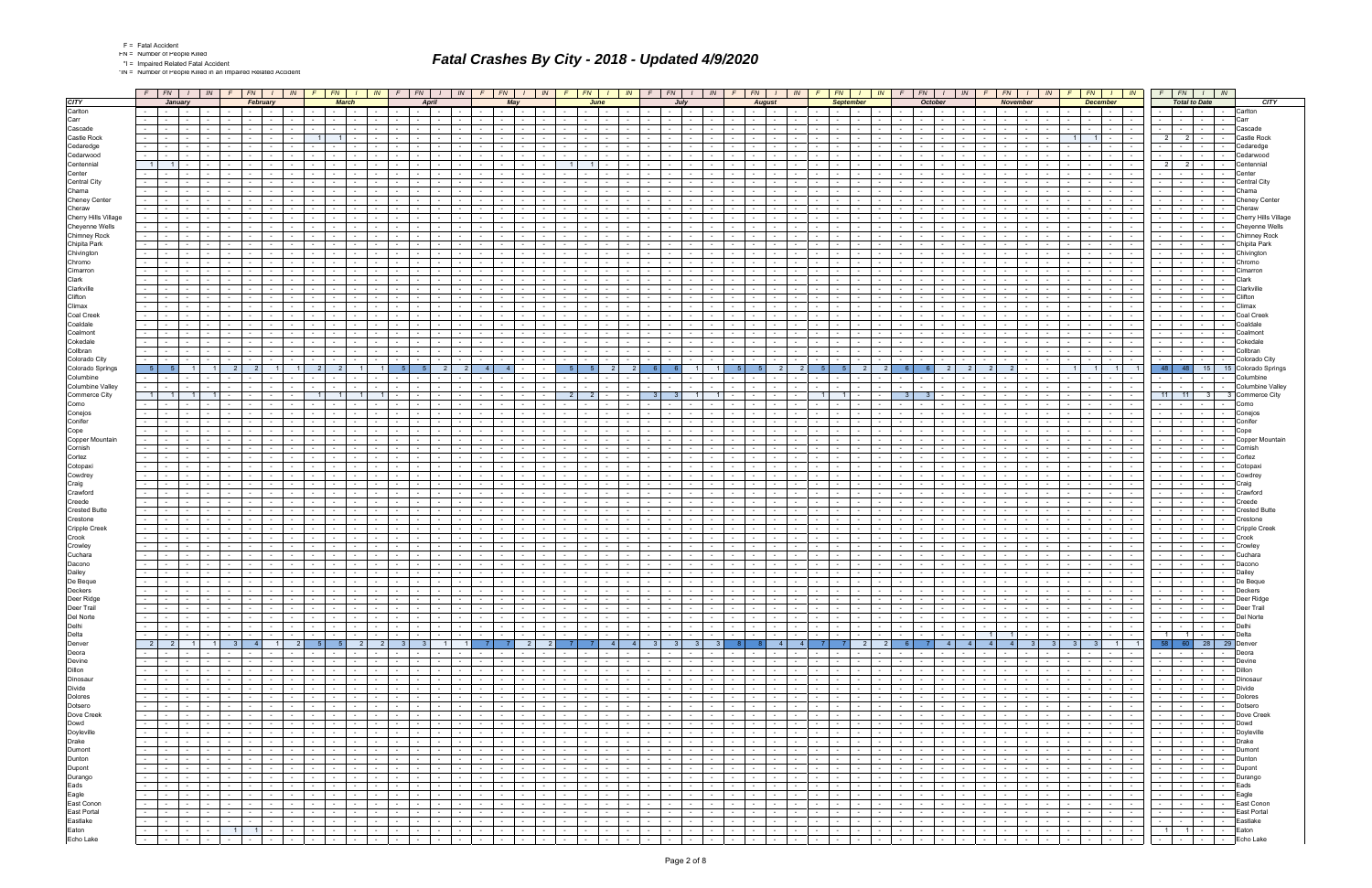|  | Fatal Accide |
|--|--------------|
|  |              |

F = Fatal Accident FN = Number of People Killed

\*I = Impaired Related Fatal Accident \*IN = Number of People Killed in an Impaired Related Accident

|                                         | $F$ $FN$ $I$ $IN$                                                                    | $F$ $FN$ $I$                                                   | IN<br>$F$ $FN$                                             | $\sqrt{N}$<br>$F \parallel F N$<br>$1 \mid W$                                                    | $F$ $FN$ $I$ $N$                                                                | $F$ $FN$ $1$                                                           | $IN$ $F$ $F$ $N$ $I$ $N$ $F$ $F$ $N$ $I$                             | IN                                                                                | FN<br>$\parallel$ <i>IN</i> $\parallel$ <i>F</i>             | FN  <br>$\sqrt{1 + \frac{1}{2}}$                                                  | $FN$ $1$<br>IN<br>FN  <br>$\sqrt{1}$ $\sqrt{N}$                                                                              | $F$ $FN$ $I$ $N$                                                                                                                                                                                                               |                     |
|-----------------------------------------|--------------------------------------------------------------------------------------|----------------------------------------------------------------|------------------------------------------------------------|--------------------------------------------------------------------------------------------------|---------------------------------------------------------------------------------|------------------------------------------------------------------------|----------------------------------------------------------------------|-----------------------------------------------------------------------------------|--------------------------------------------------------------|-----------------------------------------------------------------------------------|------------------------------------------------------------------------------------------------------------------------------|--------------------------------------------------------------------------------------------------------------------------------------------------------------------------------------------------------------------------------|---------------------|
| <b>CITY</b>                             | January                                                                              | February                                                       | <b>March</b>                                               | <b>April</b>                                                                                     | May                                                                             | June                                                                   | . Juh                                                                | <b>August</b>                                                                     | <b>September</b>                                             | <b>October</b>                                                                    | <b>December</b><br>November                                                                                                  | <b>Total to Date</b>                                                                                                                                                                                                           | <b>CITY</b>         |
| Eckley                                  | $\sim$ 1<br>and the state<br>$\sim$                                                  | $\sim$<br><b>Contract Contract</b><br>$\sim$                   |                                                            | $\sim$<br>$\sim 10^{-11}$<br>$\sim$ $\sim$<br>$\sim$                                             | $\sim$<br>$\sim$ $-$<br>$\sim$ 100 $\mu$<br>$\sim$                              | $\sim$ 10 $\pm$<br>$\sim$                                              | the contract of the con-<br>$\sim$                                   | $\sim$ $ \sim$<br>$\sim$<br>$\sim$                                                | $\sim$<br>$\sim$ $-$<br>$\sim$                               | $\sim$ 10 $\pm$<br><b>Contract Contract</b><br>$\sim$ $-$                         | $\sim$ $-$<br><b>Contract</b><br>$\sim$<br>$\sim$ $-$<br>$\sim$ $-$<br>$\sim$                                                | $\sim$<br>$\sim$ $-$<br>$\sim$ 100 $\mu$                                                                                                                                                                                       | Eckley              |
| Edgewater                               |                                                                                      |                                                                |                                                            |                                                                                                  |                                                                                 |                                                                        |                                                                      |                                                                                   |                                                              |                                                                                   |                                                                                                                              |                                                                                                                                                                                                                                | Edgewater           |
| Edwards                                 |                                                                                      |                                                                |                                                            |                                                                                                  |                                                                                 |                                                                        |                                                                      |                                                                                   |                                                              |                                                                                   |                                                                                                                              |                                                                                                                                                                                                                                | Edwards             |
| Egnar                                   | $\sim$                                                                               |                                                                |                                                            | $\sim$                                                                                           | $\sim$<br>$\sim$                                                                |                                                                        | $\sim$<br>$\sim$                                                     | $\sim$<br>$\sim$                                                                  |                                                              | $\sim$                                                                            | $\sim$                                                                                                                       |                                                                                                                                                                                                                                | Egnar               |
| El Moro                                 |                                                                                      |                                                                |                                                            |                                                                                                  |                                                                                 |                                                                        |                                                                      |                                                                                   |                                                              |                                                                                   |                                                                                                                              |                                                                                                                                                                                                                                | El Moro             |
| El Rancho                               |                                                                                      |                                                                |                                                            |                                                                                                  |                                                                                 |                                                                        |                                                                      |                                                                                   |                                                              |                                                                                   |                                                                                                                              |                                                                                                                                                                                                                                | El Rancho           |
| Elbert                                  | $\sim$<br>$\sim$                                                                     |                                                                |                                                            | $\sim$                                                                                           | $\sim$<br>$\sim$                                                                |                                                                        | $\sim$<br>$\sim$                                                     | $\sim$<br>$\sim$                                                                  |                                                              |                                                                                   | $\sim$                                                                                                                       | $\sim$<br>$\sim$ $\sim$<br>$\sim$                                                                                                                                                                                              | Elbert              |
| Eldora                                  |                                                                                      |                                                                |                                                            |                                                                                                  |                                                                                 |                                                                        |                                                                      |                                                                                   |                                                              |                                                                                   |                                                                                                                              |                                                                                                                                                                                                                                | Eldora              |
| <b>Eldorado Springs</b>                 | $\sim 100$                                                                           |                                                                |                                                            |                                                                                                  |                                                                                 |                                                                        |                                                                      |                                                                                   |                                                              |                                                                                   |                                                                                                                              |                                                                                                                                                                                                                                | Eldorado Springs    |
| Elizabeth                               |                                                                                      |                                                                |                                                            |                                                                                                  |                                                                                 |                                                                        | $\sim$                                                               |                                                                                   |                                                              |                                                                                   |                                                                                                                              |                                                                                                                                                                                                                                | Elizabeth           |
| <b>Elk Springs</b>                      |                                                                                      |                                                                |                                                            |                                                                                                  |                                                                                 |                                                                        |                                                                      |                                                                                   |                                                              |                                                                                   |                                                                                                                              |                                                                                                                                                                                                                                | <b>Elk Springs</b>  |
| Ellicott                                |                                                                                      |                                                                |                                                            |                                                                                                  |                                                                                 |                                                                        |                                                                      |                                                                                   |                                                              |                                                                                   |                                                                                                                              |                                                                                                                                                                                                                                | Ellicott            |
| Empire                                  |                                                                                      |                                                                |                                                            |                                                                                                  |                                                                                 |                                                                        |                                                                      |                                                                                   |                                                              |                                                                                   |                                                                                                                              |                                                                                                                                                                                                                                | Empire              |
| Englewood                               |                                                                                      |                                                                |                                                            |                                                                                                  |                                                                                 |                                                                        |                                                                      |                                                                                   |                                                              |                                                                                   |                                                                                                                              |                                                                                                                                                                                                                                | Englewood           |
| Erie                                    |                                                                                      |                                                                |                                                            |                                                                                                  |                                                                                 |                                                                        |                                                                      |                                                                                   |                                                              |                                                                                   |                                                                                                                              |                                                                                                                                                                                                                                |                     |
| <b>Estes Park</b>                       |                                                                                      |                                                                |                                                            |                                                                                                  |                                                                                 |                                                                        |                                                                      |                                                                                   |                                                              |                                                                                   |                                                                                                                              |                                                                                                                                                                                                                                | <b>Estes Park</b>   |
| Evans                                   |                                                                                      |                                                                |                                                            |                                                                                                  |                                                                                 |                                                                        |                                                                      |                                                                                   |                                                              |                                                                                   |                                                                                                                              |                                                                                                                                                                                                                                | Evans               |
|                                         |                                                                                      |                                                                |                                                            |                                                                                                  |                                                                                 |                                                                        |                                                                      |                                                                                   |                                                              |                                                                                   |                                                                                                                              |                                                                                                                                                                                                                                | Evergreet           |
| Evergreen<br>Fairplay                   |                                                                                      |                                                                |                                                            |                                                                                                  |                                                                                 |                                                                        |                                                                      |                                                                                   |                                                              |                                                                                   |                                                                                                                              |                                                                                                                                                                                                                                | Fairplay            |
|                                         |                                                                                      |                                                                |                                                            |                                                                                                  |                                                                                 |                                                                        |                                                                      |                                                                                   |                                                              |                                                                                   |                                                                                                                              |                                                                                                                                                                                                                                |                     |
| Falcon                                  |                                                                                      |                                                                |                                                            |                                                                                                  |                                                                                 |                                                                        |                                                                      |                                                                                   |                                                              |                                                                                   |                                                                                                                              |                                                                                                                                                                                                                                | Falcon              |
| Farisita                                |                                                                                      |                                                                |                                                            |                                                                                                  |                                                                                 |                                                                        |                                                                      |                                                                                   |                                                              |                                                                                   |                                                                                                                              |                                                                                                                                                                                                                                | Farisita            |
| <b>Federal Heights</b>                  |                                                                                      |                                                                |                                                            |                                                                                                  |                                                                                 |                                                                        |                                                                      |                                                                                   |                                                              |                                                                                   |                                                                                                                              |                                                                                                                                                                                                                                | Federal Heights     |
| Firestone                               |                                                                                      |                                                                |                                                            |                                                                                                  |                                                                                 | $\overline{1}$                                                         | $\overline{1}$                                                       |                                                                                   |                                                              |                                                                                   |                                                                                                                              | $1 \mid$<br>$\overline{1}$                                                                                                                                                                                                     | Firestone           |
| Firstview                               |                                                                                      |                                                                |                                                            |                                                                                                  |                                                                                 |                                                                        |                                                                      |                                                                                   |                                                              |                                                                                   |                                                                                                                              |                                                                                                                                                                                                                                | Firstview           |
| Flagler                                 |                                                                                      |                                                                |                                                            |                                                                                                  |                                                                                 |                                                                        |                                                                      |                                                                                   |                                                              |                                                                                   |                                                                                                                              |                                                                                                                                                                                                                                | Flagler             |
| Fleming                                 | $\sim$<br>$\sim$                                                                     |                                                                |                                                            |                                                                                                  | $\sim$                                                                          |                                                                        | $\sim$<br>$\sim$                                                     |                                                                                   |                                                              |                                                                                   |                                                                                                                              |                                                                                                                                                                                                                                | Fleming             |
| Florence                                |                                                                                      |                                                                |                                                            |                                                                                                  |                                                                                 |                                                                        |                                                                      |                                                                                   |                                                              |                                                                                   |                                                                                                                              |                                                                                                                                                                                                                                | Florence            |
| Florissant                              |                                                                                      |                                                                |                                                            |                                                                                                  |                                                                                 |                                                                        |                                                                      |                                                                                   |                                                              |                                                                                   |                                                                                                                              |                                                                                                                                                                                                                                | Florissant          |
| <b>Fort Collins</b>                     |                                                                                      | $\overline{2}$                                                 | $\overline{1}$                                             |                                                                                                  | 1 <sup>1</sup>                                                                  | -3<br>-3.                                                              | $\sim$                                                               |                                                                                   | -1                                                           | 2 <sup>1</sup>                                                                    | - 3-<br>$\blacksquare$ 1                                                                                                     | $11$ 13<br>$-4$                                                                                                                                                                                                                | <b>Fort Collins</b> |
| Fort Garland                            |                                                                                      |                                                                |                                                            |                                                                                                  |                                                                                 |                                                                        |                                                                      |                                                                                   |                                                              |                                                                                   |                                                                                                                              |                                                                                                                                                                                                                                | Fort Garland        |
| Fort Lewis                              |                                                                                      |                                                                |                                                            |                                                                                                  |                                                                                 |                                                                        |                                                                      |                                                                                   |                                                              |                                                                                   |                                                                                                                              |                                                                                                                                                                                                                                | Fort Lewis          |
| Fort Lupton                             |                                                                                      |                                                                |                                                            |                                                                                                  | $\sim$                                                                          | 2 <sup>1</sup><br>$\overline{1}$                                       |                                                                      |                                                                                   |                                                              |                                                                                   |                                                                                                                              | $\overline{2}$<br>3 <sup>1</sup><br>$\sim$ 100 $\sim$                                                                                                                                                                          | Fort Lupton         |
| Fort Lyon                               |                                                                                      |                                                                |                                                            |                                                                                                  |                                                                                 |                                                                        |                                                                      |                                                                                   |                                                              |                                                                                   |                                                                                                                              |                                                                                                                                                                                                                                | Fort Lyon           |
| Fort Morgan                             |                                                                                      |                                                                |                                                            |                                                                                                  |                                                                                 |                                                                        |                                                                      |                                                                                   |                                                              |                                                                                   |                                                                                                                              |                                                                                                                                                                                                                                | Fort Morgar         |
| Fosston                                 |                                                                                      |                                                                |                                                            |                                                                                                  |                                                                                 |                                                                        |                                                                      |                                                                                   |                                                              |                                                                                   |                                                                                                                              |                                                                                                                                                                                                                                | Fosston             |
| Fountain                                | $\overline{1}$                                                                       |                                                                |                                                            |                                                                                                  |                                                                                 |                                                                        |                                                                      |                                                                                   |                                                              |                                                                                   |                                                                                                                              | 3 <sup>1</sup><br>$-4$<br>$\overline{1}$                                                                                                                                                                                       | Fountain            |
| Fowler                                  |                                                                                      |                                                                |                                                            |                                                                                                  |                                                                                 |                                                                        |                                                                      |                                                                                   |                                                              |                                                                                   |                                                                                                                              |                                                                                                                                                                                                                                | Fowler              |
| Foxfield                                |                                                                                      |                                                                |                                                            |                                                                                                  |                                                                                 |                                                                        |                                                                      |                                                                                   |                                                              |                                                                                   |                                                                                                                              |                                                                                                                                                                                                                                | Foxfield            |
| Foxton                                  |                                                                                      |                                                                |                                                            |                                                                                                  |                                                                                 |                                                                        |                                                                      |                                                                                   |                                                              |                                                                                   |                                                                                                                              |                                                                                                                                                                                                                                | Foxton              |
| Franktown                               |                                                                                      |                                                                |                                                            |                                                                                                  |                                                                                 |                                                                        |                                                                      |                                                                                   |                                                              |                                                                                   |                                                                                                                              |                                                                                                                                                                                                                                | Franktowr           |
| Fraser                                  |                                                                                      |                                                                |                                                            |                                                                                                  |                                                                                 |                                                                        |                                                                      |                                                                                   |                                                              |                                                                                   |                                                                                                                              |                                                                                                                                                                                                                                | Fraseı              |
| Frederick                               |                                                                                      |                                                                |                                                            |                                                                                                  |                                                                                 |                                                                        |                                                                      |                                                                                   |                                                              |                                                                                   |                                                                                                                              |                                                                                                                                                                                                                                | Frederick           |
| Frisco                                  |                                                                                      |                                                                |                                                            |                                                                                                  |                                                                                 |                                                                        |                                                                      |                                                                                   |                                                              |                                                                                   |                                                                                                                              |                                                                                                                                                                                                                                | Frisco              |
| Fruita                                  |                                                                                      |                                                                |                                                            |                                                                                                  |                                                                                 |                                                                        |                                                                      |                                                                                   |                                                              |                                                                                   |                                                                                                                              |                                                                                                                                                                                                                                | Fruita              |
| Galatea                                 |                                                                                      |                                                                |                                                            |                                                                                                  |                                                                                 |                                                                        |                                                                      |                                                                                   |                                                              |                                                                                   |                                                                                                                              |                                                                                                                                                                                                                                | Galatea             |
| Galeton                                 | $\sim$                                                                               |                                                                |                                                            |                                                                                                  |                                                                                 |                                                                        |                                                                      |                                                                                   |                                                              |                                                                                   |                                                                                                                              |                                                                                                                                                                                                                                | Galeton             |
| Garcia                                  |                                                                                      |                                                                |                                                            |                                                                                                  |                                                                                 |                                                                        |                                                                      |                                                                                   |                                                              |                                                                                   |                                                                                                                              |                                                                                                                                                                                                                                | Garcia              |
| Garden City                             |                                                                                      |                                                                |                                                            |                                                                                                  |                                                                                 |                                                                        |                                                                      |                                                                                   |                                                              |                                                                                   |                                                                                                                              |                                                                                                                                                                                                                                | Garden City         |
| Gardner                                 |                                                                                      |                                                                |                                                            |                                                                                                  |                                                                                 |                                                                        |                                                                      |                                                                                   |                                                              |                                                                                   |                                                                                                                              |                                                                                                                                                                                                                                | Gardner             |
| Garfield                                |                                                                                      |                                                                |                                                            |                                                                                                  |                                                                                 |                                                                        |                                                                      |                                                                                   |                                                              |                                                                                   |                                                                                                                              |                                                                                                                                                                                                                                | Garfield            |
| Garo Park                               | $\sim$                                                                               |                                                                |                                                            | $\sim$                                                                                           | $\sim$                                                                          |                                                                        | $\sim$<br>$\sim$                                                     |                                                                                   |                                                              |                                                                                   |                                                                                                                              |                                                                                                                                                                                                                                | Garo Park           |
| Gateway                                 |                                                                                      |                                                                |                                                            |                                                                                                  |                                                                                 |                                                                        |                                                                      |                                                                                   |                                                              |                                                                                   |                                                                                                                              |                                                                                                                                                                                                                                | Gatewa۱             |
| <b>Gem Village</b>                      | $\sim$                                                                               |                                                                |                                                            |                                                                                                  |                                                                                 |                                                                        |                                                                      |                                                                                   |                                                              |                                                                                   |                                                                                                                              |                                                                                                                                                                                                                                | Gem Village         |
| Genoa                                   | $\sim 100$<br>$\sim$ $-$<br>$\sim 10^{-11}$<br>$\sim$                                | $\sim$<br>$\sim$ $-$<br>$\overline{\phantom{a}}$               | $\sim$ $-$<br>$\sim$                                       | $\sim$<br>$\sim$ $ \sim$<br>$\sim$<br>$\sim$ $\sim$                                              | $\sim$<br>$\sim$ 100 $\mu$                                                      | $\sim$ 10 $\pm$<br>$\sim$<br>$\sim$                                    | <b>Contract Contract</b><br>$\sim 10^{-11}$<br>$\sim$                | $\sim$ $-$<br>$\sim$                                                              | $\sim$<br>$\sim$ 100 $\sim$                                  | $\sim$ $-$<br>$\sim$ $-$                                                          | $\sim$<br>$\sim 100$<br>$\sim$<br>$\sim$                                                                                     | $\sim$<br>$\sim$<br>$\sim$ 100 $\mu$                                                                                                                                                                                           | Genoa               |
|                                         |                                                                                      |                                                                |                                                            |                                                                                                  |                                                                                 |                                                                        |                                                                      |                                                                                   |                                                              |                                                                                   |                                                                                                                              | $\mathbf{r}$                                                                                                                                                                                                                   | <b>Peorgrown</b>    |
| Georgtown<br>Gilcrest<br>Gill<br>Gilman | $\sim 100$<br><b>Contract</b><br>$\sim 10^{-11}$<br>$\sim 100$                       | $\sim$<br><b>Contract</b>                                      | $\sim 10^{-11}$                                            | $\sim$<br>$\sim 100$<br>$\sim 10^{-10}$                                                          | $\sim 10$<br>$\sim$<br>$\sim 10^{-11}$<br><b>Contract</b>                       | $\sim$ $\sim$ $\sim$<br>$\sim$ $-$<br>$\sim 100$                       | the contract of<br>$\sim$ $-$<br>$\sim$ $-$                          | <b>Contract</b><br>$\sim$<br>$\sim$<br>$\sim 10^{-1}$                             | $\sim$<br>$\sim$ 100 $\mu$<br>$\sim$ $-$                     | $\sim 10^{-11}$                                                                   | <b>Contract</b><br>$\sim$<br>$\sim 100$<br><b>Contract</b><br>$\sim$<br>$\sim$ $-$<br>$\sim$ $-$                             | $\overline{\phantom{a}}$<br>$\overline{\phantom{a}}$<br>the contract of the contract of the                                                                                                                                    | Gilcrest            |
|                                         | $\sim 10$<br>the contract of<br>$\sim 10^{-11}$                                      | $\sim$ $-$<br>$\sim$ $ -$<br>$\sim$                            | $\sim$ $\sim$<br>$\sim 10^{-11}$<br>$\sim$ $-$<br>$\sim$   | $\sim 10^{-11}$<br>$\sim$ $-$<br>$\sim 10^{-10}$<br>$\sim$ $\sim$ $\sim$ $\sim$<br>$\sim 100$    | $\sim$<br>the contract<br>$\sim$ 100 $\mu$<br><b>Contract</b>                   | $\sim$ $-$<br>the contract of the<br>$\sim$ $-$                        | and the control<br>$\sim 100$<br>$\sim 100$                          | $\sim$ $\sim$ $\sim$ $\sim$<br>$\sim 100$<br>$\sim 100$<br>$\sim$                 | $\sim$<br>$\sim$ $-1$<br>$\sim$<br>$\sim$ $-$                | the contract of<br>$\sim 10^{-11}$<br><b>Contract</b>                             | the control of the<br>$  -$<br>$\sim$ $ \sim$                                                                                | $\sim$<br>$-1 - 1$<br>$\sim$ $-$                                                                                                                                                                                               | Gill                |
|                                         | $\sim 100$<br>the contract of<br>$\sim$ $-$                                          | $\sim$ $-$<br><b>Common</b><br>$\sim$                          | $\sim$<br>$\sim 10^{-11}$<br>$\sim$                        | $\sim 10^{-11}$<br><b>Contract</b><br>$\sim 10^{-11}$<br>$\sim 10^{-11}$<br>$\sim$ $-$           | $\sim 100$<br>$\sim$ $-$<br><b>Contract Contract</b>                            | $\sim 10^{-11}$<br>$\sim$ $-$<br>$\sim 100$<br>$\sim$                  | $\sim$ $-$<br><b>Contract</b><br>$\sim$<br>$\sim$ $-$                | $\sim$<br><b>Contract</b><br>$\sim$ $-$                                           | $\sim$<br>$\sim$<br>$\sim$ 10 $\pm$                          | $\sim 100$<br>$\sim 10^{-11}$<br>$\sim$                                           | $\sim$ $\sim$<br>$\sim$ $\sim$ $\sim$ $\sim$<br>the contract of<br>$\sim 100$<br>$\sim$                                      | $\sim$<br>$\sim$ $ -$<br>$\sim 10^{-10}$<br>$\sim$                                                                                                                                                                             | Gilman              |
| Glade Park                              | $\sim 10^{-11}$<br>the contract of<br>$\sim 100$                                     | $\sim$<br><b>Contract Contract</b><br>$\sim$                   | $\sim$<br>$\sim 100$ m $^{-1}$<br>$\sim$                   | $\sim 10^{-11}$<br>$\sim 100$<br>$\sim 100$<br>$\sim$ $-$<br>$\sim 100$                          | <b>Contract</b><br>$\sim$<br>$\sim$ $\sim$ $\sim$<br>$\sim$<br>$\sim$ 100 $\mu$ | $\sim$<br>$\sim 10^{-11}$<br><b>Service</b><br>$\sim$                  | the contract of<br>$\sim 10^{-11}$<br>$\sim$                         | <b>Contract</b><br>$\sim$<br>$\sim 10^{-11}$<br>$\sim$ 10 $\pm$                   | $\sim$<br>$\sim$<br>$\sim$ 100 $\mu$                         | the contract of<br>$\sim 10^{-11}$<br>$\sim 100$                                  | $\sim$ $-$<br>$\sim 100$ km s $^{-1}$<br>$\sim$<br><b>Service State</b><br><b>Contract</b><br>$\sim$                         | $\sim$ $\sim$ $\sim$ $\sim$<br>$\sim$                                                                                                                                                                                          | Glade Park          |
| Gladstone                               | $\sim$ $\sim$<br>the company's<br>$\sim 10^{-11}$                                    | $\sim$<br>$\sim$ $\sim$ $\sim$ $\sim$<br>$\sim$ $-$            | $\sim$ $-$<br>$\sim$ $-$<br>$\sim 10^{-11}$<br>$\sim$      | the contract of<br>$\sim 10^{-11}$<br><b>Contract Contract</b>                                   | $\sim$ $-$<br><b>Contract Contract</b><br>$\sim 100$                            | $\sim$<br>$\mathbf{1}$ and $\mathbf{1}$<br>$\sim$ $-$<br>$-1$          | the contract of the contract of the con-<br>$\sim 100$<br>$\sim$ $-$ | $\mathbf{I}$ $\mathbf{I}$<br>$\sim 10^{-1}$<br>$\sim 10^{-11}$<br>$\sim$ 10 $\pm$ | $\sim$ $-$<br>the contract of<br>$\sim$                      | the contract of<br>$\sim 10^{-1}$<br>$\sim 10^{-10}$                              | $\sim 10^{-10}$<br>$\sim 10^{-1}$<br>$\sim$ $\sim$ $\sim$ $\sim$<br>the property of<br>$\sim$ 1<br>$\sim$ $-$                | and the collection<br>$\sim$ $\sim$ $\sim$ $\sim$                                                                                                                                                                              | Gladstone           |
| Glen Haven                              | <b>Contract Contract</b><br>$\sim 10^{-11}$<br>$\sim$                                | $\sim$<br><b>Contract Contract</b><br>$\overline{\phantom{a}}$ | $\sim 10^{-10}$<br>$\sim$<br>$\sim$                        | $\sim$<br>$\sim 10^{-1}$<br>$\sim$ $-$<br>$\sim$<br>$\sim$                                       | $\sim$<br>$\sim$ 100 $\mu$<br><b>Service</b><br>$\sim$                          | $\sim 100$<br>$\sim$<br><b>Contract Contract</b>                       | $\sim$<br>$\sim 10^{-11}$<br>$\sim$                                  | $\sim$<br>$\sim$<br>$\sim$                                                        | $\sim$<br>$\sim$ $-$                                         | $\sim$<br>$\sim$                                                                  | $\sim$<br>$\sim$ $-$<br>$\sim$<br>$\sim 100$<br>$\sim$<br>$\sim$<br>$\sim$                                                   | and the state<br>$\sim$<br>$\sim$ 100 $\mu$                                                                                                                                                                                    | Glen Haven          |
| Glendale                                | $\sim 10^{-11}$<br>the contract of<br><b>Contract</b>                                | $\sim$<br><b>Common</b><br>$\sim$                              | $\sim$<br>$\sim 10^{-11}$<br>$\sim$<br>$\sim$              | $\sim$ $-$<br>$\sim 10^{-11}$<br>$\sim 10^{-11}$<br>$\sim 10^{-11}$<br>$\sim$ $-$                | $\sim$<br>$\sim 100$<br>$\sim$ $\sim$ $\sim$<br>$\sim$ $-$<br>$\sim$ $-$        | $\sim 100$<br>$\sim$<br>$\sim 10^{-11}$<br>$\sim$                      | the contract of<br>$\sim$<br>$\sim 10^{-1}$                          | $\sim$<br><b>Contract</b><br>$\sim 10^{-11}$<br>$\sim$                            | $\sim$ $-$<br>$\sim$<br><b>Contract</b><br>$\sim$            | $\sim 10^{-11}$<br>the contract of<br><b>Contract</b>                             | $\sim$ $-$<br><b>Contract</b><br>$\sim 100$<br>the contract of<br><b>Service</b><br>$\sim$ $ \sim$                           | $\sim 10^{-11}$                                                                                                                                                                                                                | Glendale            |
| Glendevey                               | $\sim$ 1<br>المستوات والمستوات<br>$\sim 10^{-11}$                                    | $\sim$<br>line and<br>$\sim$                                   | $\sim 10^{-11}$<br><b>Contract</b><br>$\sim$<br>$\sim$     | $\sim$ $\sim$ $\sim$<br>$\sim 10^{-11}$<br>$\sim$ $-$<br>$\sim$ $-$<br>$\sim 100$                | $\sim$<br>$\sim 100$<br>the contract<br>$\sim 100$                              | $\sim$<br><b>Contract</b><br>$\sim$                                    | the contract of the contract of the con-<br>$\sim$<br>$\sim$         | $\sim$ $\sim$ $\sim$ $\sim$ $\sim$<br>$\sim$ $-$<br>$\sim 10^{-11}$<br>$\sim$     | $\sim 10^{-11}$<br>$\sim$<br>$\sim$ $-$<br>$\sim$            | $\sim 100$<br>$\sim 10^{-11}$<br>$-1$<br>$\sim 10^{-10}$                          | $\sim 10^{-11}$<br>$\sim 10^{-1}$<br>$\sim$ $\sim$ $\sim$ $\sim$<br>the property of<br>$\sim$ $\sim$ $\sim$ $\sim$<br>$\sim$ | <b>Second Second Second</b><br>$\sim$ $\sim$ $\sim$ $\sim$                                                                                                                                                                     | Glendevey           |
| Glenwood Springs                        | $\sim 100$<br><b>Contract Contract</b><br>$\sim 10^{-11}$<br>$\sim$                  | $\sim$<br><b>Contract Contract</b><br>$\overline{\phantom{a}}$ | $\sim 10^{-10}$<br>$\sim$                                  | $\sim$<br>$\sim 10^{-1}$<br>$\sim$ $-$<br>$\sim$<br>$\sim$                                       | $\sim$ 10 $\pm$<br>$\sim$<br>$\sim$ $\sim$<br>$\sim$                            | $\overline{1}$<br>11<br>1 <sup>1</sup><br>$\sim 10^{-11}$              | $\overline{1}$<br>$\sim$ $-$<br>$\sim 10^{-11}$<br>$\sim$            | $\sim$ 1<br>$\sim$<br>$\sim$                                                      | $\sim$<br>$\sim 100$                                         | $\sim 10^{-11}$<br>$\sim$ $-$                                                     | $\sim$<br><b>Contract Contract</b><br>$\sim$ $-$<br>the contract of<br>$\sim$ $\sim$<br>$\sim$                               | 2 2 1 1 Glenwood Springs                                                                                                                                                                                                       |                     |
| Golden                                  | $\sim 10^{-1}$<br>the company of<br><b>Contract</b>                                  | $\sim$<br><b>Contract</b><br>$\sim$                            | $\sim$ $-$<br>$\sim 10^{-11}$<br><b>Contract</b><br>$\sim$ | $\sim$ $-$<br>$\sim 100$<br>$\sim 10^{-11}$<br>$\sim$ $\sim$ $\sim$<br>$\sim 100$                | $\sim$<br>$\sim 100$<br>$-1$<br>$\sim$ $-$<br>$\sim$ 100 $\mu$                  | $\sim 100$<br>$\sim$<br>$\sim 10^{-11}$<br>$\sim$                      | the contract of<br>$\sim 100$<br>$\sim 100$                          | $\sim$<br><b>Contract</b><br>$\sim 10^{-11}$<br>$\sim$                            | $\sim$ 100 $\mu$<br>$\sim$<br>$\mathbf{r}$<br>$\sim$         | the contract of<br>$\sim 10^{-11}$<br>$\sim 100$                                  | $\sim 10^{-11}$<br>$\sim$ $  -$<br>$\sim 100$<br><b>Service State</b><br>$\sim 10^{-11}$<br>$\sim$ $ \sim$                   | $\sim$ $\sim$ $\sim$ $\sim$ $\sim$                                                                                                                                                                                             | Golden              |
| Goodrich                                | $\sim 100$<br>the contract of<br><b>Contract</b>                                     | $\sim$<br>$\sim$ $  -$<br>$\sim$ $-$                           | $\sim 10^{-11}$<br>$\sim$ $-$<br>$\sim$                    | $\sim 100$<br>$\sim$ $-$<br>$\sim 100$<br>the contract of                                        | $\sim 10^{-11}$<br>$\sim$ $-$<br>the contract                                   | $\sim$<br>$\sim 10^{-11}$<br>$\sim$                                    | the contract of the contract of the con-<br>$\sim$ $-$<br>$\sim$     | $\sim 100$ km s $^{-1}$<br>$\sim 10^{-1}$<br>$\sim$<br>$\sim$ $-$                 | $\sim$<br>$\sim 100$ m $^{-1}$<br>$\sim$<br>$\sim$ 100 $\mu$ | <b>Contract</b><br>$\sim$ $  -$<br>$\sim 100$<br>$\sim 10^{-10}$                  | and the state of the state<br>$\sim$ $\sim$ $\sim$<br>$\sim$<br>$\sim$ $-$                                                   | .                                                                                                                                                                                                                              | Goodrich            |
| Gould                                   | $\sim 100$<br>$\sim$ $\sim$ $\sim$ $\sim$<br>$\sim 10^{-11}$<br>$\sim 10^{-11}$      | $\sim$<br><b>Contract Contract</b><br>$\sim$                   | <b>Contract</b><br>$\sim$ $-$<br>$\sim$                    | $\sim 10^{-11}$<br><b>Contract</b><br>$\sim 100$<br><b>Contract</b><br>$\sim$ $-$                | $\sim 100$<br>$\sim$<br>$-1$<br>$\sim 10^{-1}$<br>$\sim$ 10 $\pm$               | $\sim$ $-$<br><b>Contract</b><br>$\sim 100$<br>$\sim$                  | $\sim$ $-$<br>$\sim 10^{-11}$<br>$\sim$ $-$<br>$\sim$                | $\sim 10^{-11}$<br>$\sim$<br>$\sim$ $-$<br>$\sim$                                 | $\sim$<br>$\sim 10^{-11}$<br>$\sim$<br>$\sim$ 100 $\mu$      | $\sim 10^{-11}$<br><b>Contract Contract</b><br>$\sim 10^{-11}$                    | $\sim$ 10 $\pm$<br><b>Contract</b><br>$\sim$<br>the contract of<br><b>Contract</b><br>$\sim$                                 | $\sim$<br>the contract of the con-<br><b>Contract Contract</b>                                                                                                                                                                 | Gould               |
| Granada                                 | $\sim$ $\sim$<br>and the control<br><b>Contract</b>                                  | $\sim$<br>$\sim$ $ -$<br>$\sim$                                | the contract of<br>$\sim$ $\sim$ $\sim$ $\sim$<br>$\sim$   | <b>Carl Carl</b><br>$\sim 100$<br>the contract of                                                | $\sim$ 100 $\mu$<br>$\sim$<br><b>Contract Contract</b><br><b>Contract</b>       | $\sim$<br>$\sim 10^{-10}$<br>$\sim$ $-$                                | $-1 - 1 - 1 - 1$<br><b>Contract</b>                                  | the company's<br>$\sim$ $-$<br>$\sim 10^{-11}$<br>$\sim$                          | $\sim$ $-$<br>$\sim$<br>$\sim$<br><b>Contract</b>            | <b>Contract Contract</b><br>$\sim 100$<br>$-1$                                    | the contract of<br>$\sim 10^{-1}$<br><b>Service</b> Service<br>$\sim$ $\sim$ $\sim$<br>$\sim$                                | 그리고 1도<br>$ -$                                                                                                                                                                                                                 | Granada             |
| Granby                                  | (T) (<br>$\sim 100$<br><b>Contract Contract</b><br>$\sim 100$                        | $\sim$<br><b>Contract Contract</b><br>$\sim$                   | $\sim$<br>$\sim$ $-$<br>$\sim 10^{-11}$                    | $\sim$ $-$<br>$\sim 10^{-1}$<br>$\sim 10^{-11}$<br><b>Contract Contract</b><br>$\sim$ $-$        | $\sim$<br><b>Contract</b><br>$\sim$ 100 $\mu$<br>$\sim$ $-$<br>$\sim$ 100 $\pm$ | $\sim$<br>$\sim$ $-$<br>$\sim$                                         | $1 \mid 1 \mid -1$<br>$\sim$<br>$\sim$                               | <b>Contract</b><br>$\sim$<br>$\sim$ $-$<br>$\sim$                                 | $\sim$ 100 $\mu$<br>$\sim$<br>$\sim 100$<br>$\sim$           | $\sim 10^{-11}$<br>$\sim 100$<br><b>Contract Contract</b><br><b>Contract</b>      | $\sim$ $-$<br><b>Contract Contract</b><br>$\sim$ $-$<br>the contract of<br>$\sim 100$<br>$\sim$ $ \sim$                      | $1 \ 1 \ -1$<br>$\sim 10^{-1}$                                                                                                                                                                                                 | Granby              |
| <b>Grand Junction</b>                   | $1 \quad 1 \quad 1 \quad 1$                                                          | $\sim$ $-$<br><b>Contract Contract</b><br>$\sim$               | $1 \quad 1$                                                | $1 \quad 1 \quad - \quad -$<br>the contract                                                      | $1 \vert$<br>$\sim$ 1 $\sim$ 1 $\sim$                                           | $3 \mid 3 \mid 3 \mid$<br>3 <sup>1</sup>                               | the contract of the contract of<br>$\sim 10^{-11}$<br>$\sim$ $-$     | $\sim$<br>$\sim$<br>$\sim$ $-$<br>$\sim$                                          | $\sim$<br>$\sim$ 100 $-$<br>$\sim$<br><b>Service</b>         | <b>Contract</b><br>the contract of                                                | $2 \mid 2 \mid -$<br>$2 \mid 2 \mid -$<br>$\sim$ $-$<br>$\sim$ $ \sim$                                                       | 10 10 5 5 Grand Junction                                                                                                                                                                                                       |                     |
| <b>Grand Lake</b>                       | $\sim$ 1<br>and the control<br><b>Contract Contract</b>                              | $\sim$<br>$\sim$ $-$<br>$\sim$                                 | $\sim$ $\sim$<br>$\sim 10^{-11}$<br>$\sim$ $\sim$ $\sim$   | $\sim$ $\sim$ $\sim$<br>$\sim 100$<br>$\sim 10^{-11}$<br>$\sim$ $\sim$ $\sim$<br>$\sim 10^{-11}$ | $\sim 100$<br>$\sim$<br>$\sim$ $-$<br>$\sim$<br>$\sim 100$                      | $\sim 10^{-11}$<br>$\sim$<br><b>Contract</b><br>$\sim$                 | the contract of<br>$\sim$<br><b>Contract</b>                         | <b>Contract</b><br>$\sim$<br>$\sim 10^{-11}$<br>$\sim$                            | $\sim$<br>$\sim$<br>$\sim$<br><b>Service</b>                 | <b>Contract Contract</b><br>$\sim 10^{-1}$<br>$\sim 10^{-10}$                     | $\sim 10^{-11}$<br><b>All Part</b><br>$\sim$ $  -$<br>$\sim$<br>$\sim 10^{-11}$<br>$\sim$ $-$                                | $\sim 10^{-11}$<br>$-1 - 1$<br>$\sim 10^{-1}$                                                                                                                                                                                  | <b>Grand Lake</b>   |
| <b>Grand Valley</b>                     | $\sim$<br>$\sim$ $\sim$ $\sim$ $\sim$<br>$\sim 100$<br>$\sim$ $-$                    | $\sim$ $-$<br><b>Contract</b><br>$\sim$                        | $\sim$<br>$\sim$ $-$<br>$\sim$                             | $\sim$<br>$\sim 100$<br>$\sim 100$<br><b>Contract Contract</b><br>$\sim$ $-$                     | $\sim$<br>$\sim$ 100 $\mu$<br><b>Contract</b><br>$\sim$<br>$\sim$               | $\sim 10^{-1}$<br>$\sim$ $-$<br>$\sim$ $-$<br>$\sim$                   | <b>Contract</b><br>$\sim 10^{-11}$<br>$\sim$<br>$\sim$               | <b>Contract</b><br>$\sim$<br>$\sim$ $-$<br>$\sim$                                 | $\sim$ 100 $\mu$<br>$\sim$<br>$\sim$ $-$<br>$\sim$           | $\sim 10^{-11}$<br>$\sim$ $-$<br><b>Contract Contract</b><br>$\sim$               | <b>Service State</b><br>$\sim$ $-$<br><b>Contract</b><br>$\sim$<br>$\sim 100$<br>$\sim$ $ \sim$                              | $\sim 10^{-1}$<br>$\sim$<br>$\sim$ 100 $\pm$ 100 $\pm$<br><b>Contract</b>                                                                                                                                                      | <b>Grand Valley</b> |
| Granite                                 | $\sim$ $\sim$<br>$\sim$ $-$                                                          | $\sim$<br><b>Contract Contract</b><br>$\sim$                   | the contract of<br><b>Service</b>                          | $\sim 100$<br>the contract of<br>and the state                                                   | $\sim 10^{-11}$<br>$\sim$<br>the contract<br>$\sim 100$                         | $\sim$<br>$\mathbf{I}$ and $\mathbf{I}$<br>$\sim$                      | $\sim$ $-$<br>$\sim$ $-$                                             | <b>Contract</b><br>$\sim$<br>$\sim$ $-$<br>$\sim$                                 | $\sim$<br>$\sim$<br>$\sim$<br>$\sim$ 100 $\mu$               | <b>Contract</b><br>the contract of<br><b>Contract</b>                             | $\sim$ $-$<br>the property of<br><b>Contract Contract</b><br>$\sim$ $ \sim$                                                  | $\sim$ $\sim$ $\sim$ $\sim$                                                                                                                                                                                                    | Granite             |
| Grant                                   | $\sim 100$<br>and the control<br>$\sim 10^{-11}$                                     | $\sim$<br><b>Contract</b>                                      | $\sim 100$<br>$\sim$ $-$<br>$\sim 10^{-11}$                | $\sim$ $\sim$<br>$\sim 10^{-11}$<br>$\sim$ $-$<br>$\sim 10^{-10}$<br>$\sim 10^{-11}$             | $\sim 100$<br>$\sim$<br>$-1$<br>$\sim 10^{-1}$<br>$\sim 100$                    | $\sim 10^{-11}$<br>$\sim$<br><b>Contract</b><br>$\sim$                 | $\sim 10^{-11}$<br>$\sim$<br>$\sim 10^{-11}$                         | $\sim$<br><b>Contract</b><br>$\sim 10^{-11}$<br>$\sim$                            | $\sim$<br>$\sim$<br>$\sim 10^{-11}$<br>$\sim 100$            | <b>Contract Contract</b><br>$\sim 10^{-1}$<br>$\sim 10^{-10}$                     | $\sim 10^{-11}$<br>$\sim$ $\sim$ $\sim$ $\sim$<br>$\sim 10^{-11}$<br>the contract of<br>$\sim 10^{-11}$<br>$\sim$            | $\mathbf{I}$ $\mathbf{I}$<br>$\sim 10^{-1}$<br>the contract of                                                                                                                                                                 | Grant               |
| <b>Great Divide</b>                     | $\Delta \sim 10^4$<br>and the control<br>$\sim 10^{-11}$                             | $\sim$ $-$<br><b>Contract Contract</b><br>$\sim$               | $\sim 10^{-11}$<br><b>Contract Contract</b><br>$\sim$      | $\sim 10^{-11}$<br>$\sim 10^{-1}$<br>$\sim 10^{-11}$<br>$\sim 10^{-10}$<br>$\sim$ $-$            | $\sim$<br>$\sim 100$<br>$\sim$ $\sim$<br>$\sim$<br>$\sim$ 100 $\mu$             | $\sim$ $-$<br>$\sim$<br><b>Contract</b><br>$\sim$                      | $\sim$ $-$<br>$\sim 10^{-11}$<br>$\sim$<br>$\sim$                    | $\sim 10^{-11}$<br>$\sim$<br>$\sim$<br>$\sim$ 10 $\pm$                            | $\sim$<br>$\sim 100$<br>$\sim$<br><b>Contract Contract</b>   | $\sim 10^{-11}$<br>$\sim 10^{-11}$<br><b>Contract Contract</b><br>$\sim 10^{-11}$ | $\sim$ $-$<br><b>Contract</b><br>$\sim$<br><b>Service State</b><br>$-1$<br>$\sim$ $-$                                        | the contract of the contract of the contract of the contract of the contract of the contract of the contract of the contract of the contract of the contract of the contract of the contract of the contract of the contract o | <b>Great Divide</b> |
| Greeley                                 | $    -$<br>$\sim 100$                                                                | $2 \mid 2 \mid 1 \mid$                                         | $1 \quad 1$<br>$\overline{1}$                              | $1 \mid 1 \mid$<br>$\begin{array}{ccc} \hline \end{array}$<br>the contract of                    | $1$ 1 1<br>$1 \vert$<br>$\overline{1}$<br>$\sim 100$                            | $\sim$ $\sim$<br>$\sim$<br>$\mathbf{1}$ and $\mathbf{1}$<br>$\sim$ $-$ | the contract of<br>$\sim$ $-$<br>$\sim 100$                          | <b>Common</b><br><b>Contract</b><br><b>Contract</b>                               | $2 \mid 2 \mid$<br>$\sim$ $-$<br>$\sim$                      | $\sim 100$<br>the contract of<br>$\sim$ $\sim$ $\sim$                             | $\begin{array}{ c c c c c c c c c } \hline 2 & 2 & 1 & 1 \ \hline \end{array}$<br>$\sim$ $-$<br>$\sim$ $ -$<br>$\sim 100$    | 9 9 4 4 Greeley                                                                                                                                                                                                                |                     |
| Green Mountain Falls                    | $\sim$ $\sim$<br>المستوات والمستوات<br>$\sim 10^{-11}$                               | $-1 - 1$                                                       | $\sim$ $\sim$<br>$\sim 10^{-11}$<br>$\sim 10^{-1}$         | $\sim$ $-$<br>the contract of<br>$\sim$ 100 $\mu$<br>$\sim$ $-$                                  | $\sim$<br>the contract<br>$\sim 100$<br>$\sim 100$                              | $\sim$ $-$<br>$\sim$<br><b>Contract</b><br>$\sim$                      | the contract of<br>$\sim$ $-$<br>$\sim$ $-$                          | <b>Contract</b><br>$\sim$<br>$\sim$ $-$<br>$\sim$                                 | $\sim$<br><b>Contract</b><br>$\sim$<br>$\sim 100$            | <b>Contract</b><br>the contract of<br>$\sim 10^{-10}$                             | $\sim 10^{-10}$<br>$\sim$ $\sim$ $\sim$ $\sim$<br>the property of<br>$\sim 100$<br>$\sim$                                    | -   -   -   -   Green Mountain Falls                                                                                                                                                                                           |                     |
| Greenwood Village                       | $\sim 10^{-11}$<br>and the state<br>$\sim 10^{-11}$                                  | $\sim$<br>l – I<br>$\sim$                                      | $\sim$<br><b>Contract</b><br>$\sim$ $-$<br>$\sim$          | $\sim$ $\sim$ $\sim$<br>$\sim 10^{-11}$<br>$\sim 10^{-11}$<br>$\sim 10^{-10}$<br>$\sim 10^{-1}$  | $\sim 100$<br>$\sim$<br>$\sim$ $\sim$ $\sim$<br>$\sim$ $-$<br>$\sim$ 100 $\mu$  | $\sim$ $\sim$ $\sim$<br>$\sim$<br><b>Contract</b><br>$\sim$            | $\sim$ $-$<br>$\sim 10^{-11}$<br>$\sim$ $-$<br>$\sim$                | $\sim 100$ km s $^{-1}$<br>$\sim$<br>$\sim 10^{-11}$                              | $1 \mid 1 \mid 1 \mid 1$<br>$\overline{1}$                   | $1 \quad 1$<br>$\overline{1}$<br>$\sim 10^{-10}$                                  | $\sim 10^{-11}$<br><b>Contract</b><br>$\sim$<br><b>Service State</b><br>$\sim$ $\sim$ $\sim$ $\sim$<br>$\sim$                | 2 2 2 3 Greenwood Village                                                                                                                                                                                                      |                     |
| Greystone                               | $\mathcal{L}_{\rm{eff}}$<br><b>Contract Contract</b><br><b>Contract</b>              | $\sim 100$<br>$\sim$ $-$<br>$\sim$ $-$                         | the contract of<br>$\sim$ $\sim$<br>$\sim$                 | <b>Carl Carl</b><br>$\sim 10^{-11}$<br>$\sim$ $\sim$<br>$\sim$ $-$                               | $\sim$<br>$\sim$ 100 $\mu$<br>the contract<br>$\sim 100$                        | $\sim$ $\sim$<br>the contract of<br>$\sim$ $-$                         | <b>Contract Contract</b><br>$\sim$<br>$\sim$ $-$                     | $\sim 10^{-11}$<br>$\sim$ $-$<br>$\sim 10^{-11}$<br>$\sim$                        | $\sim$<br>$\mathbf{r}$<br>$\sim$<br>$\sim$ 100 $\mu$         | <b>Contract</b><br>the contract of<br>$\sim$ $\sim$ $\sim$                        | $\sim$ $-$<br>$\sim 10^{-1}$<br>the contract of<br>$\sim$ $ \sim$<br>$\sim$ $\sim$ $\sim$                                    | -   -   - Greystone<br>$\sim$ $-$                                                                                                                                                                                              |                     |
| Grover                                  | $\sim 10^{-1}$<br>and the control<br>$\sim 10^{-11}$                                 | $\sim$<br>$\sim$ 100 $\mu$ m $^{-1}$<br>$\sim$                 | $\sim$<br>$\sim 10^{-11}$<br>$\sim$                        | $\sim$<br><b>Contract</b><br>$\sim 100$<br>$\sim 10^{-10}$<br>$\sim$                             | $\sim$ 100 $\mu$<br>$\sim$ $-$<br>the contract<br>$\sim 100$                    | $\sim 100$<br>$\sim$<br><b>Contract</b><br>$\sim$                      | $\sim$ $-$<br><b>Contract</b><br>$\sim 10^{-11}$<br>$\sim$ $-$       | 1<br><b>Contract</b><br>$\sim$<br>$\sim 10^{-11}$                                 | $\sim$ 1 $\sim$<br><b>Contract</b><br>$\sim$                 | $\sim$<br>$\sim$ $  -$<br>$\sim 10^{-11}$<br>$\sim 10^{-11}$                      | $\sim 10^{-11}$<br>$\sim$ $  -$<br>$\sim 10^{-1}$<br><b>Service State</b><br>$\sim 100$<br>$\sim$                            |                                                                                                                                                                                                                                | Grover              |
| Guffey                                  | $\sim 10^{-11}$<br>$\sim$ $\sim$ $\sim$ $\sim$<br>$\sim 10^{-11}$<br>$\sim 10^{-11}$ | $\sim$<br>$\sim$ $-$<br>$\sim$                                 | $\sim$<br><b>Contract</b><br>$\sim$ $-$<br>$\sim$          | $\sim$ $\sim$ $\sim$<br>$\sim 10^{-11}$<br>$\sim 10^{-11}$<br>$\sim 10^{-11}$<br>$\sim 10^{-1}$  | $\sim 100$<br>$\sim$<br>$-1$<br>$\sim$ $-$<br>$\sim 100$                        | $\sim 10^{-11}$<br>$\sim$<br><b>Contract</b><br>$\sim$                 | $\sim$ $-$<br>$\sim 10^{-11}$<br>$\sim$ $-$<br>$\sim$                | $\sim$ $-$<br><b>Contract</b><br>$\sim$<br>$\sim$                                 | $\sim 10^{-11}$<br>$\sim$<br><b>Contract</b><br>$\sim$       | $\sim 10^{-11}$<br><b>Contract Contract</b><br>$\sim 10^{-11}$<br>$\sim 10^{-11}$ | $\sim$ $-$<br><b>Contract</b><br>$\sim$ $-$<br>the contract of<br>$\sim$ $\sim$ $\sim$<br>$\sim$ $-$                         | $\sim$<br>the contract of<br>$  -$                                                                                                                                                                                             | Guffey              |
| Gulnare                                 | $-1 - 1 - 1 - 1 - 1$                                                                 | $-1 - 1 - 1 - 1$                                               | the contract of<br>$\sim 10^{-11}$                         | the collection<br><b>Second Control</b><br><b>Contract Contract</b>                              | $\sim 100$<br>$\sim$ $-$<br>and the state                                       | the company<br>$\sim$ $-$<br>$\sim$ $\sim$                             | the contract of the con-<br>$\sim 10^{-10}$                          | the contract of the con-<br>$\sim 10^{-11}$<br>$\sim$                             | $\sim$ $-$<br>$\sim$ - $\sim$ 1<br>the contract of           | the contract of<br>$\sim$ $\sim$<br>$\sim 10^{-11}$                               | $-1 - 1 - 1$<br>$\sim$ $ \sim$                                                                                               |                                                                                                                                                                                                                                |                     |
| Gunnison                                | $\sim 10^{-1}$<br><b>Contract Contract</b><br><b>Contract</b>                        | $\sim$<br>$\sim$ $\sim$ $\sim$ $\sim$<br>$\sim$                | $\sim$<br>$\mathbf{1}$<br><b>Contract</b><br>$\sim$        | <b>Carl Carl</b><br>$\sim 100$<br>$\sim 10^{-1}$                                                 | $\sim$ $-$<br>$\sim$ 100 $\mu$<br><b>Service</b><br>$\sim$ 100 $\mu$            | $\sim$<br>$\sim$ $-$<br>$\sim$                                         | the contract of the con-<br>$\sim$<br>$\sim$ $-$                     | $\sim 10^{-11}$<br>$\sim$ $-$<br><b>Contract</b><br>$\sim$                        | $\sim$<br>$\sim$<br>$\sim$<br><b>Service</b>                 | <b>Contract Contract</b><br>$\sim 10^{-11}$<br>$\sim 10^{-11}$                    | $\sim$ $-$<br><b>Contract Contract</b><br>the contract of<br>$\sim 100$<br>$\sim$                                            | $-1 - 1 - 1$<br>$\sim 10^{-11}$                                                                                                                                                                                                | Gunnison            |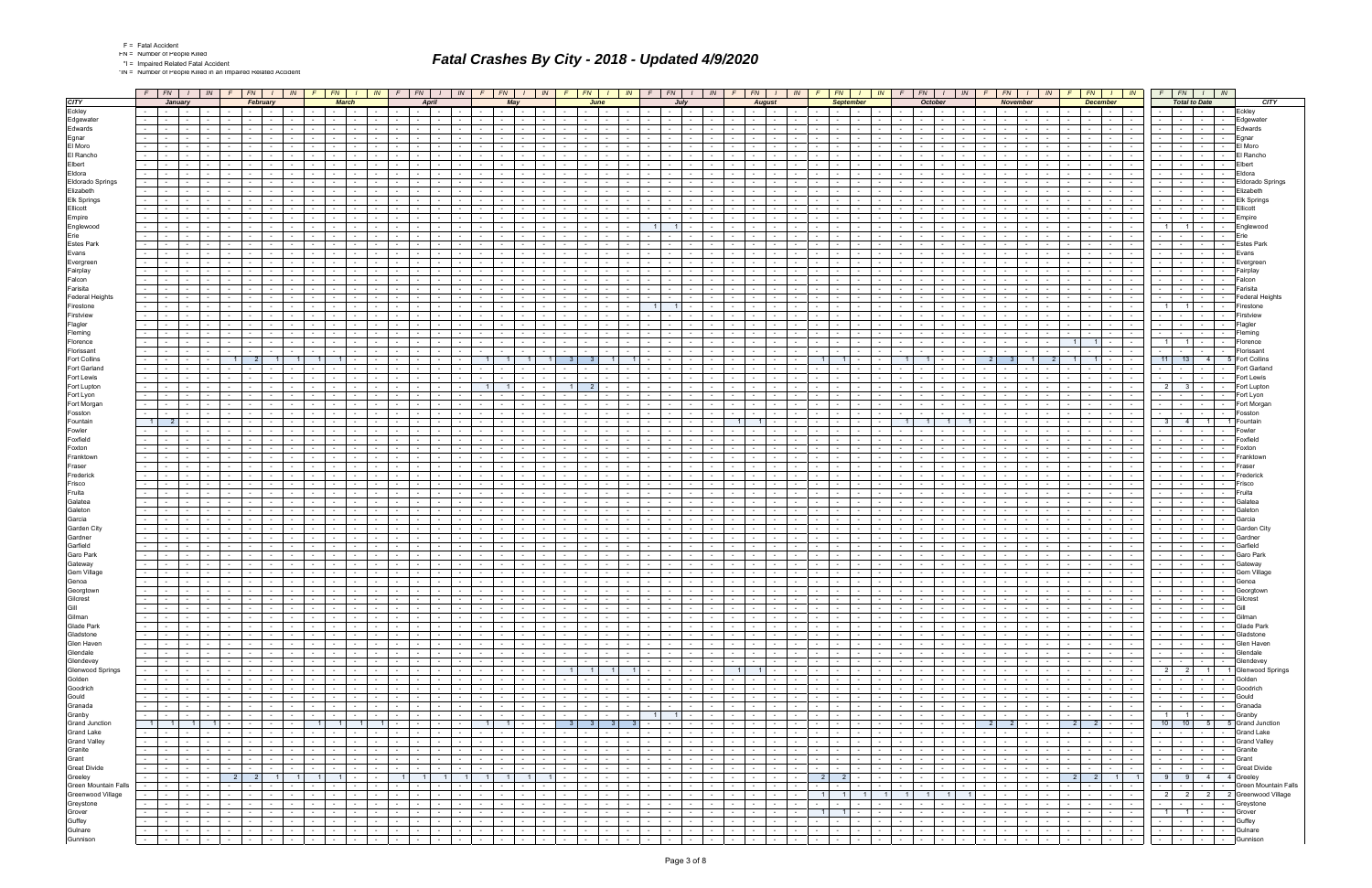|  | Fatal Accide |
|--|--------------|
|  |              |

\*IN = Number of People Killed in an Impaired Related Accident

|                                         |        | $F$ $FN$ $I$ $IN$                                                     |                                     |                          |                                              | $F$ $FN$ $I$                                                              | IN                                 |                                    | $F$ $FN$ $I$             |                                                                         | IN.            | FN<br>F                                                                                                         | IN                   | F<br>FN                                                        | IN -                         | $F \mid FN$                                                                                                     | $\sqrt{N}$                                                               | F.                                                    | FN                               | IN -                                             | FN                                                                                                                                                                                                                                                          | IN                                                      |                          | FN                                             | IN                                 | FN -                                                                     |                                    | $\sqrt{N}$       | FN                                                                                                                                                                                                                             |                                 | $I \parallel IN \parallel F$ |                                                           |                                                             | $FN$ $I$ $IN$                   |                      | $F$ $FN$<br>$\sqrt{N}$                                                                                                                                                                                                         |                                        |
|-----------------------------------------|--------|-----------------------------------------------------------------------|-------------------------------------|--------------------------|----------------------------------------------|---------------------------------------------------------------------------|------------------------------------|------------------------------------|--------------------------|-------------------------------------------------------------------------|----------------|-----------------------------------------------------------------------------------------------------------------|----------------------|----------------------------------------------------------------|------------------------------|-----------------------------------------------------------------------------------------------------------------|--------------------------------------------------------------------------|-------------------------------------------------------|----------------------------------|--------------------------------------------------|-------------------------------------------------------------------------------------------------------------------------------------------------------------------------------------------------------------------------------------------------------------|---------------------------------------------------------|--------------------------|------------------------------------------------|------------------------------------|--------------------------------------------------------------------------|------------------------------------|------------------|--------------------------------------------------------------------------------------------------------------------------------------------------------------------------------------------------------------------------------|---------------------------------|------------------------------|-----------------------------------------------------------|-------------------------------------------------------------|---------------------------------|----------------------|--------------------------------------------------------------------------------------------------------------------------------------------------------------------------------------------------------------------------------|----------------------------------------|
| <b>CITY</b>                             |        | <b>January</b>                                                        |                                     |                          |                                              | February                                                                  |                                    |                                    | <b>March</b>             |                                                                         |                | <b>April</b>                                                                                                    |                      | May                                                            |                              | June                                                                                                            |                                                                          |                                                       | July                             |                                                  | <b>August</b>                                                                                                                                                                                                                                               |                                                         |                          | <b>September</b>                               |                                    |                                                                          | <b>October</b>                     |                  |                                                                                                                                                                                                                                | <b>November</b>                 |                              |                                                           | <b>December</b>                                             |                                 |                      | <b>Total to Date</b>                                                                                                                                                                                                           | <b>CITY</b>                            |
| Gypsum                                  |        |                                                                       | $\sim$                              |                          | $\sim$ 100 $\mu$                             | $\sim$                                                                    |                                    |                                    | $\sim$                   |                                                                         |                | $\sim$                                                                                                          |                      |                                                                |                              |                                                                                                                 |                                                                          |                                                       |                                  |                                                  |                                                                                                                                                                                                                                                             |                                                         |                          |                                                |                                    | $\sim$ 10 $\pm$                                                          | <b>Contract Contract</b>           |                  | $\sim$                                                                                                                                                                                                                         |                                 |                              |                                                           | $\sim$ 100 $\sim$                                           |                                 |                      | $\sim$                                                                                                                                                                                                                         | Gypsum                                 |
| <b>Hahns Peak</b>                       |        |                                                                       |                                     |                          |                                              |                                                                           |                                    |                                    |                          |                                                                         |                |                                                                                                                 |                      |                                                                |                              |                                                                                                                 |                                                                          |                                                       |                                  |                                                  |                                                                                                                                                                                                                                                             |                                                         |                          |                                                |                                    |                                                                          |                                    |                  |                                                                                                                                                                                                                                |                                 |                              |                                                           | $\sim$                                                      |                                 |                      | $\sim$                                                                                                                                                                                                                         | <b>Hahns Peak</b>                      |
| Hale<br>Hamilton                        |        |                                                                       |                                     |                          |                                              |                                                                           |                                    |                                    | $\sim$                   |                                                                         |                |                                                                                                                 |                      |                                                                |                              |                                                                                                                 |                                                                          |                                                       |                                  |                                                  |                                                                                                                                                                                                                                                             |                                                         |                          |                                                |                                    |                                                                          | $\sim$                             |                  |                                                                                                                                                                                                                                |                                 |                              |                                                           |                                                             |                                 |                      | $\sim$                                                                                                                                                                                                                         | Hamiltor                               |
| Hartman                                 |        |                                                                       |                                     |                          |                                              |                                                                           |                                    |                                    |                          |                                                                         |                |                                                                                                                 |                      |                                                                |                              |                                                                                                                 |                                                                          |                                                       |                                  |                                                  |                                                                                                                                                                                                                                                             |                                                         |                          |                                                |                                    |                                                                          |                                    |                  |                                                                                                                                                                                                                                |                                 |                              |                                                           |                                                             |                                 |                      |                                                                                                                                                                                                                                |                                        |
| Hartsel                                 |        |                                                                       |                                     |                          |                                              |                                                                           |                                    |                                    |                          |                                                                         |                |                                                                                                                 |                      |                                                                |                              |                                                                                                                 |                                                                          |                                                       |                                  |                                                  |                                                                                                                                                                                                                                                             |                                                         |                          |                                                |                                    |                                                                          |                                    |                  |                                                                                                                                                                                                                                |                                 |                              |                                                           |                                                             |                                 |                      | $\sim$                                                                                                                                                                                                                         |                                        |
| Hasty                                   |        |                                                                       |                                     |                          |                                              |                                                                           |                                    |                                    |                          |                                                                         |                |                                                                                                                 |                      |                                                                |                              |                                                                                                                 |                                                                          |                                                       |                                  |                                                  |                                                                                                                                                                                                                                                             |                                                         |                          |                                                |                                    |                                                                          |                                    |                  |                                                                                                                                                                                                                                |                                 |                              |                                                           |                                                             |                                 |                      | $\sim$                                                                                                                                                                                                                         |                                        |
| Haswell                                 |        |                                                                       |                                     |                          |                                              |                                                                           |                                    |                                    |                          |                                                                         |                |                                                                                                                 |                      |                                                                |                              |                                                                                                                 |                                                                          |                                                       |                                  |                                                  |                                                                                                                                                                                                                                                             |                                                         |                          |                                                |                                    |                                                                          |                                    |                  |                                                                                                                                                                                                                                |                                 |                              |                                                           |                                                             |                                 |                      |                                                                                                                                                                                                                                |                                        |
| Hawley                                  |        |                                                                       |                                     |                          |                                              |                                                                           |                                    |                                    |                          |                                                                         |                |                                                                                                                 |                      |                                                                |                              |                                                                                                                 |                                                                          |                                                       |                                  |                                                  |                                                                                                                                                                                                                                                             |                                                         |                          |                                                |                                    |                                                                          |                                    |                  |                                                                                                                                                                                                                                |                                 |                              |                                                           |                                                             |                                 |                      |                                                                                                                                                                                                                                | Hawle                                  |
| Haxton                                  |        |                                                                       |                                     |                          |                                              |                                                                           |                                    |                                    | $\sim$                   |                                                                         |                | $\sim$                                                                                                          |                      |                                                                |                              |                                                                                                                 |                                                                          |                                                       |                                  |                                                  |                                                                                                                                                                                                                                                             |                                                         |                          |                                                |                                    |                                                                          |                                    |                  |                                                                                                                                                                                                                                | $\sim$                          |                              |                                                           |                                                             |                                 |                      | $\sim$                                                                                                                                                                                                                         | Haxtor                                 |
| Hayden                                  |        |                                                                       |                                     |                          |                                              |                                                                           |                                    |                                    |                          |                                                                         |                |                                                                                                                 |                      |                                                                |                              |                                                                                                                 |                                                                          |                                                       |                                  |                                                  |                                                                                                                                                                                                                                                             |                                                         |                          |                                                |                                    |                                                                          |                                    |                  |                                                                                                                                                                                                                                |                                 |                              |                                                           |                                                             |                                 |                      |                                                                                                                                                                                                                                |                                        |
| Heartstrong<br>Heaney                   |        |                                                                       |                                     |                          | $\sim$                                       | $\sim$                                                                    |                                    |                                    | $\sim$                   |                                                                         |                | $\sim$                                                                                                          |                      |                                                                |                              |                                                                                                                 |                                                                          |                                                       |                                  |                                                  |                                                                                                                                                                                                                                                             |                                                         |                          |                                                |                                    |                                                                          |                                    |                  | $\sim$                                                                                                                                                                                                                         | $\sim$                          |                              |                                                           |                                                             |                                 |                      | $\sim$<br>$\sim$                                                                                                                                                                                                               | Heartstron                             |
| Henderson                               |        |                                                                       |                                     |                          |                                              |                                                                           |                                    |                                    |                          |                                                                         |                |                                                                                                                 |                      |                                                                |                              |                                                                                                                 |                                                                          |                                                       |                                  |                                                  |                                                                                                                                                                                                                                                             |                                                         |                          |                                                |                                    |                                                                          |                                    |                  |                                                                                                                                                                                                                                |                                 |                              |                                                           |                                                             |                                 |                      |                                                                                                                                                                                                                                | Heaney                                 |
| Hereford                                |        |                                                                       |                                     |                          |                                              |                                                                           |                                    |                                    |                          |                                                                         |                |                                                                                                                 |                      |                                                                |                              |                                                                                                                 |                                                                          |                                                       |                                  |                                                  |                                                                                                                                                                                                                                                             |                                                         |                          |                                                |                                    |                                                                          |                                    |                  |                                                                                                                                                                                                                                |                                 |                              |                                                           |                                                             |                                 |                      | $\sim$                                                                                                                                                                                                                         |                                        |
| Hermosa                                 |        |                                                                       | $\sim$                              |                          | $\sim$                                       |                                                                           |                                    |                                    | $\sim$                   |                                                                         |                |                                                                                                                 |                      |                                                                |                              |                                                                                                                 |                                                                          |                                                       |                                  |                                                  |                                                                                                                                                                                                                                                             |                                                         |                          |                                                |                                    |                                                                          |                                    |                  | $\sim$                                                                                                                                                                                                                         |                                 |                              |                                                           |                                                             |                                 |                      | $\sim$                                                                                                                                                                                                                         |                                        |
| Hesperus                                |        |                                                                       |                                     |                          |                                              |                                                                           |                                    |                                    |                          |                                                                         |                |                                                                                                                 |                      |                                                                |                              |                                                                                                                 |                                                                          |                                                       |                                  |                                                  |                                                                                                                                                                                                                                                             |                                                         |                          |                                                |                                    |                                                                          |                                    |                  |                                                                                                                                                                                                                                |                                 |                              |                                                           |                                                             |                                 |                      |                                                                                                                                                                                                                                |                                        |
| Hiawatha                                |        |                                                                       |                                     |                          |                                              |                                                                           |                                    |                                    |                          |                                                                         |                |                                                                                                                 |                      |                                                                |                              |                                                                                                                 |                                                                          |                                                       |                                  |                                                  |                                                                                                                                                                                                                                                             |                                                         |                          |                                                |                                    |                                                                          |                                    |                  |                                                                                                                                                                                                                                |                                 |                              |                                                           |                                                             |                                 |                      |                                                                                                                                                                                                                                |                                        |
| <b>Hideaway Park</b>                    |        |                                                                       |                                     |                          |                                              |                                                                           |                                    |                                    |                          |                                                                         |                |                                                                                                                 |                      |                                                                |                              |                                                                                                                 |                                                                          |                                                       |                                  |                                                  |                                                                                                                                                                                                                                                             |                                                         |                          |                                                |                                    |                                                                          |                                    |                  |                                                                                                                                                                                                                                |                                 |                              |                                                           |                                                             |                                 |                      | $\sim$                                                                                                                                                                                                                         | Hideawav Park                          |
| <b>Highlands Ranch</b><br>Hillrose      |        |                                                                       |                                     |                          |                                              |                                                                           |                                    |                                    |                          |                                                                         |                |                                                                                                                 |                      |                                                                |                              |                                                                                                                 |                                                                          |                                                       |                                  |                                                  |                                                                                                                                                                                                                                                             |                                                         |                          |                                                |                                    |                                                                          |                                    |                  |                                                                                                                                                                                                                                | $\sim$                          |                              |                                                           |                                                             |                                 |                      | $\sim$                                                                                                                                                                                                                         | <b>Highlands Ranch</b><br>Hillrose     |
| Hillside                                |        |                                                                       |                                     |                          |                                              |                                                                           |                                    |                                    |                          |                                                                         |                |                                                                                                                 |                      |                                                                |                              |                                                                                                                 |                                                                          |                                                       |                                  |                                                  |                                                                                                                                                                                                                                                             |                                                         |                          |                                                |                                    |                                                                          |                                    |                  |                                                                                                                                                                                                                                |                                 |                              |                                                           |                                                             |                                 |                      | $\sim$                                                                                                                                                                                                                         | Hillside                               |
| Hoehne                                  |        |                                                                       |                                     |                          |                                              |                                                                           |                                    |                                    |                          |                                                                         |                |                                                                                                                 |                      |                                                                |                              |                                                                                                                 |                                                                          |                                                       |                                  |                                                  |                                                                                                                                                                                                                                                             |                                                         |                          |                                                |                                    |                                                                          |                                    |                  |                                                                                                                                                                                                                                |                                 |                              |                                                           |                                                             |                                 |                      |                                                                                                                                                                                                                                | Hoehn                                  |
| Holly                                   |        |                                                                       |                                     |                          |                                              |                                                                           |                                    |                                    |                          |                                                                         |                |                                                                                                                 |                      |                                                                |                              |                                                                                                                 |                                                                          |                                                       |                                  |                                                  |                                                                                                                                                                                                                                                             |                                                         |                          |                                                |                                    |                                                                          |                                    |                  |                                                                                                                                                                                                                                | $\sim$                          |                              |                                                           |                                                             |                                 |                      |                                                                                                                                                                                                                                |                                        |
| Holyoke                                 |        |                                                                       |                                     |                          |                                              |                                                                           |                                    |                                    |                          |                                                                         |                |                                                                                                                 |                      |                                                                |                              |                                                                                                                 |                                                                          |                                                       |                                  |                                                  |                                                                                                                                                                                                                                                             |                                                         |                          |                                                |                                    |                                                                          |                                    |                  |                                                                                                                                                                                                                                |                                 |                              |                                                           |                                                             |                                 |                      | $\sim$                                                                                                                                                                                                                         | Holyoke                                |
| Homelake                                |        |                                                                       |                                     |                          |                                              |                                                                           |                                    |                                    |                          |                                                                         |                |                                                                                                                 |                      |                                                                |                              |                                                                                                                 |                                                                          |                                                       |                                  |                                                  |                                                                                                                                                                                                                                                             |                                                         |                          |                                                |                                    |                                                                          |                                    |                  |                                                                                                                                                                                                                                |                                 |                              |                                                           |                                                             |                                 |                      |                                                                                                                                                                                                                                |                                        |
| Hooper                                  |        |                                                                       |                                     |                          |                                              |                                                                           |                                    |                                    |                          |                                                                         |                |                                                                                                                 |                      |                                                                |                              |                                                                                                                 |                                                                          |                                                       |                                  |                                                  |                                                                                                                                                                                                                                                             |                                                         |                          |                                                |                                    |                                                                          |                                    |                  |                                                                                                                                                                                                                                |                                 |                              |                                                           |                                                             |                                 |                      | $\sim$                                                                                                                                                                                                                         | Hoope                                  |
| <b>Hot Sulphur Springs</b><br>Hotchkiss |        |                                                                       |                                     |                          |                                              |                                                                           |                                    |                                    |                          |                                                                         |                |                                                                                                                 |                      |                                                                |                              |                                                                                                                 |                                                                          |                                                       |                                  |                                                  |                                                                                                                                                                                                                                                             |                                                         |                          |                                                |                                    |                                                                          |                                    |                  |                                                                                                                                                                                                                                |                                 |                              |                                                           |                                                             |                                 |                      | $\sim$<br>$\sim$                                                                                                                                                                                                               | <b>Hot Sulphur Springs</b><br>Hotchkis |
| Howard                                  |        |                                                                       |                                     |                          |                                              |                                                                           |                                    |                                    |                          |                                                                         |                |                                                                                                                 |                      |                                                                |                              |                                                                                                                 |                                                                          |                                                       |                                  |                                                  |                                                                                                                                                                                                                                                             |                                                         |                          |                                                |                                    |                                                                          |                                    |                  |                                                                                                                                                                                                                                |                                 |                              |                                                           |                                                             |                                 |                      | $\sim$<br>$\sim$                                                                                                                                                                                                               | Howard                                 |
| Hoyt                                    |        |                                                                       |                                     |                          |                                              |                                                                           |                                    |                                    |                          |                                                                         |                |                                                                                                                 |                      |                                                                |                              |                                                                                                                 |                                                                          |                                                       |                                  |                                                  |                                                                                                                                                                                                                                                             |                                                         |                          |                                                |                                    |                                                                          |                                    |                  |                                                                                                                                                                                                                                |                                 |                              |                                                           |                                                             |                                 |                      | $\sim$                                                                                                                                                                                                                         |                                        |
| Hudson                                  |        |                                                                       |                                     |                          |                                              |                                                                           |                                    |                                    |                          |                                                                         |                |                                                                                                                 |                      |                                                                |                              |                                                                                                                 |                                                                          |                                                       |                                  |                                                  |                                                                                                                                                                                                                                                             |                                                         |                          |                                                |                                    |                                                                          |                                    |                  |                                                                                                                                                                                                                                |                                 |                              |                                                           |                                                             |                                 | $1 \mid$             | $\overline{\mathbf{2}}$                                                                                                                                                                                                        | Hudsor                                 |
| Hugo                                    |        |                                                                       |                                     |                          |                                              |                                                                           |                                    |                                    |                          |                                                                         |                |                                                                                                                 |                      |                                                                |                              |                                                                                                                 |                                                                          |                                                       |                                  |                                                  |                                                                                                                                                                                                                                                             |                                                         |                          |                                                |                                    |                                                                          |                                    |                  |                                                                                                                                                                                                                                |                                 |                              |                                                           |                                                             |                                 |                      |                                                                                                                                                                                                                                |                                        |
| Hygiene                                 |        |                                                                       |                                     |                          |                                              |                                                                           |                                    |                                    |                          |                                                                         |                |                                                                                                                 |                      |                                                                |                              |                                                                                                                 |                                                                          |                                                       |                                  |                                                  |                                                                                                                                                                                                                                                             |                                                         |                          |                                                |                                    |                                                                          |                                    |                  |                                                                                                                                                                                                                                |                                 |                              |                                                           |                                                             |                                 |                      | $\sim$                                                                                                                                                                                                                         | Hvaier                                 |
| Idaho Springs                           |        |                                                                       |                                     |                          |                                              |                                                                           |                                    |                                    |                          |                                                                         |                |                                                                                                                 |                      |                                                                |                              |                                                                                                                 |                                                                          |                                                       |                                  |                                                  |                                                                                                                                                                                                                                                             |                                                         |                          |                                                |                                    |                                                                          |                                    |                  |                                                                                                                                                                                                                                |                                 |                              |                                                           |                                                             |                                 |                      | $\sim$                                                                                                                                                                                                                         | <b>Idaho Springs</b>                   |
| Idalia                                  |        |                                                                       |                                     |                          |                                              |                                                                           |                                    |                                    |                          |                                                                         |                |                                                                                                                 |                      |                                                                |                              |                                                                                                                 |                                                                          |                                                       |                                  |                                                  |                                                                                                                                                                                                                                                             |                                                         |                          |                                                |                                    |                                                                          |                                    |                  |                                                                                                                                                                                                                                |                                 |                              |                                                           |                                                             |                                 |                      |                                                                                                                                                                                                                                |                                        |
| Idledale                                |        |                                                                       |                                     |                          |                                              |                                                                           |                                    |                                    |                          |                                                                         |                |                                                                                                                 |                      |                                                                |                              |                                                                                                                 |                                                                          |                                                       |                                  |                                                  |                                                                                                                                                                                                                                                             |                                                         |                          |                                                |                                    |                                                                          |                                    |                  |                                                                                                                                                                                                                                |                                 |                              |                                                           |                                                             |                                 |                      | $\sim$                                                                                                                                                                                                                         | Idledal                                |
| Ignacio<br>lliff                        |        |                                                                       |                                     |                          |                                              |                                                                           |                                    |                                    |                          |                                                                         |                |                                                                                                                 |                      |                                                                |                              |                                                                                                                 |                                                                          |                                                       |                                  |                                                  |                                                                                                                                                                                                                                                             |                                                         |                          |                                                |                                    |                                                                          |                                    |                  |                                                                                                                                                                                                                                |                                 |                              |                                                           |                                                             |                                 |                      | $\sim$                                                                                                                                                                                                                         |                                        |
| Indian Hills                            |        |                                                                       |                                     |                          |                                              |                                                                           |                                    |                                    |                          |                                                                         |                |                                                                                                                 |                      |                                                                |                              |                                                                                                                 |                                                                          |                                                       |                                  |                                                  |                                                                                                                                                                                                                                                             |                                                         |                          |                                                |                                    |                                                                          |                                    |                  |                                                                                                                                                                                                                                |                                 |                              |                                                           |                                                             |                                 |                      |                                                                                                                                                                                                                                | Indian                                 |
| Jamestown                               |        |                                                                       | $\sim$                              |                          |                                              |                                                                           |                                    |                                    |                          |                                                                         |                |                                                                                                                 |                      |                                                                |                              |                                                                                                                 |                                                                          |                                                       |                                  |                                                  |                                                                                                                                                                                                                                                             |                                                         |                          |                                                |                                    |                                                                          |                                    |                  |                                                                                                                                                                                                                                |                                 |                              |                                                           |                                                             |                                 |                      | $\sim$                                                                                                                                                                                                                         |                                        |
| Jansen                                  |        |                                                                       |                                     |                          |                                              |                                                                           |                                    |                                    |                          |                                                                         |                |                                                                                                                 |                      |                                                                |                              |                                                                                                                 |                                                                          |                                                       |                                  |                                                  |                                                                                                                                                                                                                                                             |                                                         |                          |                                                |                                    |                                                                          |                                    |                  |                                                                                                                                                                                                                                |                                 |                              |                                                           |                                                             |                                 |                      |                                                                                                                                                                                                                                |                                        |
| Jaroso                                  |        |                                                                       |                                     |                          |                                              |                                                                           |                                    |                                    |                          |                                                                         |                |                                                                                                                 |                      |                                                                |                              |                                                                                                                 |                                                                          |                                                       |                                  |                                                  |                                                                                                                                                                                                                                                             |                                                         |                          |                                                |                                    |                                                                          |                                    |                  |                                                                                                                                                                                                                                |                                 |                              |                                                           |                                                             |                                 |                      | $\sim$                                                                                                                                                                                                                         | Jarosc                                 |
| Jefferson                               |        |                                                                       |                                     |                          |                                              |                                                                           |                                    |                                    |                          |                                                                         |                |                                                                                                                 |                      |                                                                |                              |                                                                                                                 |                                                                          |                                                       |                                  |                                                  |                                                                                                                                                                                                                                                             |                                                         |                          |                                                |                                    |                                                                          |                                    |                  |                                                                                                                                                                                                                                |                                 |                              |                                                           |                                                             |                                 |                      | $\sim$                                                                                                                                                                                                                         |                                        |
| Joes<br>Johnson Village                 |        |                                                                       |                                     |                          |                                              |                                                                           |                                    |                                    |                          |                                                                         |                |                                                                                                                 |                      |                                                                |                              |                                                                                                                 |                                                                          |                                                       |                                  |                                                  |                                                                                                                                                                                                                                                             |                                                         |                          |                                                |                                    |                                                                          |                                    |                  |                                                                                                                                                                                                                                | $\sim$                          |                              |                                                           |                                                             |                                 |                      |                                                                                                                                                                                                                                | Johnson Village                        |
| Johnstown                               |        |                                                                       |                                     |                          |                                              |                                                                           |                                    |                                    |                          |                                                                         |                |                                                                                                                 |                      |                                                                |                              |                                                                                                                 |                                                                          |                                                       |                                  |                                                  |                                                                                                                                                                                                                                                             |                                                         |                          |                                                |                                    |                                                                          |                                    |                  |                                                                                                                                                                                                                                |                                 |                              |                                                           |                                                             |                                 |                      | $\sim$                                                                                                                                                                                                                         |                                        |
| Julesburg                               |        |                                                                       |                                     |                          |                                              |                                                                           |                                    |                                    |                          |                                                                         |                |                                                                                                                 |                      |                                                                |                              |                                                                                                                 |                                                                          |                                                       |                                  |                                                  |                                                                                                                                                                                                                                                             |                                                         |                          |                                                |                                    |                                                                          |                                    |                  |                                                                                                                                                                                                                                |                                 |                              |                                                           |                                                             |                                 | $\overline{1}$       | $\blacksquare$                                                                                                                                                                                                                 | Julesburg                              |
| Karval                                  |        |                                                                       |                                     |                          |                                              |                                                                           |                                    |                                    |                          |                                                                         |                |                                                                                                                 |                      |                                                                |                              |                                                                                                                 |                                                                          |                                                       |                                  |                                                  |                                                                                                                                                                                                                                                             |                                                         |                          |                                                |                                    |                                                                          |                                    |                  |                                                                                                                                                                                                                                |                                 |                              |                                                           |                                                             |                                 |                      |                                                                                                                                                                                                                                | Karval                                 |
| Kassler                                 |        |                                                                       |                                     |                          |                                              |                                                                           |                                    |                                    |                          |                                                                         |                |                                                                                                                 |                      |                                                                |                              |                                                                                                                 |                                                                          |                                                       |                                  |                                                  |                                                                                                                                                                                                                                                             |                                                         |                          |                                                |                                    |                                                                          |                                    |                  |                                                                                                                                                                                                                                |                                 |                              |                                                           |                                                             |                                 |                      | $\sim$                                                                                                                                                                                                                         | Kassle                                 |
| Keenesburg                              |        |                                                                       |                                     |                          |                                              |                                                                           |                                    |                                    |                          |                                                                         |                |                                                                                                                 |                      |                                                                |                              |                                                                                                                 |                                                                          |                                                       |                                  |                                                  |                                                                                                                                                                                                                                                             |                                                         |                          |                                                |                                    |                                                                          |                                    |                  |                                                                                                                                                                                                                                |                                 |                              |                                                           |                                                             |                                 |                      | $\sim$                                                                                                                                                                                                                         | Keenesburg                             |
| Kelim                                   |        |                                                                       |                                     |                          |                                              |                                                                           |                                    |                                    |                          |                                                                         |                |                                                                                                                 |                      |                                                                |                              |                                                                                                                 |                                                                          |                                                       |                                  |                                                  |                                                                                                                                                                                                                                                             |                                                         |                          |                                                |                                    |                                                                          |                                    |                  |                                                                                                                                                                                                                                | $\sim$                          |                              |                                                           |                                                             |                                 |                      | $\sim$                                                                                                                                                                                                                         |                                        |
| Keota<br>Kersey                         |        |                                                                       |                                     |                          | $\sim$                                       | $\sim$                                                                    |                                    |                                    |                          |                                                                         |                |                                                                                                                 |                      |                                                                |                              |                                                                                                                 |                                                                          | 2                                                     | $\overline{2}$                   |                                                  |                                                                                                                                                                                                                                                             |                                                         |                          |                                                |                                    |                                                                          |                                    |                  |                                                                                                                                                                                                                                |                                 |                              |                                                           |                                                             |                                 |                      | $\sim$<br>$2 \mid 2 \mid$                                                                                                                                                                                                      | Keota<br><b>Kersey</b>                 |
|                                         |        | $\mathbf{1}$ , and $\mathbf{1}$ , and $\mathbf{1}$                    |                                     |                          |                                              | $  -$                                                                     |                                    | the contract of the con-           |                          | . .                                                                     | $\sim$         | the contract of the con-<br>$\mathbf{1}$ and $\mathbf{1}$ and $\mathbf{1}$                                      |                      | .                                                              |                              |                                                                                                                 |                                                                          | .<br>$\sim$                                           | .                                | the contract of the con-                         |                                                                                                                                                                                                                                                             | .                                                       |                          |                                                | .                                  | $\sim$ $-$                                                               | .                                  |                  | $\sim$ 100 $-$                                                                                                                                                                                                                 | the contract of the con-        |                              |                                                           |                                                             |                                 | $\sim$ $\sim$ $\sim$ |                                                                                                                                                                                                                                |                                        |
| Keystone<br>Kim                         | $\sim$ | $\sim 100$                                                            | $\sim$ $-$<br>$\mathbf{r}$          |                          | $\sim$                                       | $-1 - 1 - 1 -$                                                            |                                    | <b>Contract Contract</b>           |                          | $\sim 100$<br><b>Contract Contract</b>                                  |                | the contract of<br>$\sim$ $\sim$ $\sim$ $\sim$ $\sim$ $\sim$                                                    | $\sim$ $-$           | $      -$                                                      | $\sim$ $-$                   |                                                                                                                 |                                                                          | $\sim 100$                                            | the contract of                  | <b>Contract</b>                                  | $\sim$<br>.                                                                                                                                                                                                                                                 | $\sim$ $-$<br>$\mathbf{I}$ and $\mathbf{I}$             | $\sim$                   | $\sim$ $\sim$ $\sim$                           | the contract of                    | the contract of                                                          | and the state                      |                  | the contract of                                                                                                                                                                                                                | and the state of the state      |                              | $\sim$ $\sim$ $\sim$<br>$\sim$                            | $\mathbf{1}$ $\mathbf{1}$                                   | $\sim$ $-$                      | $\sim$ 100 $\sim$    | $\sim 100$<br>$\sim$ $-$                                                                                                                                                                                                       | Keystone<br>Kim                        |
| Kiowa                                   |        | <b>Contract Contract</b>                                              | the contract of                     |                          |                                              | the contract of the contract of the                                       | <b>Contract</b>                    | the contract of                    |                          | <b>Contract</b>                                                         | $\sim 10^{-1}$ | <b>Contract</b>                                                                                                 | $\sim$               | $-1$<br>the contract of                                        | $\sim 10^{-1}$               | the contract of                                                                                                 | $\sim 10^{-10}$                                                          | $\sim 10^{-10}$<br>$\sim 100$                         | and the state of the state of    | $\sim 10^{-10}$                                  | $\sim$ $-$<br>$\mathbf{I}$ and $\mathbf{I}$                                                                                                                                                                                                                 | $\sim 10^{-11}$<br><b>Contract</b>                      | $\sim 10^{-11}$          | <b>Contract</b>                                | the contract of                    | $\sim 10^{-10}$<br><b>Contract</b>                                       | and the state of the state of      |                  | $\sim$ $\sim$<br>$\sim 10^{-11}$                                                                                                                                                                                               | and the state of the state of   |                              | $\sim 10^{-10}$                                           | the contract of the con-                                    | $\sim 10^{-1}$                  |                      | $\sim$                                                                                                                                                                                                                         | Kiowa                                  |
| Kirk                                    | $\sim$ |                                                                       | the contract of the contract of the |                          | $\sim$ $\sim$                                | and the first part                                                        |                                    |                                    |                          | $-1 - 1 - 1 - 1$                                                        |                | and the state of the state of the state of the state of the state of the state of the state of the state of the |                      | $-1 - 1 - 1 - 1$                                               | $\sim 10^{-1}$               | the contract of the contract of the contract of the contract of the contract of the contract of the contract of |                                                                          |                                                       | and the control                  | <b>Contract Contract</b>                         | $\mathbf{1}$ $\mathbf{1}$                                                                                                                                                                                                                                   | the contract of                                         | $\sim$ $\sim$            |                                                | and the contract of the con-       | $-1 - 1 - 1 - 1 - 1$                                                     |                                    |                  | and the con-                                                                                                                                                                                                                   | المعالم المعال                  |                              | $-1 - 1 - 1 - 1 - 1$                                      |                                                             |                                 |                      | $-1 - 1 - 1 - 1 - 1$                                                                                                                                                                                                           | Kirk                                   |
| Kit Carson                              |        | $\sim$ $\sim$                                                         | the contract of                     |                          | <b>Contract Contract Street</b>              | $-1 - 1$                                                                  | $\sim 10^{-11}$                    | the contract of                    |                          | $\sim 10^{-10}$                                                         | $\sim 100$     |                                                                                                                 | $\sim$               |                                                                | $\sim$ $-$                   |                                                                                                                 | $\sim 10^{-11}$                                                          | $\sim 10^{-11}$<br>$\sim 10^{-10}$                    | and the state                    | <b>Contract</b>                                  | $\sim 10^{-11}$<br>$\lceil - \rceil$                                                                                                                                                                                                                        | $\sim$ $-$<br>$\sim$ $-$                                | $\sim$ $\sim$            | $\sim 10^{-11}$                                | the contract of                    | $\sim 10^{-11}$<br>$\sim 10^{-11}$                                       | and the state                      |                  | <b>Service</b> Service                                                                                                                                                                                                         | and the state                   |                              | $\sim$ $\sim$ $\sim$                                      |                                                             | $-1 - 1 - 1 - 1$                |                      | the contract of the contract of the contract of the contract of the contract of the contract of the contract of the contract of the contract of the contract of the contract of the contract of the contract of the contract o | Kit Carson                             |
| Kittredge<br>Kline                      |        | $\sim$ $\sim$ $\sim$ $\sim$                                           | the contract of the con-            |                          | <b>Service</b>                               |                                                                           | <b>Contract</b>                    | the contract of the con-           |                          | <b>Contract</b>                                                         | $\sim 100$     | $\sim 100$<br>.                                                                                                 | $\sim$               | $-1 - 1 - 1 - 1$                                               | $\sim$ $-$                   | $-1 - 1$                                                                                                        | <b>Contract</b><br><b>Contract</b>                                       | $\sim$ $-$                                            | <b>Contract Contract</b>         | $\sim 10^{-11}$                                  | $\sim$ $-$<br>$\sim$ $\sim$ $\sim$                                                                                                                                                                                                                          | $\sim 100$<br>$\sim$ $\sim$                             | $\sim$                   | <b>Contract</b>                                | the contract of the con-           | <b>Contract</b><br>$\sim 10^{-10}$                                       | and the state of the state         |                  | <b>Service</b><br>$\sim 10^{-11}$                                                                                                                                                                                              | and the state of the state      |                              | $\sim 100$                                                |                                                             | the contract of the contract of |                      | - - - - - Kittredge                                                                                                                                                                                                            | Kline                                  |
| Kornman                                 |        | $\sim$ $\sim$<br>$\sim$ $\sim$ $\sim$ $\sim$                          | $\sim$<br>the contract of           | $\sim$ 100 $\mu$         | $\sim$<br>$\sim$                             | the contract of the con-<br>the collection                                | <b>Contract</b><br><b>Contract</b> | the contract of<br>the contract of |                          | <b>Contract Contract</b><br>$\sim 100$<br>$\sim 10^{-10}$<br>$\sim 100$ |                | the contract of<br>.                                                                                            | $\sim$<br>$\sim$     | $-1$<br>$\sim$ $-$<br><b>Contract</b>                          | $\sim 10^{-1}$<br>$\sim$ $-$ | the contract of<br>the contract of                                                                              | $\sim 10^{-11}$<br>$\sim 10^{-10}$<br><b>Contract</b>                    | $\sim 10^{-10}$<br>$\sim 100$<br>$\sim$ $-$           | the contract of<br>and the state | <b>Contract</b><br><b>Contract</b>               | $\sim 100$<br>$\sim 10^{-10}$<br>$\sim$ $-$<br>$\mathbf{I}$ $\mathbf{I}$                                                                                                                                                                                    | $\sim$<br>$\sim 10^{-11}$<br>$\sim$ $-$<br>$\mathbf{I}$ | $\sim$ $-$<br>$\sim$ $-$ | $\sim$ $\sim$ $\sim$ $\sim$<br>$\sim 10^{-10}$ | and the control<br>the contract of | $\sim 10^{-10}$<br>$\sim 10^{-11}$<br>$\sim 10^{-10}$<br>$\sim 10^{-11}$ | the contract of<br>and the control |                  | the contract of<br>the contract                                                                                                                                                                                                | the collection<br>and the state |                              | $-1$<br>$\sim$ $\sim$ $\sim$ $\sim$                       | the contract of the contract of<br>the contract of the con- | $\sim 10^{-1}$<br>$\sim$        |                      | $\mathbb{R}^n$ and $\mathbb{R}^n$ and $\mathbb{R}^n$<br>$-1 - 1 - 1 - 1 - 1$                                                                                                                                                   | Kornman                                |
| Kremmling                               |        | $\sim$ $\sim$ $\sim$ $\sim$                                           | the contract of                     |                          |                                              |                                                                           | <b>Contract</b>                    | the contract of the con-           |                          | <b>Contract</b>                                                         | $\sim$ $-$     | $\sim 10^{-11}$<br>$\sim$ $\sim$<br>$\sim$ $\sim$                                                               | $\sim$               | the contract of the con-                                       | $\sim$                       | the contract of                                                                                                 | <b>Contract</b><br><b>Contract</b>                                       | $\sim$                                                | <b>Contract Contract</b>         | $\sim$ 100 $\mu$                                 | $\sim$<br><b>Common</b>                                                                                                                                                                                                                                     | $\sim$<br><b>Contract</b>                               | $\sim$                   | <b>Contract</b>                                | the contract of the con-           | $\sim$ 100 $\mu$<br><b>Contract</b>                                      | the contract                       | $\sim$ 100 $\mu$ | $\sim$                                                                                                                                                                                                                         | the contract                    |                              | <b>Contract</b>                                           | $\sim$ $\sim$ $\sim$ $\sim$                                 | $\sim 10^{-1}$                  |                      | -   -   -   - Kremmling                                                                                                                                                                                                        |                                        |
| Kutch                                   |        | $\sim$ $\sim$                                                         | $\sim$ $-$                          |                          |                                              | the contract of the con-                                                  |                                    | the collection                     |                          | <b>Contract</b>                                                         | $\sim 100$     | the contract of<br><b>Contract</b>                                                                              | $\sim$               | $\sim$ $\sim$<br>$\sim$ $-$<br><b>Contract</b>                 | $\sim$ $-$                   | the company of                                                                                                  | $\sim 10^{-11}$<br><b>Contract</b>                                       | $\sim 100$                                            | the contract of                  | $\sim 10^{-10}$                                  | $\sim$ $-$<br><b>Contract</b>                                                                                                                                                                                                                               | $\sim$<br>$\sim$ $-$                                    | $\sim 10^{-1}$           | $\sim 10^{-10}$                                | the contract of                    | $\sim 10^{-11}$<br>$\sim 10^{-11}$                                       | the contract of                    |                  | the contract of                                                                                                                                                                                                                | the contract                    |                              |                                                           | the contract of the con-                                    | $\sim 10^{-1}$                  |                      | $\mathbb{R}^n$ and $\mathbb{R}^n$ and $\mathbb{R}^n$                                                                                                                                                                           | Kutch                                  |
| La Garita                               |        | $\mathbf{I}$ $\mathbf{I}$                                             | the contract of                     |                          |                                              | .                                                                         |                                    | and the state                      |                          | $\sim$ $\sim$ $\sim$ $\sim$<br>$\sim 100$                               |                |                                                                                                                 | $\sim$ $-$           | <b>Contract Contract</b><br>and the state                      | $\sim$ $-$                   |                                                                                                                 |                                                                          | $\sim 10^{-11}$                                       | and the state                    | <b>Contract</b>                                  | $\sim 10^{-11}$<br>$\mathbf{I}$ $\mathbf{I}$                                                                                                                                                                                                                | $\sim$ $-$<br>$\mathbf{1}$ and $\mathbf{1}$             | $\sim$ $-$               | $\sim 10^{-10}$                                | the contract of                    | $\sim$ $\sim$ $\sim$<br>$\sim 10^{-10}$                                  | and the state                      |                  | the contract of the con-                                                                                                                                                                                                       | and the state                   |                              |                                                           |                                                             | $\sim 10^{-1}$                  |                      | - - - - - La Garita                                                                                                                                                                                                            |                                        |
| La Jara                                 |        | $-1 - 1 - 1 - 1 - 1$                                                  |                                     |                          | $\sim$ 100 $\mu$                             | the contract of the contract of the con-                                  |                                    |                                    | <b>Contract Contract</b> | and the state                                                           |                |                                                                                                                 | $\sim$ $-$           | .                                                              | $\sim$                       |                                                                                                                 | $\sim 10^{-10}$                                                          | $\sim$ $-$                                            | and the control                  | <b>Contract</b>                                  | $\sim 100$<br>$\mathbf{1}$ $\mathbf{1}$                                                                                                                                                                                                                     | the company                                             | $\sim 10^{-11}$          | $\sim 10^{-11}$                                | the collection                     | $\sim$ $\sim$ $\sim$<br>$\sim$ $\sim$ $\sim$                             | المحال جا                          |                  | $\sim$ $\sim$ $\sim$<br>$\sim 100$                                                                                                                                                                                             | and the state                   |                              | $\sim$ $\sim$ $\sim$                                      |                                                             | $-1 - 1 - 1 - 1$                |                      | $\overline{\cdot}$ $\overline{\cdot}$ $\overline{\cdot}$ $\overline{\cdot}$ $\overline{\cdot}$ La Jara                                                                                                                         |                                        |
| La Junta                                |        | $-1$                                                                  | the contract of                     |                          | <b>Contract</b>                              |                                                                           | <b>Contract</b>                    | the contract of                    |                          | the contract of the con-                                                |                | $1 \quad 1 \quad -1$                                                                                            | $\sim$ $-$           | .                                                              | $\sim$ $-$                   | the contract of                                                                                                 | the contract of                                                          | $\sim 100$                                            | the contract of                  | <b>Contract</b>                                  | $\sim 10^{-11}$<br>$\sim$ - $\sim$ - $\sim$                                                                                                                                                                                                                 | the contract of                                         | $\sim$                   | $\sim$ $\sim$ $\sim$ $\sim$                    | the contract of                    | $\sim$ $\sim$ $\sim$ $\sim$ $\sim$<br><b>Contract Contract</b>           | and the state                      |                  | the contract of                                                                                                                                                                                                                | the contract                    |                              | $ -$                                                      |                                                             |                                 |                      | 1   1   -   -   La Junta                                                                                                                                                                                                       |                                        |
| La Salle                                |        | <b>Contract Contract</b>                                              | the contract of                     |                          |                                              | $\sim$ $\sim$ $\sim$ $\sim$<br>$\sim$ $-$                                 | $\sim 10^{-11}$                    | the contract of                    |                          | <b>Contract Contract</b>                                                | $\sim 100$     | $\sim 10^{-10}$<br>$\sim 100$<br>$\mathbf{I}$ $\mathbf{I}$                                                      | $\sim$               | $\sim$ $-$<br>$\sim$ $-$<br><b>Contract Contract</b>           | $\sim 10^{-1}$               | the contract of<br>.                                                                                            | $\sim 10^{-10}$<br><b>Contract Contract</b>                              | $\sim 100$                                            | and the state                    | <b>Contract</b>                                  | $\sim 10^{-11}$<br>1. 1                                                                                                                                                                                                                                     | the contract of                                         | $\sim 10$                | <b>Contract</b>                                | the contract of                    | and the state                                                            | the contract of                    | $\sim 10^{-11}$  | $\sim 100$                                                                                                                                                                                                                     | the collection                  |                              | $\sim$ $-$                                                | the contract of                                             | $\sim$<br>المعالم المساري       |                      | - - - - - La Salle<br>-   -   -   - La Veta                                                                                                                                                                                    |                                        |
| La Veta<br>Lafayette                    |        | $-1 - 1 - 1 - 1 - 1$<br><b>Service</b>                                | $\sim$                              | <b>Contract Contract</b> | $\sim$ $\sim$<br>$\sim$                      | the contract of the contract of the con-<br>$\sim$ $-$<br><b>Contract</b> | $\sim 10^{-11}$                    | the contract of the con-           |                          | <b>Contract Contract</b>                                                | $\sim 100$     | $-1 - 1 - 1 - 1 -$<br>$\sim$ $\sim$ $\sim$<br>$\sim 100$<br>$\sim$ $ -$                                         | $\sim$               | $-1 - 1 - 1 - 1$<br>$\sim$ $\sim$<br>$\sim$<br>$\sim 10^{-10}$ | $\sim$<br>$\sim$             | $\sim$ $  -$<br><b>Contract</b>                                                                                 | $\sim 10^{-11}$                                                          | $\sim 10^{-11}$<br>$\sim 10^{-11}$<br>$\sim 10^{-10}$ | and the state<br>and the state   | $\sim$ $\sim$ $\sim$<br><b>Contract Contract</b> | the contract of the contract of the contract of the contract of the contract of the contract of the contract of the contract of the contract of the contract of the contract of the contract of the contract of the contract o<br>$\sim$<br><b>Contract</b> | $\sim$<br>$\mathbf{1}$ and $\mathbf{1}$                 | $\sim$ $-$               | the contract of<br>$\sim 10^{-11}$             | the contract of<br>the contract of | <b>Contract Contract</b><br><b>Contract Contract</b>                     | the contract of                    |                  | the contract of<br>$\sim 10^{-11}$                                                                                                                                                                                             | and the state<br>and the state  |                              | $-1$<br>$-1$                                              | the contract of the contract of the                         | $\sim$                          |                      | -   -   -   - Lafayette                                                                                                                                                                                                        |                                        |
| Laird                                   |        | .                                                                     | the contract of                     |                          |                                              | $-$ 1 $-$ 1 $-$ 1 $-$                                                     |                                    | and the con-                       |                          | $\sim 10^{-10}$ m $^{-1}$                                               | $\sim 100$     | $\mathbf{1}$ $\mathbf{1}$<br>the contract of the con-                                                           | $\sim$ $-$           | $      -$                                                      | $\sim$                       |                                                                                                                 |                                                                          |                                                       | and the state                    | $\sim$ $  -$                                     | $- - - - - -$                                                                                                                                                                                                                                               | the contract of                                         |                          | $-1 - 1$                                       | <b>Carl Land</b>                   |                                                                          |                                    |                  | the contract of                                                                                                                                                                                                                | the contract                    |                              | $\sim$ $-$                                                |                                                             |                                 |                      | $     -$                                                                                                                                                                                                                       | Laird                                  |
| Lake City                               |        | $-1 - 1 - 1 - 1 - 1$                                                  |                                     |                          | $\sim$ $\sim$ $\sim$                         | the contract of the contract of the con-                                  |                                    |                                    |                          | $\sim 10^{-1}$                                                          |                | $-1 - 1 - 1 - 1 -$                                                                                              |                      |                                                                | $\sim$ $-$                   | .                                                                                                               |                                                                          | $\sim 10^{-11}$                                       | and the state                    | <b>Contract</b>                                  | the contract of the con-                                                                                                                                                                                                                                    | the contract of                                         |                          | the contract of                                | the contract of                    | the contract of                                                          | and the state                      |                  | the contract of                                                                                                                                                                                                                | and the state                   |                              | $-1 - 1 - 1 - 1 -$                                        |                                                             |                                 |                      | -   -   -   - Lake City                                                                                                                                                                                                        |                                        |
| Lake George                             |        | <b>Service</b>                                                        | $\sim$                              | <b>Contract Contract</b> | $\sim$ $\sim$                                | $\sim$ $-$<br>$\sim$ $-$                                                  | $\sim 10^{-11}$                    | the contract of the con-           |                          | <b>Contract Contract</b>                                                | $\sim 100$     | the contract of<br>$\mathbf{I}$ $\mathbf{I}$ $\mathbf{I}$                                                       | $\sim$               | $\sim$ $-$<br>$\sim 10^{-10}$<br>$\sim$ $\sim$                 | $\sim$                       | $\sim$ $\sim$ $\sim$<br><b>Contract</b>                                                                         | $\sim 10^{-11}$                                                          | $\sim 10^{-11}$<br>$\sim 10^{-10}$                    | and the state                    | <b>Contract</b>                                  | $\sim$<br><b>Contract Contract</b>                                                                                                                                                                                                                          | $\sim$ $-$<br>$\sim$ $-$                                | $\sim$ $-$               | <b>Service</b>                                 | the contract of                    | <b>Contract</b><br>$\sim 10^{-10}$                                       | the contract of                    |                  | the contract of the con-                                                                                                                                                                                                       | and the state                   |                              | $ -$                                                      | the contract of the contract of                             | $\sim 10^{-1}$                  |                      | -   -   -   - Lake George                                                                                                                                                                                                      |                                        |
| Lakeside                                |        | $\sim$ $\sim$ $\sim$ $\sim$                                           | the contract of the con-            |                          |                                              | $-$ 1 $-$ 1 $-$ 1 $-$                                                     |                                    | and the con-                       |                          | the contracts                                                           |                | .                                                                                                               |                      | .                                                              | $\sim$ $-$                   | .                                                                                                               |                                                                          |                                                       | and the state                    | <b>Contract</b>                                  | $- - - - - -$                                                                                                                                                                                                                                               | the contract of                                         |                          | the contract of                                | and the control                    |                                                                          |                                    |                  | the contract of                                                                                                                                                                                                                | the contract                    |                              |                                                           |                                                             |                                 |                      | $\sim$ $\sim$ $\sim$ $\sim$ $\sim$                                                                                                                                                                                             | Lakeside                               |
| Lakewood                                |        | $2 \mid 2 \mid 2 \mid 2$                                              |                                     |                          |                                              | .                                                                         |                                    | and the con-                       |                          | and the state of the state                                              |                | $1 \quad 1 \quad -1$                                                                                            | $\sim$ $-$           | $2 \mid 2 \mid 1 \mid$                                         | $\blacksquare$ 1             | $2 \mid 2 \mid 1 \mid 1$                                                                                        |                                                                          |                                                       |                                  |                                                  |                                                                                                                                                                                                                                                             | $\sim$<br><b>Contract</b>                               |                          |                                                |                                    | 2 2 1 1 4 4 1 1                                                          |                                    |                  | $2 \mid 2 \mid - \mid - \mid$                                                                                                                                                                                                  |                                 |                              | $1 \quad 1 \quad 1 \quad 1$                               |                                                             |                                 |                      | 17 17 7 Zlakewood                                                                                                                                                                                                              |                                        |
| Lamar                                   |        | $-1 - 1 - 1 - 1 - 1 - 1$                                              |                                     |                          | <b>Contract Contract Street</b>              | the contract of the contract of the con-                                  |                                    | the contract of                    |                          | and the state of the state                                              |                |                                                                                                                 | $\sim$ $-$           | the contract of the contract of the con-                       | $\sim$<br>J,                 | the contract of                                                                                                 | $\sim$ $-$<br><b>Contract Contract</b>                                   | $\sim 10^{-11}$                                       | and the state of the state       | <b>Contract Contract Street</b>                  | .                                                                                                                                                                                                                                                           | the contract of the con-                                | $-1$                     | $\sim$ $\sim$ $\sim$ $\sim$                    | the contract of<br><u>ta ma</u>    | $\sim$ $-$<br>$\sim 10^{-10}$                                            | and the state of the state of      |                  | .                                                                                                                                                                                                                              |                                 |                              | .                                                         |                                                             | $\sim 10^{-1}$<br>$\sim$        |                      | -   -   -   -   Lamar                                                                                                                                                                                                          |                                        |
| La Plata<br>Laporte                     |        | $\mathsf{I}$ . The set of $\mathsf{I}$<br>$\sim$ $\sim$ $\sim$ $\sim$ | the contract of<br>the contract of  |                          | $\sim$ $\sim$ $\sim$<br>$\sim$ $\sim$ $\sim$ | - TITL 1 - 1<br>the contract of                                           | <b>Contract</b>                    | 그리고 :<br>and the control           |                          | and the state<br><b>Contract Contract</b>                               |                | $-1 - 1 - 1$<br>.                                                                                               | $\sim$<br>$\sim$ $-$ | $-1 - 1 - 1$<br>$-1 - 1 - 1$                                   | $\sim$ $-$                   | and the contract<br>and the contract                                                                            | $\sim 10^{-10}$<br>$\sim 10^{-10}$<br>$\sim 10^{-10}$<br><b>Contract</b> | $\sim 10^{-11}$<br>$\sim 100$                         | the contract of<br>and the state | $\sim 10^{-10}$<br><b>Contract</b>               | $\sim 10^{-1}$<br>$1 - 1$<br>$    -$                                                                                                                                                                                                                        | <b>Second Second</b><br>$\sim$<br>$\sim$ $-$            |                          | $-1 - 1$<br>$\sim$ 1 $\sim$ 1                  | and the control                    | 도메리<br>the contract of                                                   | 그리고<br>and the state               |                  | <b>Carl Carl</b><br><b>Service</b> Service                                                                                                                                                                                     | المحال ما<br>and the state      |                              | $\sim$ $\sim$<br>the contract of the contract of the con- | and the contract of the contract of the                     |                                 |                      | - - - - - La Plata<br>$    -$ Laporte                                                                                                                                                                                          |                                        |
| Last Chance                             |        | $\sim$ $\sim$ $\sim$ $\sim$                                           | the contract of                     |                          | $\sim$ $\sim$ $\sim$                         | the contract of                                                           | <b>Contract</b>                    | the contract of                    |                          | $\sim$ $\sim$ $\sim$ $\sim$<br>$\sim 100$                               |                | .                                                                                                               | $\sim$               | $      -$                                                      | $\sim 10^{-1}$               | $-1 - 1$                                                                                                        | $\sim 10^{-11}$                                                          | $\sim 10^{-10}$<br>$\sim 100$                         | the contract of                  | <b>Contract Contract Street</b>                  | the contract of                                                                                                                                                                                                                                             | the contract of                                         |                          | the contract of the con-                       | the contract of                    | $\sim$ $-$<br>$\sim 10^{-10}$                                            | the contract of                    |                  | the contract of                                                                                                                                                                                                                | the collection                  |                              | $  -$                                                     | the contract of the con-                                    | $\sim$                          |                      | -   -   -   - Last Chance                                                                                                                                                                                                      |                                        |
| Larkspur                                |        | $\sim$ $\sim$ $\sim$ $\sim$                                           | <b>Service</b> Service              |                          | $ -$                                         | <b>Contract Contract</b>                                                  | $\sim 10^{-11}$                    | 그리 나는                              |                          | $\sim$ $-$                                                              | $\sim 100$     | <b>Carl Land</b><br>$\sim$ $ -$                                                                                 | $\sim$               | the property of the con-                                       | $\sim$                       | a se de la contra                                                                                               | $\sim$<br>$\sim 10^{-10}$                                                | $\sim 10^{-11}$                                       | the contract of                  | ال_ 7،                                           | $\sim$ $-$<br>$\sim$ $\sim$ $\sim$ $\sim$ $\sim$                                                                                                                                                                                                            | the company's                                           | $\sim$ $-$               | $\sim 10^{-10}$                                | <u>ta ma</u>                       | $\sim$ $\sim$<br>$\sim 10^{-11}$                                         | 그래도                                |                  | 그래도                                                                                                                                                                                                                            | المحال المنا                    |                              | $-1$                                                      | the contract of                                             | $\sim$                          |                      | <u> 1999 - Jan Jan</u>                                                                                                                                                                                                         | Larkspur                               |
| Las Animas                              |        | $\sim$ $\sim$                                                         | the contract of                     |                          | $\sim$ 100 $\mu$                             | the contract of                                                           | $\sim 10^{-11}$                    |                                    | <b>Contract Contract</b> | and the state of the state                                              |                | $-1 - 1 - 1 - 1$                                                                                                | $\sim$               | .                                                              | $\sim$ $-$                   | and the contract                                                                                                | $\sim 10^{-10}$<br><b>Contract</b>                                       | $\sim 100$                                            | and the state                    | $\sim 10^{-10}$                                  | $\sim$ $-$<br>$\sim 10^{-10}$                                                                                                                                                                                                                               | $\sim$<br>$\sim$ $-$                                    | $\sim 10^{-11}$          | $\sim 10^{-10}$                                | and the control                    | $\sim 10^{-11}$<br>$\sim 10^{-11}$                                       | and the state                      |                  | <b>Service</b> Service                                                                                                                                                                                                         | and the state                   |                              | $-1$                                                      |                                                             |                                 |                      | $    -$ Las Animas                                                                                                                                                                                                             |                                        |
| Lawson                                  |        | .                                                                     | the contract of                     |                          | $\sim$ $\sim$ $\sim$                         |                                                                           |                                    | and the con-                       |                          | and the state                                                           |                | .                                                                                                               | $\sim$               | $      -$                                                      | $\sim 10^{-1}$               | the contract of the contract of the con-                                                                        | $\sim 10^{-10}$                                                          | $\sim 100$                                            | the contract of                  | <b>Contract Contract Street</b>                  | $- - - - - -$                                                                                                                                                                                                                                               | the contract of                                         | $\sim$ $-$               | $\sim 10^{-11}$                                | the contract of                    | the contract of                                                          | the contract of                    |                  | the contract of                                                                                                                                                                                                                | the contract                    |                              | $\sim$ $\sim$ $\sim$ $\sim$                               | $-1 - 1$                                                    | $\sim 10^{-1}$                  |                      | -   -   -   -   Lawson                                                                                                                                                                                                         |                                        |
| Lay                                     |        |                                                                       | المتواري المستور                    |                          |                                              | $-1 - 1 - 1 - 1 - 1$                                                      |                                    |                                    |                          | $-1 - 1 - 1 - 1 - 1$                                                    |                | and the discussion                                                                                              |                      | $-1 - 1 - 1 - 1 -$                                             |                              |                                                                                                                 |                                                                          |                                                       |                                  |                                                  | 1 - 1 - 1 - 1 - 1 - 1                                                                                                                                                                                                                                       |                                                         |                          |                                                |                                    |                                                                          |                                    |                  | the contract of the contract of the contract of the contract of the contract of the contract of the contract of the contract of the contract of the contract of the contract of the contract of the contract of the contract o |                                 |                              |                                                           |                                                             |                                 |                      |                                                                                                                                                                                                                                | Lay                                    |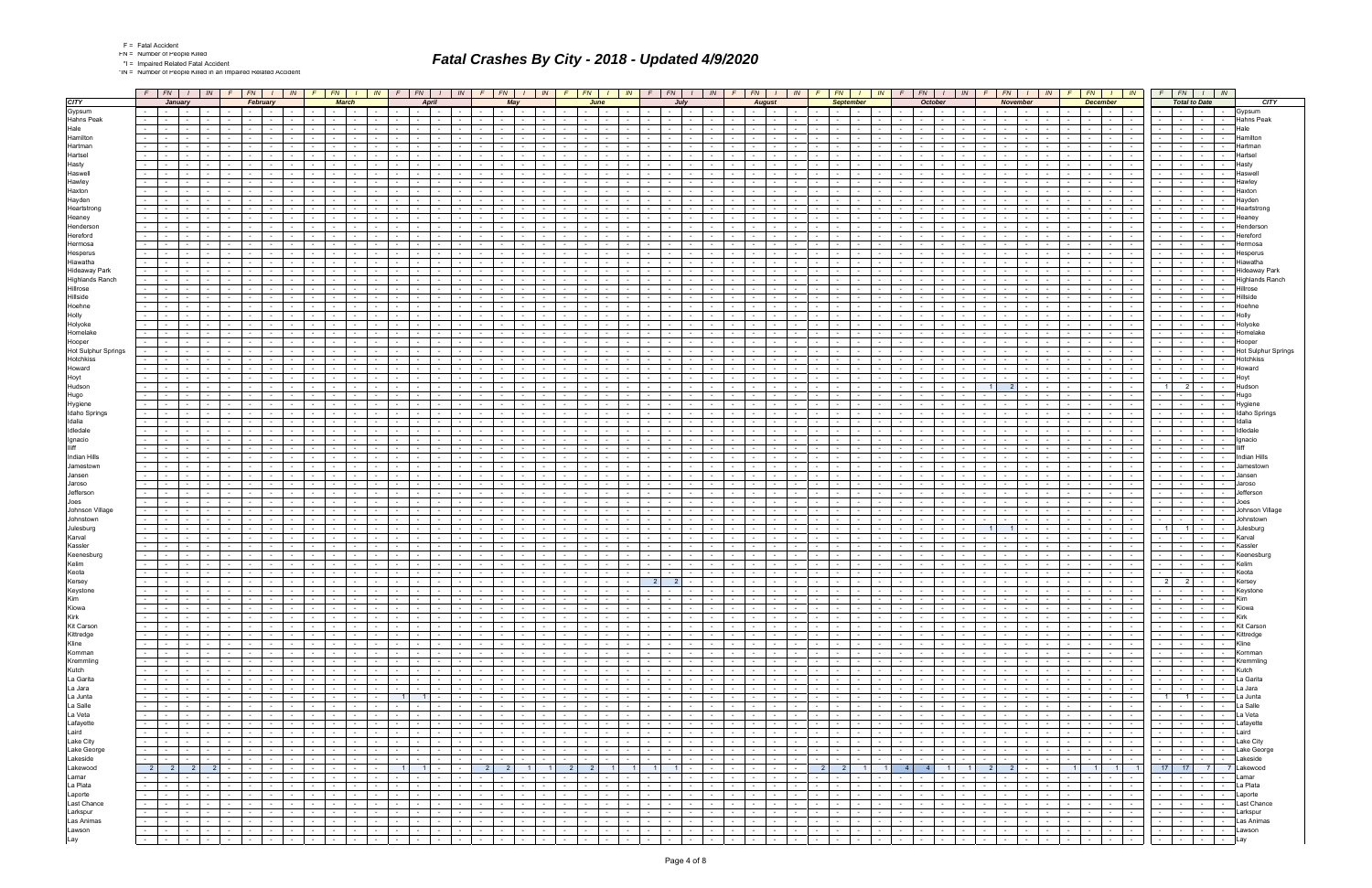|  | Fatal Accide |
|--|--------------|
|  |              |

\*IN = Number of People Killed in an Impaired Related Accident

|                           | $F$   $FN$   $I$                                                          | $IN$ $F$ $FN$<br>IN                                                 | $F$ $FN$<br>IN                                                                                      | $F$ $FN$                                   |                      | IN                             | $F \mid FN \mid$            |                             | IN         | FN  <br>F                          |                      | $\mathbb{N}$    | F               | FN  <br>$\mathbb{N}$                                                               | FN B                                                                              | IN 1                                | FN I                                                                    | IN<br>FN -                             |                          | $\mathbb{N}$                           | FN                       | $\mathbb{N}$                                   |                 | FN                                         | IN                                                 |                 | $FN$   $1$   $IN$                                                                                                                                                                                                              |                                  |
|---------------------------|---------------------------------------------------------------------------|---------------------------------------------------------------------|-----------------------------------------------------------------------------------------------------|--------------------------------------------|----------------------|--------------------------------|-----------------------------|-----------------------------|------------|------------------------------------|----------------------|-----------------|-----------------|------------------------------------------------------------------------------------|-----------------------------------------------------------------------------------|-------------------------------------|-------------------------------------------------------------------------|----------------------------------------|--------------------------|----------------------------------------|--------------------------|------------------------------------------------|-----------------|--------------------------------------------|----------------------------------------------------|-----------------|--------------------------------------------------------------------------------------------------------------------------------------------------------------------------------------------------------------------------------|----------------------------------|
| <b>CITY</b>               | January                                                                   | February                                                            | <b>March</b>                                                                                        |                                            | <b>April</b>         |                                | May                         |                             |            |                                    | June                 |                 |                 | July                                                                               | <b>August</b>                                                                     |                                     | <b>September</b>                                                        |                                        | <b>October</b>           |                                        | <b>November</b>          |                                                |                 | <b>December</b>                            |                                                    |                 | <b>Total to Date</b>                                                                                                                                                                                                           | <b>CITY</b>                      |
| Lazear                    | $\sim$ $-$<br>$\sim$                                                      | $\sim$ 100 $\sim$                                                   | $\sim 10^{-11}$<br>$\sim$ $-$                                                                       | the contract of the con-                   |                      |                                |                             |                             |            |                                    |                      |                 |                 | the contract of the con-                                                           | <b>Contract Contract</b><br>$\sim$                                                |                                     |                                                                         |                                        |                          |                                        | $\sim$ $-$               |                                                |                 | $\sim$ $-$                                 | $\sim 10^{-11}$<br>$\sim$                          |                 | $\sim$                                                                                                                                                                                                                         | Lazear                           |
| Leadville                 | $\sim$ $-$                                                                |                                                                     |                                                                                                     |                                            |                      |                                |                             |                             |            |                                    |                      |                 |                 |                                                                                    |                                                                                   |                                     |                                                                         |                                        |                          |                                        |                          |                                                |                 |                                            |                                                    |                 |                                                                                                                                                                                                                                | Leadville                        |
| Lebanon                   |                                                                           |                                                                     |                                                                                                     |                                            |                      |                                |                             |                             |            |                                    |                      |                 |                 |                                                                                    |                                                                                   |                                     |                                                                         |                                        |                          |                                        |                          |                                                |                 |                                            |                                                    |                 |                                                                                                                                                                                                                                | _ebanon                          |
| Lewis                     |                                                                           |                                                                     |                                                                                                     |                                            |                      |                                |                             |                             |            |                                    |                      |                 |                 |                                                                                    |                                                                                   |                                     |                                                                         |                                        |                          |                                        |                          |                                                |                 |                                            | $\sim$                                             |                 | $\sim$                                                                                                                                                                                                                         |                                  |
| Limon                     |                                                                           |                                                                     |                                                                                                     |                                            |                      |                                |                             |                             |            |                                    |                      |                 |                 |                                                                                    |                                                                                   |                                     |                                                                         |                                        |                          |                                        |                          |                                                |                 |                                            |                                                    |                 |                                                                                                                                                                                                                                | imon                             |
| Lindon                    |                                                                           |                                                                     |                                                                                                     |                                            |                      |                                |                             |                             |            |                                    |                      |                 |                 |                                                                                    |                                                                                   |                                     |                                                                         |                                        |                          |                                        |                          |                                                |                 |                                            |                                                    |                 |                                                                                                                                                                                                                                | _indor                           |
| Littleton                 |                                                                           |                                                                     |                                                                                                     |                                            |                      |                                |                             |                             |            |                                    |                      |                 |                 |                                                                                    |                                                                                   |                                     |                                                                         |                                        |                          |                                        |                          |                                                |                 |                                            |                                                    |                 | 11<br>$\overline{1}$                                                                                                                                                                                                           |                                  |
| Livermore                 |                                                                           |                                                                     |                                                                                                     |                                            |                      |                                |                             |                             |            |                                    |                      |                 |                 |                                                                                    |                                                                                   |                                     |                                                                         |                                        |                          |                                        |                          |                                                |                 |                                            |                                                    |                 |                                                                                                                                                                                                                                |                                  |
| Lochbuie                  |                                                                           |                                                                     |                                                                                                     |                                            |                      |                                |                             |                             |            |                                    |                      |                 |                 |                                                                                    |                                                                                   |                                     |                                                                         |                                        |                          |                                        |                          |                                                |                 |                                            |                                                    |                 |                                                                                                                                                                                                                                | Lochbuie                         |
| Log Lane Village          |                                                                           |                                                                     |                                                                                                     |                                            |                      |                                |                             |                             |            |                                    |                      |                 |                 |                                                                                    |                                                                                   |                                     |                                                                         |                                        |                          |                                        |                          |                                                |                 |                                            | $\sim$                                             |                 | $\sim$<br>$\sim$                                                                                                                                                                                                               | Log Lane Village                 |
| Loma                      |                                                                           |                                                                     |                                                                                                     |                                            |                      |                                |                             |                             |            |                                    |                      |                 |                 |                                                                                    |                                                                                   |                                     |                                                                         |                                        |                          |                                        |                          |                                                |                 |                                            |                                                    |                 |                                                                                                                                                                                                                                | l oma                            |
| Lone Tree                 |                                                                           |                                                                     |                                                                                                     |                                            |                      |                                |                             |                             |            |                                    |                      |                 |                 |                                                                                    |                                                                                   |                                     |                                                                         |                                        |                          |                                        |                          |                                                |                 |                                            |                                                    |                 | $1 \vert$<br>11                                                                                                                                                                                                                | 1 Lonetree                       |
| Longmont                  |                                                                           |                                                                     |                                                                                                     |                                            |                      |                                | 11                          |                             |            | 2 <sup>1</sup><br>$\overline{2}$   | $\overline{2}$       |                 |                 |                                                                                    |                                                                                   |                                     |                                                                         |                                        |                          |                                        |                          |                                                |                 |                                            | $\sim$                                             |                 | 6<br>$\overline{2}$                                                                                                                                                                                                            | 2 Longmont                       |
| Louisville                |                                                                           |                                                                     |                                                                                                     |                                            |                      |                                |                             |                             |            |                                    |                      |                 |                 |                                                                                    |                                                                                   |                                     |                                                                         |                                        |                          |                                        |                          |                                                |                 |                                            |                                                    |                 |                                                                                                                                                                                                                                | ouisville                        |
| Louviers                  |                                                                           |                                                                     |                                                                                                     |                                            |                      |                                |                             |                             |            |                                    |                      |                 |                 |                                                                                    |                                                                                   |                                     |                                                                         |                                        |                          |                                        |                          |                                                |                 |                                            |                                                    |                 |                                                                                                                                                                                                                                | Louviers                         |
| Loveland                  | $\overline{1}$                                                            |                                                                     |                                                                                                     |                                            |                      |                                | 11                          | $\overline{1}$              |            | 11                                 |                      |                 |                 |                                                                                    |                                                                                   |                                     |                                                                         |                                        |                          |                                        |                          |                                                |                 |                                            |                                                    |                 | 4 <sup>1</sup><br>4 <sup>1</sup>                                                                                                                                                                                               | 4 Loveland                       |
| Lucerne                   |                                                                           |                                                                     |                                                                                                     |                                            |                      |                                |                             |                             |            |                                    |                      |                 |                 |                                                                                    |                                                                                   |                                     |                                                                         |                                        |                          |                                        |                          |                                                |                 |                                            |                                                    |                 |                                                                                                                                                                                                                                |                                  |
| Lycan                     |                                                                           |                                                                     |                                                                                                     |                                            |                      |                                |                             |                             |            |                                    |                      |                 |                 |                                                                                    |                                                                                   |                                     |                                                                         |                                        |                          |                                        |                          |                                                |                 |                                            |                                                    |                 |                                                                                                                                                                                                                                | Lycan                            |
| Lyons                     |                                                                           |                                                                     |                                                                                                     |                                            |                      |                                |                             |                             |            |                                    |                      |                 |                 |                                                                                    |                                                                                   |                                     |                                                                         |                                        |                          |                                        |                          |                                                |                 |                                            |                                                    |                 |                                                                                                                                                                                                                                | vons                             |
| Mack                      |                                                                           |                                                                     |                                                                                                     |                                            |                      |                                |                             |                             |            |                                    |                      |                 |                 |                                                                                    |                                                                                   |                                     |                                                                         |                                        |                          |                                        |                          |                                                |                 |                                            |                                                    |                 |                                                                                                                                                                                                                                | Mack                             |
| Maher                     |                                                                           |                                                                     |                                                                                                     |                                            |                      |                                |                             |                             |            |                                    |                      |                 |                 |                                                                                    |                                                                                   |                                     |                                                                         |                                        |                          |                                        |                          |                                                |                 |                                            |                                                    |                 |                                                                                                                                                                                                                                | Mahe                             |
| Malta                     |                                                                           |                                                                     |                                                                                                     |                                            |                      |                                |                             |                             |            |                                    |                      |                 |                 |                                                                                    |                                                                                   |                                     |                                                                         |                                        |                          |                                        |                          |                                                |                 |                                            |                                                    |                 |                                                                                                                                                                                                                                |                                  |
| Manassa                   |                                                                           |                                                                     |                                                                                                     |                                            |                      |                                |                             |                             |            |                                    |                      |                 |                 |                                                                                    |                                                                                   |                                     |                                                                         |                                        |                          |                                        |                          |                                                |                 |                                            |                                                    |                 |                                                                                                                                                                                                                                | <b>/</b> lanassa                 |
| Mancos                    |                                                                           |                                                                     |                                                                                                     |                                            |                      |                                |                             |                             |            |                                    |                      |                 |                 |                                                                                    |                                                                                   |                                     |                                                                         |                                        |                          |                                        |                          |                                                |                 |                                            |                                                    |                 |                                                                                                                                                                                                                                |                                  |
| <b>Manitou Springs</b>    |                                                                           |                                                                     |                                                                                                     |                                            |                      |                                |                             |                             |            |                                    |                      |                 |                 |                                                                                    |                                                                                   |                                     |                                                                         |                                        |                          |                                        |                          |                                                |                 |                                            |                                                    |                 |                                                                                                                                                                                                                                | <b>Manitou Springs</b>           |
| Manzanola                 |                                                                           |                                                                     |                                                                                                     |                                            |                      |                                |                             |                             |            |                                    |                      |                 |                 |                                                                                    |                                                                                   |                                     |                                                                         |                                        |                          |                                        |                          |                                                |                 |                                            |                                                    |                 |                                                                                                                                                                                                                                | Manzanol                         |
| Marble                    |                                                                           |                                                                     |                                                                                                     |                                            |                      |                                |                             |                             |            |                                    |                      |                 |                 |                                                                                    |                                                                                   |                                     |                                                                         |                                        |                          |                                        |                          |                                                |                 |                                            |                                                    |                 |                                                                                                                                                                                                                                |                                  |
| Marshall                  |                                                                           |                                                                     |                                                                                                     |                                            |                      |                                |                             |                             |            |                                    |                      |                 |                 |                                                                                    |                                                                                   |                                     |                                                                         |                                        |                          |                                        |                          |                                                |                 |                                            |                                                    |                 |                                                                                                                                                                                                                                | Marshal                          |
| Marvel                    |                                                                           |                                                                     |                                                                                                     |                                            |                      |                                |                             |                             |            |                                    |                      |                 |                 |                                                                                    |                                                                                   |                                     |                                                                         |                                        |                          |                                        |                          |                                                |                 |                                            |                                                    |                 |                                                                                                                                                                                                                                |                                  |
| Masonville                |                                                                           |                                                                     |                                                                                                     |                                            |                      |                                |                             |                             |            |                                    |                      |                 |                 |                                                                                    |                                                                                   |                                     |                                                                         |                                        |                          |                                        |                          |                                                |                 |                                            |                                                    |                 |                                                                                                                                                                                                                                |                                  |
| Masters                   |                                                                           |                                                                     |                                                                                                     |                                            |                      |                                |                             |                             |            |                                    |                      |                 |                 |                                                                                    |                                                                                   |                                     |                                                                         |                                        |                          |                                        |                          |                                                |                 |                                            |                                                    |                 |                                                                                                                                                                                                                                | Masters                          |
| Matheson                  |                                                                           |                                                                     |                                                                                                     |                                            |                      |                                |                             |                             |            |                                    |                      |                 |                 |                                                                                    |                                                                                   |                                     |                                                                         |                                        |                          |                                        |                          |                                                |                 |                                            |                                                    |                 |                                                                                                                                                                                                                                |                                  |
| Maybell                   |                                                                           |                                                                     |                                                                                                     |                                            |                      |                                |                             |                             |            |                                    |                      |                 |                 |                                                                                    |                                                                                   |                                     |                                                                         |                                        |                          |                                        |                          |                                                |                 |                                            |                                                    |                 |                                                                                                                                                                                                                                |                                  |
| Mayday                    |                                                                           |                                                                     |                                                                                                     |                                            |                      |                                |                             |                             |            |                                    |                      |                 |                 |                                                                                    |                                                                                   |                                     |                                                                         |                                        |                          |                                        |                          |                                                |                 |                                            |                                                    |                 |                                                                                                                                                                                                                                |                                  |
| May Valley                |                                                                           |                                                                     |                                                                                                     |                                            |                      |                                |                             |                             |            |                                    |                      |                 |                 |                                                                                    |                                                                                   |                                     |                                                                         |                                        |                          |                                        |                          |                                                |                 |                                            |                                                    |                 |                                                                                                                                                                                                                                | May Valle                        |
| Mc Clave                  |                                                                           |                                                                     |                                                                                                     |                                            |                      |                                |                             |                             |            |                                    |                      |                 |                 |                                                                                    |                                                                                   |                                     |                                                                         |                                        |                          |                                        |                          |                                                |                 |                                            |                                                    |                 |                                                                                                                                                                                                                                |                                  |
| Mc Coy                    |                                                                           |                                                                     |                                                                                                     |                                            |                      |                                |                             |                             |            |                                    |                      |                 |                 |                                                                                    |                                                                                   |                                     |                                                                         |                                        |                          |                                        |                          |                                                |                 |                                            |                                                    |                 |                                                                                                                                                                                                                                | Mc Coy                           |
| Mead                      |                                                                           |                                                                     |                                                                                                     |                                            |                      |                                |                             |                             |            |                                    |                      |                 |                 |                                                                                    |                                                                                   |                                     |                                                                         |                                        |                          |                                        |                          |                                                |                 |                                            |                                                    |                 | 11<br>11                                                                                                                                                                                                                       | <b>Meac</b>                      |
| Meeker                    |                                                                           |                                                                     |                                                                                                     |                                            |                      |                                |                             |                             |            |                                    |                      |                 |                 |                                                                                    |                                                                                   |                                     |                                                                         |                                        |                          |                                        |                          |                                                |                 |                                            |                                                    |                 |                                                                                                                                                                                                                                |                                  |
| <b>Meeker Park</b>        |                                                                           |                                                                     |                                                                                                     |                                            |                      |                                |                             |                             |            |                                    |                      |                 |                 |                                                                                    |                                                                                   |                                     |                                                                         |                                        |                          |                                        |                          |                                                |                 |                                            |                                                    |                 |                                                                                                                                                                                                                                |                                  |
| Meredith                  |                                                                           |                                                                     |                                                                                                     |                                            |                      |                                |                             |                             |            |                                    |                      |                 |                 |                                                                                    |                                                                                   |                                     |                                                                         |                                        |                          |                                        |                          |                                                |                 |                                            |                                                    |                 |                                                                                                                                                                                                                                |                                  |
| Merino                    |                                                                           |                                                                     |                                                                                                     |                                            |                      |                                |                             |                             |            |                                    |                      |                 |                 |                                                                                    |                                                                                   |                                     |                                                                         |                                        |                          |                                        |                          |                                                |                 |                                            |                                                    |                 |                                                                                                                                                                                                                                |                                  |
| Mesa                      |                                                                           |                                                                     |                                                                                                     |                                            |                      |                                |                             |                             |            |                                    |                      |                 |                 |                                                                                    |                                                                                   |                                     |                                                                         |                                        |                          |                                        |                          |                                                |                 |                                            |                                                    |                 |                                                                                                                                                                                                                                |                                  |
| Mesita                    |                                                                           |                                                                     |                                                                                                     |                                            |                      |                                |                             |                             |            |                                    |                      |                 |                 |                                                                                    |                                                                                   |                                     |                                                                         |                                        |                          |                                        |                          |                                                |                 |                                            |                                                    |                 |                                                                                                                                                                                                                                |                                  |
| Milliken                  |                                                                           |                                                                     |                                                                                                     |                                            |                      |                                |                             |                             |            |                                    |                      |                 |                 |                                                                                    |                                                                                   |                                     |                                                                         |                                        |                          |                                        |                          |                                                |                 |                                            |                                                    |                 |                                                                                                                                                                                                                                | Milliker                         |
| Milner                    |                                                                           |                                                                     |                                                                                                     |                                            |                      |                                |                             |                             |            |                                    |                      |                 |                 |                                                                                    |                                                                                   |                                     |                                                                         |                                        |                          |                                        |                          |                                                |                 |                                            |                                                    |                 |                                                                                                                                                                                                                                |                                  |
| Mineral Hot Springs       |                                                                           |                                                                     |                                                                                                     |                                            |                      |                                |                             |                             |            |                                    |                      |                 |                 |                                                                                    |                                                                                   |                                     |                                                                         |                                        |                          |                                        |                          |                                                |                 |                                            |                                                    |                 |                                                                                                                                                                                                                                | Mineral Hot Springs              |
| Minturn                   |                                                                           |                                                                     |                                                                                                     |                                            |                      |                                |                             |                             |            |                                    |                      |                 |                 |                                                                                    |                                                                                   |                                     |                                                                         |                                        |                          |                                        |                          |                                                |                 |                                            |                                                    |                 |                                                                                                                                                                                                                                | Minturn                          |
| Model                     |                                                                           |                                                                     |                                                                                                     |                                            |                      |                                |                             |                             |            |                                    |                      |                 |                 |                                                                                    |                                                                                   |                                     |                                                                         |                                        |                          |                                        |                          |                                                |                 |                                            |                                                    |                 |                                                                                                                                                                                                                                | Model                            |
| Moffat                    |                                                                           |                                                                     |                                                                                                     |                                            |                      |                                |                             |                             |            |                                    |                      |                 |                 |                                                                                    |                                                                                   |                                     |                                                                         |                                        |                          |                                        |                          |                                                |                 |                                            |                                                    |                 |                                                                                                                                                                                                                                | Moffat                           |
| Molina<br>Monte Vista     |                                                                           |                                                                     |                                                                                                     |                                            |                      |                                |                             |                             |            |                                    |                      |                 |                 |                                                                                    |                                                                                   |                                     |                                                                         |                                        |                          |                                        |                          |                                                |                 |                                            |                                                    |                 |                                                                                                                                                                                                                                | Molina                           |
|                           |                                                                           |                                                                     |                                                                                                     |                                            |                      |                                |                             |                             |            |                                    |                      |                 |                 |                                                                                    |                                                                                   |                                     |                                                                         |                                        |                          |                                        |                          |                                                |                 |                                            |                                                    |                 |                                                                                                                                                                                                                                | Montezuma                        |
| Montezuma<br>Montrose     | $\sim$                                                                    |                                                                     | $\sim$<br>$\sim$                                                                                    | $\sim$                                     |                      |                                |                             |                             |            |                                    |                      |                 |                 | $\sim$<br>$\sim$                                                                   | $\sim$<br>$\sim$<br>$\sim$                                                        |                                     |                                                                         |                                        |                          |                                        | $\overline{2}$<br>$2 -$  |                                                |                 |                                            | $\sim$                                             |                 | $2$ -<br>$\overline{2}$                                                                                                                                                                                                        |                                  |
|                           |                                                                           |                                                                     |                                                                                                     |                                            |                      |                                |                             |                             |            |                                    |                      |                 |                 |                                                                                    |                                                                                   |                                     |                                                                         |                                        |                          |                                        |                          |                                                |                 |                                            |                                                    |                 |                                                                                                                                                                                                                                |                                  |
| Monument<br>Monument Park | .<br>$\sim$<br><b>Contract</b><br>$\sim$<br>$\sim$                        | $\sim$<br>$\sim$ $-$<br>$\sim$<br>$\sim$                            | $\sim$<br>$\sim$ $\sim$<br>$\sim 10^{-11}$<br>$\sim 10^{-11}$<br>$\sim 10^{-10}$<br>$\sim 10^{-11}$ | <b>Service</b><br><b>Contract Contract</b> | $\sim 10^{-11}$      | $\sim$<br>$\sim$ $\sim$ $\sim$ | $\sim$                      | $\sim 100$                  | $\sim$     | $\sim$ $-$<br>$\sim$               | $\sim 10^{-1}$       | $\sim$          | $\sim 10^{-1}$  | <b>Service</b><br>$\mathbf{1}$<br>$\sim 10^{-11}$<br>$\sim$ $-$<br>$\sim 10^{-11}$ | $\sim$<br>$\sim$ $\sim$<br>$\sim$<br>$\sim 10^{-11}$<br>$\sim 10^{-10}$<br>$\sim$ | $\sim$<br>$\sim$<br>$\sim 10^{-11}$ | .<br>$\sim$<br>$\sim$<br>$\sim 10$<br><b>Contract</b>                   | $\sim$<br>$\sim 10^{-11}$              | $\sim$                   | $\sim 10^{-11}$<br>$\sim 10$           | $\sim$<br>$\sim$ $-$     | $\sim$<br>$\sim 10^{-11}$<br>$\sim 10^{-11}$   | $\sim 10^{-11}$ | $-1$ . The set of $\sim$<br>$\sim 10^{-1}$ | the contract of the con-<br><b>Second Contract</b> | $\sim 10^{-11}$ | and the state of the state<br>$\mathbf{r}$ , $\mathbf{r}$ , $\mathbf{r}$ , $\mathbf{r}$ , $\mathbf{r}$ , $\mathbf{r}$<br>$\sim 10^{-11}$<br>$1 - 1 - 1$                                                                        | <b>Monument</b><br>Monument Park |
| Morrison                  | l – I<br>$\sim$<br>$\sim$                                                 | the contract of<br>$\sim$<br>$\sim$                                 | and the state of the state                                                                          | <b>Contract Contract</b>                   | $\sim 100$ m $^{-1}$ | $\sim$                         | and the state of the state  | $\sim 100$                  | $\sim$     | $\sim 10^{-1}$<br>$-1$             | $\sim$ $-$           | $\sim$ $ \sim$  | $\sim 10^{-10}$ | the contract of<br>$\sim 10^{-10}$                                                 | the contract of the con-<br>$\sim 100$                                            | <b>Contract</b><br>$\sim$ $-$       | <b>Contract</b><br>$\sim$<br>$\sim 100$                                 | $\sim$<br>$-1$                         | $\sim$ $ \sim$           | $\sim$ $ \sim$                         | the contract of          | and the state of the state                     |                 | the contract of                            | the contract of                                    |                 | $-1 - 1 - 1 - 1 - 1$                                                                                                                                                                                                           | Morrison                         |
| Mountain View             | $\sim$ $-$<br>$\sim$                                                      | $\sim$<br>$\sim 100$ m $^{-1}$<br>$\sim$ $-$<br>$\sim 100$          | the contract of<br>$\sim$ $\sim$<br>$\sim 10^{-11}$<br>the contract of                              | the contract of                            | <b>Contract</b>      | $\sim$ $-$                     | the contract                | <b>Service</b>              | $\sim$     | $\sim$ $-$<br>$\sim 10^{-1}$       | $\sim$ $\sim$        | $\sim 100$      | $\sim 10^{-11}$ | $\sim$ $\sim$<br><b>Contract</b><br>the contract of                                | <b>Contract</b><br>$\sim 100$                                                     | $\sim 10^{-11}$<br>$\sim$ $-$       | $\sim$<br>$\sim 10^{-1}$<br>$\sim$ 100 $\mu$                            | $\sim$ $-$<br>$\sim$ $\sim$ $\sim$     | $\sim$ $-$               | $\sim$ $-$<br>$\sim 10^{-11}$          | <b>Contract</b>          | the contract of                                |                 | the contract of                            | the contract                                       |                 |                                                                                                                                                                                                                                |                                  |
| Mount Princeton Hots      | <b>Second Contract Contract</b><br>$\sim 10^{-1}$<br>$\sim 10^{-10}$      | <b>Service</b> Service<br>$\sim 10^{-11}$<br>$\sim$                 | <b>Contract Contract</b><br>and the state                                                           | and the control                            | $\sim$ $-$           | $\sim 100$                     | $\sim$ $\sim$ $\sim$ $\sim$ | and the state               |            | and the state                      | <b>Carl Carl</b>     |                 |                 |                                                                                    | .                                                                                 | $\sim 10^{-11}$                     | $-1 - 1$<br>$\sim$<br>$\mathbf{I}$ and $\mathbf{I}$                     | $\sim$ $-$                             | <b>Contract Contract</b> | $\sim 10^{-11}$                        | the contract of          | and the state                                  |                 | <b>Contract Contract</b>                   | and the state                                      |                 | - - - - - Mountain View<br>- - - - - Mount Princeton Hots                                                                                                                                                                      |                                  |
| Mountain Village          | $-1 - 1$<br>$\sim$<br>$\sim 10^{-11}$                                     | $-1 - 1$<br>$\sim$ $-$<br>$\sim 10^{-11}$                           | in a britting and<br><b>Contract Contract</b>                                                       | <b>Contract Contract</b>                   | $\sim 10^{-10}$      | $\sim$ $-$                     | $\sim$ $\sim$ $\sim$ $\sim$ | $\sim$ $\sim$               | $\sim$     | the contract of                    | $\sim$ $\sim$        | (도서             | $\sim$ $-$      | <b>Carolina Co</b>                                                                 | .<br>$\sim 10^{-11}$                                                              | $\sim$<br>$\sim 10^{-11}$           | $\sim$ $ -$<br>$\sim$<br>$\sim$ 100 $\pm$                               | $\sim$ $-$<br>$\sim$                   | . F_ 1                   | $\sim 10^{-11}$                        | 도메리                      | and the state                                  |                 | <b>Contract Contract</b>                   | <b>Committee</b>                                   |                 | - - - - - Mountain Village                                                                                                                                                                                                     |                                  |
| Mt Crested Butte          | $\sim$<br>$\mathbf{I}$ $\mathbf{I}$ $\mathbf{I}$<br>$\sim$<br>$\sim 100$  | the contract of<br>$\sim$                                           | $\sim$ $\sim$<br>$\sim 100$<br><b>Contract Contract</b>                                             | the contract of                            | <b>Contract</b>      | $\sim 10^{-11}$                | the contract                | <b>Service</b>              | $\sim$ $-$ | $\sim$ $\sim$<br>$\sim 10^{-1}$    | $\sim$ $\sim$        | $\sim$ $-$      | $\sim 10^{-11}$ | $\sim$ $\sim$<br>$\sim 10^{-11}$<br>$\sim 10^{-10}$                                | $\sim 10^{-11}$<br>$\sim 100$ km s $^{-1}$<br>$\sim 100$                          | $\sim 10^{-11}$<br>$\sim$           | $\sim$ 100 $\mu$<br>$\sim$<br>$\sim 100$                                | $\sim$<br>$\sim$                       | $\sim 10^{-1}$           | $\sim$ $ \sim$<br>$\sim$ $\sim$ $\sim$ | <b>Contract</b>          | the contract of                                |                 | the contract of                            | the contract                                       |                 | -   -   -   -   Mt Crested Butte                                                                                                                                                                                               |                                  |
| Nathrop                   | $\sim$ 10 $\pm$<br><b>Contract Contract</b><br>$\sim$<br>$\sim$ 100 $\mu$ | $\sim$<br>$\mathbf{1}$ and $\mathbf{1}$<br>$\sim$                   | $\sim$ $\sim$ $\sim$<br>$\sim 10^{-11}$<br>the contract of the con-                                 | the contract of                            | <b>Contract</b>      | $\sim$                         | $\sim$ $\sim$ $\sim$ $\sim$ | <b>Service</b>              | $\sim$ $-$ | $\sim$ $\sim$<br>$\sim$ $-$        | $\sim 10^{-11}$      | $\sim$ $-$      | $\sim 10^{-11}$ | the contract of<br><b>Contract Contract Street</b>                                 | <b>Contract</b><br><b>Contract</b><br>$\sim$                                      | <b>Contract</b><br>$\sim$           | $\sim$ $-$<br><b>Contract</b><br><b>Contract Contract</b>               | $\sim$<br>$\sim$ $-$                   | $\sim$ $-$               | $\sim$ $-$                             | the contract of          | $\sim$ $\sim$ $\sim$ $\sim$<br><b>Contract</b> |                 | the contract of                            | the contract                                       |                 |                                                                                                                                                                                                                                | Nathrop                          |
| Naturita                  | $\sim$<br><b>Contract Contract</b><br>$\sim$<br>$\sim 10^{-11}$           | $-1 - 1$<br><b>Service</b><br>$\sim 10^{-11}$                       | <b>Contract Contract</b><br>and the con-                                                            | the contract of                            | $\sim 10^{-11}$      | $\sim$                         | <b>Contract Contract</b>    | $\sim$ $\sim$               | $\sim$     | the collection                     | $\sim$ $\sim$        | $\sim 10^{-11}$ | $\sim 10^{-10}$ | $-1 - 1$                                                                           | - 1 - 1 - 1<br>$\sim 10^{-1}$                                                     | $\sim$<br><b>Contract</b>           | $\sim$<br>$\sim$ $-$<br><b>Contract</b>                                 | $\sim$ $-$<br>$\sim$ $-$               | $\sim 10^{-11}$          | $\sim 10^{-11}$                        | and the state            | and the control                                |                 | <b>Contract Contract</b>                   | 9 - 1 <del>- 1</del>                               |                 | -   -   -   - Naturita                                                                                                                                                                                                         |                                  |
| Nederland                 | $\sim$<br><b>Contract Contract</b>                                        | the contract of<br>$\sim$                                           | $\sim 100$<br>$-1$<br><b>Contract Contract</b>                                                      | the contract of                            | <b>Contract</b>      | $\sim 10^{-11}$                | the contract                | <b>Service</b>              | $\sim$ $-$ | $\sim$ $\sim$<br>$\sim 10^{-1}$    | $\sim$ $\sim$        | $\sim 10^{-1}$  |                 | $1 \mid 1 \mid$<br><b>Contract Contract</b>                                        | <b>Contract</b><br>$\sim 100$ km s $^{-1}$<br>$\sim 10^{-11}$                     | $\sim 10^{-11}$<br>$\sim$           | $\sim$ 100 $\mu$<br>$\sim$<br>$\sim 100$                                | $\sim$<br>$-1$                         | $\sim 10^{-1}$           | $\sim$ $ \sim$<br>$\sim$ $-$           | <b>Contract</b>          | the contract of                                |                 | the contract of                            | the contract                                       |                 | 1 1 - Nederland                                                                                                                                                                                                                |                                  |
| New Castle                | $\sim$ 10 $\pm$<br><b>Contract Contract</b><br>$\sim$<br>$\sim$ 100 $\mu$ | the contract of<br>$\sim$                                           | the contract of<br>the contract of the con-                                                         | the contract of                            | <b>Contract</b>      | $\sim$ $-$                     | <b>Contract Contract</b>    | $\sim 10^{-11}$             | $\sim$     | <b>Contract</b><br>$\sim$ $-$      | $\sim 10^{-11}$      | $\sim$ $-$      | $\sim 10^{-11}$ | the contract of<br>the contract of                                                 | $\sim 100$ km s $^{-1}$<br>$\sim 100$                                             | <b>Contract</b><br>$\sim$           | <b>Contract</b><br>$\sim$<br>$\sim 100$ km s $^{-1}$                    |                                        |                          | $1$ 1 1 1 $1$ $-$                      |                          | and the state of the state of                  |                 | the contract of                            | the contract                                       |                 | 1 1 1 1 New Castle                                                                                                                                                                                                             |                                  |
| Ninaview                  | $-1 - 1 - 1$<br><b>Contract</b>                                           | <b>Contract</b><br>$\sim 10^{-11}$                                  | <b>Contract Contract</b><br>the collection                                                          |                                            |                      | $\sim$ $-$                     | the contract of             | $\sim$ $\sim$ $\sim$ $\sim$ | $\sim$ $-$ | <b>Service State</b>               | $\sim$ $\sim$        | $\sim 10^{-1}$  | $\sim$ $-$      | <b>Contract Contract</b>                                                           |                                                                                   | <b>Contract</b>                     | <b>Service</b><br>$\mathbf{I}$ $\mathbf{I}$<br>$\sim$ $-$<br>$\sim$ $-$ | $\sim$ $-$                             | the contract of the con- | $\sim$ 100 $\mu$                       | <b>Second Control</b>    | and the control                                |                 | and the state                              | and the state                                      |                 | -   -   -   - Ninaview                                                                                                                                                                                                         |                                  |
| Niwot                     | $\sim$<br>$\sim$ 100 $\sim$<br>$\sim$                                     | $\sim$ $-$<br>$\sim$<br>$\sim$                                      | $\sim 100$<br><b>Contract Contract</b><br><b>Service</b><br>$\sim 100$                              | the contract of                            | $\sim$               | $\sim$<br>$\sim$ $  -$         | $\sim 100$                  | $\sim$ $\sim$               | $\sim$     | $\sim 10^{-11}$<br>$\sim$ $-$      | $\sim 10^{-10}$      | $\sim$ $-$      | $\sim 10^{-11}$ | $\sim 10^{-11}$<br>$\sim$ 100 $\mu$<br><b>Contract Contract</b>                    | $\sim 10^{-11}$<br>$\sim$ $-$<br><b>Contract</b>                                  | <b>Contract</b><br>$\sim$           | $\sim$<br>$\sim$<br>$\sim 10^{-10}$                                     | $\sim$<br><b>Service</b>               | $\sim$ $-$               | $\sim$<br>$\sim$                       | <b>Contract</b>          | <b>Service</b><br>$\sim 10^{-11}$              |                 | the contract of                            | and the state                                      |                 | the contract of the contract of the contract of the contract of the contract of the contract of the contract of the contract of the contract of the contract of the contract of the contract of the contract of the contract o | Niwot                            |
| North Avondale            | $\sim$<br><b>Common</b><br>$\sim$<br>$\sim 100$                           | the contract of<br>$\sim$<br>$\sim 10^{-11}$                        | <b>Contract Contract</b><br>and the state                                                           | and the control                            | <b>Contract</b>      | $\sim 10^{-11}$                | <b>Contract Contract</b>    | $\sim 100$                  | $\sim$     | $-1$<br>$\sim 100$                 | $\sim$ $\sim$        | $\sim 10^{-1}$  | $\sim 10^{-11}$ | the contract of                                                                    | $\sim$ $-$                                                                        | <b>Contract</b>                     | <b>Service</b><br>$\sim$ $\sim$ $\sim$<br>$\sim 100$<br>$\mathbf{I}$    | $\sim$                                 | the contract of          | $\sim 10^{-11}$                        | <b>Contract Contract</b> | and the state of the state                     |                 | <b>Contract Contract</b>                   | the collection                                     |                 | - - - - - North Avondale                                                                                                                                                                                                       |                                  |
| Northglenn                | $\sim$<br>$\sim$ $-$<br>$\sim$<br>$\sim$ 100 $\mu$                        | $\sim$<br><b>Contract</b><br>$\sim$<br>$\sim 10^{-11}$              | $\sim 10^{-10}$<br>$\sim$ $-$<br>the collection                                                     | and the control                            | <b>Contract</b>      | $\sim 10^{-11}$                | <b>Contract Contract</b>    | $\sim$ $\sim$               | $\sim$     | the contract of                    | $\sim$ $\sim$        | $\sim 100$      | <b>Contract</b> | <b>Contract Contract</b><br>$\sim 10^{-10}$                                        | $1 \mid 1 \mid$<br>$\blacksquare$ 1                                               | $1 -$                               | $\sim 10^{-10}$<br>$\sim$<br><b>Contract</b>                            | 1 <sup>1</sup>                         | $1$ 1                    |                                        | $1 \quad 1 \quad 1$      |                                                |                 | and the state                              | and the state                                      |                 | 3 3 2 2 Northglenn                                                                                                                                                                                                             |                                  |
| North Pole                | $\sim$<br>.<br>$\sim$<br>$\sim$ 100 $\mu$                                 | the contract of the con-<br>$\sim$<br>$\sim 10^{-11}$               | and the contract<br>and the state of the state of                                                   | the contract of                            | <b>Contract</b>      | $\sim$                         | and the state of the state  | $\sim$ $\sim$ $\sim$        | $\sim$ $-$ | $\sim$ $-$<br>$\sim 10^{-1}$       | $\sim$ $\sim$        | $\sim$          | <b>Contract</b> | and the con-<br>$\sim 10^{-10}$                                                    | and the contract of the contract of<br>$\sim$ $-$                                 | $\sim$<br><b>Contract</b>           | <b>Contract</b><br>$\sim$ $-$<br><b>Contract</b>                        | $\sim$<br>$\sim$ $\sim$ $\sim$         | $\sim 10^{-10}$          | $\sim 10^{-11}$                        | the contract of the con- | and the state of the state of                  |                 | <b>Contract Contract</b>                   | and the state                                      |                 | -   -   -   - North Pole                                                                                                                                                                                                       |                                  |
| Norwood                   | $\sim$<br>$\sim$ $-$<br>$\sim$<br>$\sim$ $-$                              | the contract of<br>$\sim$ $-$<br>$\sim 10^{-11}$                    | 도메니<br><b>Contract Contract</b>                                                                     | <b>Contract Contract</b>                   | $\sim 10^{-10}$      | $\sim 10^{-1}$                 | <b>Contract Contract</b>    | $\sim$ $\sim$ $\sim$        | $\sim$     | $\sim 10$<br>$\sim$ $-$            | $\sim 100$           | J,              | $\sim$ $-$      | the contract of                                                                    | .<br>$\sim$ $-$                                                                   | $\sim 10^{-11}$<br>$\sim$           | $\sim$<br>$\sim 10^{-10}$<br>$\sim$ 100 $\pm$                           | $\sim$ $-$<br>$\sim$ $-$               | $\sim 10^{-11}$          | $\sim 10^{-11}$                        | the contract of          | the contract of                                |                 | <b>Second Second</b>                       | and the state                                      |                 | -   -   -   - Norwood                                                                                                                                                                                                          |                                  |
| Nucla                     | $\sim$<br><b>Contract</b><br>$\sim$<br>$\sim$                             | $\sim$ $-$<br>$\sim$ $-$<br>$\sim$<br>$\sim$ $-$                    | $\sim 100$<br>$\sim 10^{-10}$<br>the contract of                                                    | <b>Contract Contract</b>                   | <b>Contract</b>      | $\sim$ $-$                     | and the state               | $\sim 100$                  | $\sim$     | $\sim 10^{-1}$<br>$\sim$ $\sim$    | $\sim 10^{-11}$      | $\sim$          | $\sim 10^{-11}$ | $\sim$ $\sim$ $\sim$<br>$\sim 10^{-11}$<br>$\sim 10^{-10}$                         | $\sim 10^{-11}$<br>$\sim 100$ km s $^{-1}$<br>$\sim 100$                          | $\sim 10^{-11}$<br>$\sim$           | <b>Contract</b><br>$\sim$ $-$<br>$\sim 10^{-1}$                         | $\sim$ $-$<br>$\sim$ $\sim$ $\sim$     | $\sim$                   | $\sim 10^{-11}$                        | <b>Contract Contract</b> | the contract of                                |                 | and the control                            | and the state                                      |                 |                                                                                                                                                                                                                                | Nucla                            |
| Nunn                      | $\sim 10$<br>$\sim$ $\sim$ $\sim$ $\sim$<br>$\sim$<br>$\sim$ 100 $\mu$    | the contract of<br>$\sim$ $-$<br>$\sim 10^{-11}$                    | the contract of<br>and the state of the state of                                                    | the contract of                            | <b>Contract</b>      | $\sim$ $-$                     | <b>Contract Contract</b>    | $\sim$ $-$                  | $\sim$ $-$ | the contract of                    | $\sim$ $\sim$        | $\sim$          | $\sim 10^{-11}$ | and the con-<br><b>Contract Contract Street</b>                                    | <b>Contract Contract</b><br>$\sim 10^{-10}$                                       | <b>Contract</b><br>$\sim$           | <b>Contract Contract</b><br>$\sim$ $-$<br>$\sim 100$ km s $^{-1}$       | $\sim 10^{-1}$<br>$-1$                 | $\sim 10^{-10}$          | $\sim 10^{-11}$                        | the collection           | and the control                                |                 | <b>Contract Contract</b>                   | and the state                                      |                 |                                                                                                                                                                                                                                | Nunn                             |
| Oak Creek                 | $\sim$<br>$\sim$ $ -$<br>$\sim$<br>$\sim$ $-$                             | the contract of<br>$\sim$ $-$<br>$\sim 10^{-11}$                    | 도메니<br><b>Contract Contract</b>                                                                     | the contract of                            | $\sim 10^{-10}$      | $\sim$ $-$                     | <b>Contract Contract</b>    | $\sim$ $\sim$ $\sim$        | $\sim$     | $\sim 10$<br>$\sim$ $-$            | $\sim$ $\sim$        | k,              | $\sim 10^{-1}$  | the contract of                                                                    | $-1 - 1 - 1$<br>$\sim$ $-$                                                        | $\sim 10^{-11}$<br>$\sim$           | $\sim$<br>$\sim 10^{-11}$<br><b>Contract</b>                            | $\sim$ $-$                             | (三)                      | $\sim 10^{-11}$                        | the company              | and the control                                |                 | <b>Contract Contract</b>                   | <b>Contract Contract</b>                           |                 | - - - - Dak Creek                                                                                                                                                                                                              |                                  |
| Ohio                      | المستوري<br>$\sim$<br>$\sim$                                              | $\sim$<br>$\mathbf{r}$<br>$\sim$ $-$<br>$\sim$ $-$                  | <b>Service</b> Service<br>and the state                                                             | the contract of                            | <b>Contract</b>      | $\sim 10^{-11}$                | and the state               | $-1$                        | $\sim$     | the company                        | $\sim 100$           | $\sim$          | $\sim$ $-$      | <b>Carl Carl Carl</b><br>$\sim 10^{-10}$                                           | <b>Contract Contract Contract</b><br>$\sim 10^{-11}$                              | $\sim$<br>$\sim$ 100 $\mu$          | $\sim$<br><b>Contract</b><br>$\sim 100$                                 | $\sim$ $-$<br>$\sim$                   | $\sim 10^{-1}$           | $\sim 10^{-11}$                        | and the state            | the contract of                                |                 | <b>Contract Contract</b>                   | <b>Carl Land</b>                                   |                 | .                                                                                                                                                                                                                              | Ohio                             |
| Olathe                    | $\sim$ $-$<br>$\sim$<br>$\sim$<br>$\sim$ 100 $\mu$                        | the contract of the con-<br>$\sim$ $-$<br>$\sim 10^{-11}$           | the contract of<br>and the state of the state of                                                    | the contract of                            | <b>Contract</b>      | $\sim$                         | <b>Contract Contract</b>    | $\sim$ 100 $\mu$            | $\sim$     | $\sim$ $\sim$<br>$\sim 10^{-1}$    |                      | $\sim$ $-$      | <b>Contract</b> | the contract of<br>the contract of                                                 | $\sim 100$ km s $^{-1}$<br>$\sim 100$                                             | <b>Contract</b><br>$\sim$           | <b>Contract Contract</b><br>$\sim$<br><b>Contract</b>                   | $\sim 10^{-1}$<br>$\sim$ $\sim$ $\sim$ | $\sim$ $-$               | $\sim 10^{-11}$                        | the collection           | the contract of                                |                 | the contract of                            | the collection                                     |                 | $\overline{\cdot}$ $\overline{\cdot}$ $\cdot$ $\cdot$ $\cdot$ $\cdot$ Olathe                                                                                                                                                   |                                  |
| Olney Springs             | $\sim$ $\sim$ $\sim$ $\sim$<br>$\sim$ $-$<br>$\sim 100$<br>$\sim$         | the contract of<br>$\sim$ $-$<br>$\sim$ $-$                         | the contract of<br>the collection                                                                   | <b>Carl Carl Carl</b>                      | $\sim 10^{-10}$      | $\sim 10^{-11}$                | <b>Contract Contract</b>    | $\sim$ $-$                  | $\sim$     | <b>Security</b>                    | $\sim$ $\sim$        | $\sim 10^{-1}$  | $\sim 10^{-11}$ | the contract of                                                                    | .<br>$\sim 100$                                                                   | <b>Contract</b><br>$\sim$           | $\sim 10^{-10}$<br>$\sim$<br><b>Contract</b>                            | $\sim 10^{-1}$                         | <b>Second Control</b>    | $\sim 10^{-11}$                        | <b>Contract Contract</b> | the contract of                                |                 | <b>Second Control</b>                      | and the state                                      |                 | $     -$ Olney Springs                                                                                                                                                                                                         |                                  |
| Ophir                     | <b>Contract Contract</b><br>$\sim$<br>$\sim$ $-$                          | $\sim$ $-$<br>$\mathbf{I}$ and $\mathbf{I}$<br>$\sim$<br>$\sim$ $-$ | $\sim$ $\sim$<br>$\sim 10^{-10}$<br>the contract of                                                 | <b>Contract Contract</b>                   | <b>Contract</b>      | $\sim$                         | the contract                | $\sim 100$                  | $\sim$ $-$ | $\sim$ $\sim$<br>$\sim$            | $\sim 10^{-11}$      | $\sim$          | $\sim 10^{-11}$ | $\sim$ $\sim$ $\sim$<br>$\sim 10^{-11}$<br><b>Contract Contract</b>                | $\sim 10^{-11}$<br><b>Contract</b><br>$\sim$ $-$                                  | $\sim$<br><b>Contract</b>           | <b>Contract</b><br>$\sim$ $-$<br>$\sim 100$                             | $\sim 10^{-1}$<br>$\sim$ $\sim$ $\sim$ | $\sim 10^{-1}$           | $\sim$ $-$<br>$\sim 10^{-11}$          | $\sim 10^{-11}$          | $\sim 100$<br><b>Contract Contract Street</b>  |                 | and the state                              | <b>Carl Park</b>                                   |                 | $-1 - 1 - 1 - 1 - 1$                                                                                                                                                                                                           | Ophir                            |
| Orchard                   | $\sim$<br><b>Contract</b><br>$\sim$<br>$\sim$                             | the contract of<br>$\sim$ $-$<br>$\sim 10^{-11}$                    | <b>Contract Contract</b><br>the contract of the con-                                                | the contract of                            | $\sim 100$ m $^{-1}$ | $\sim$                         | the collection              | <b>Service</b>              | $\sim$     | $\sim$ $-$<br>$\sim$ $\sim$ $\sim$ | $\sim 10^{-11}$      | $\sim$ $-$      | $\sim 10^{-11}$ | the contract of<br>$\sim 10^{-10}$                                                 | $\sim 10^{-11}$<br>$\sim 100$ km s $^{-1}$<br>$\sim$                              | $\sim 10^{-11}$<br>$\sim$ $-$       | <b>Contract</b><br>$\sim$<br>$\sim 100$                                 | $\sim$<br>$\sim$ $\sim$ $\sim$         | $\sim$ $ \sim$           | $\sim 10^{-11}$                        | the contract of          | the contract of the con-                       |                 | the contract of                            | the contract of                                    |                 | $     -$ Orchard                                                                                                                                                                                                               |                                  |
| Orchard City              | $\sim$<br>$\sim$<br>$\sim$ 100 $\mu$                                      | the contract of<br>$\sim$ $-$<br>$\sim$                             | the contract of<br>the contract of                                                                  | <b>Carl Carl Carl</b>                      | <b>Contract</b>      | $\sim$                         | and the state               | $\sim 100$                  | $\sim$     | <b>Security</b>                    | $\sim$ $\sim$        | $\sim 10^{-1}$  | $\sim$ $-$      | $\sim 10^{-11}$<br>$\sim$ $\sim$<br>$\sim 10^{-10}$                                | $\sim 10^{-11}$<br>$\sim$ $\sim$ $\sim$ $\sim$<br>$\sim 10^{-11}$                 | <b>Contract</b><br>$\sim$           | $\sim 100$<br>$\sim$<br><b>Contract</b>                                 | $\sim$                                 | <b>Second Control</b>    | $\sim 10^{-11}$                        | <b>Contract Contract</b> | the contract of                                |                 | <b>Committee</b>                           | and the state                                      |                 | - - - - - - Orchard City                                                                                                                                                                                                       |                                  |
| Ordway                    | $\sim$<br>$\sim$<br><b>Contract Contract</b><br>$\sim$ $-$                | $\sim$ $-$<br><b>Contract</b><br>$\sim$<br>$\sim$ $-$               | $\sim 10^{-10}$<br>$\sim$ $-$<br><b>Service</b><br>$\sim 10^{-11}$                                  | <b>Contract Contract</b>                   | <b>Contract</b>      | $\sim$                         | and the state               | <b>Service</b>              | $\sim$ $-$ | $\sim$<br>$\sim$                   | $\sim 100$           | $\sim$          | $\sim 10^{-1}$  | $\sim$ $-$<br>$\sim 10^{-11}$<br>$\sim$                                            | $\sim 10$<br><b>Contract</b><br>$\sim$ $-$                                        | $\sim$ $-$<br>$\sim$ $-$            | $\sim$<br>$\sim 10^{-11}$<br>$\sim$ $-$                                 | $\sim$<br>$\sim$ $-$                   | $\sim$                   | $\sim$ $\sim$<br>$\sim$ 100 $\mu$      | $\sim 10^{-11}$          | $\sim$ $-$<br>$\sim 10^{-11}$                  |                 | and the state                              | <b>Second Contract</b>                             |                 | - - - - - Ordway                                                                                                                                                                                                               |                                  |
| Otis                      | $\sim$<br>$\sim$ $-$<br>$\sim$<br>$\sim 100$                              | <b>Second Service</b><br>$\sim$ $-$<br>$\sim 10^{-11}$              | the contract of<br><b>Contract Contract</b>                                                         | and the control                            | <b>Contract</b>      | $\sim$ $-$                     | the contract of             | $\sim 100$                  | $\sim$     | $\sim 10^{-1}$<br>$\sim$ 100 $\pm$ | $\sim 100$           | $\sim$ $ \sim$  | $\sim 10^{-11}$ | the contract of<br><b>Contract Contract</b>                                        | <b>The Committee of the Committee</b><br>$\sim 10^{-11}$                          | $\sim$<br><b>Contract</b>           | <b>Contract</b><br>$\sim$ $-$<br>$\sim 100$                             | $\sim$<br>$-1$                         | $\sim$ $-$               | $\sim 10^{-11}$                        | <b>Contract Contract</b> | the contract of                                |                 | <b>Contract Contract</b>                   | the collection                                     |                 | - - - - - Otis                                                                                                                                                                                                                 |                                  |
| Ouray                     | $\sim$<br>$\sim$ $\sim$ $\sim$ $\sim$<br>$\sim$<br>$\sim$ 10 $\pm$        | $\sim$<br>$\mathbf{1}$<br>$\sim$<br>$\sim 10^{-1}$                  | <b>Service</b> Service<br><b>Contract Contract</b>                                                  | <b>Carl Carl</b>                           | $\sim 10^{-10}$      | $\sim 10^{-11}$                | and the state               | $\sim 100$                  | $\sim$     | $\sim$ $\sim$<br>$\sim$            | $\sim$ $\sim$ $\sim$ | $\sim$          | $\sim$          | <b>Contract Contract</b><br>$\sim$ $-$                                             | $\sim 10^{-11}$<br><b>Contract Contract</b>                                       | $\sim 10^{-10}$<br>$\sim$           | $\sim 100$<br>$\sim$<br>$\sim$ $-$                                      | $\sim$ $-$                             | <b>Carl Carl</b>         | $\sim$ $-$                             | <b>Second Second</b>     | and the state                                  |                 | <b>Contract Contract</b>                   | and the state                                      |                 | $-1 - 1 - 1 - 1 - 1$                                                                                                                                                                                                           | Ouray                            |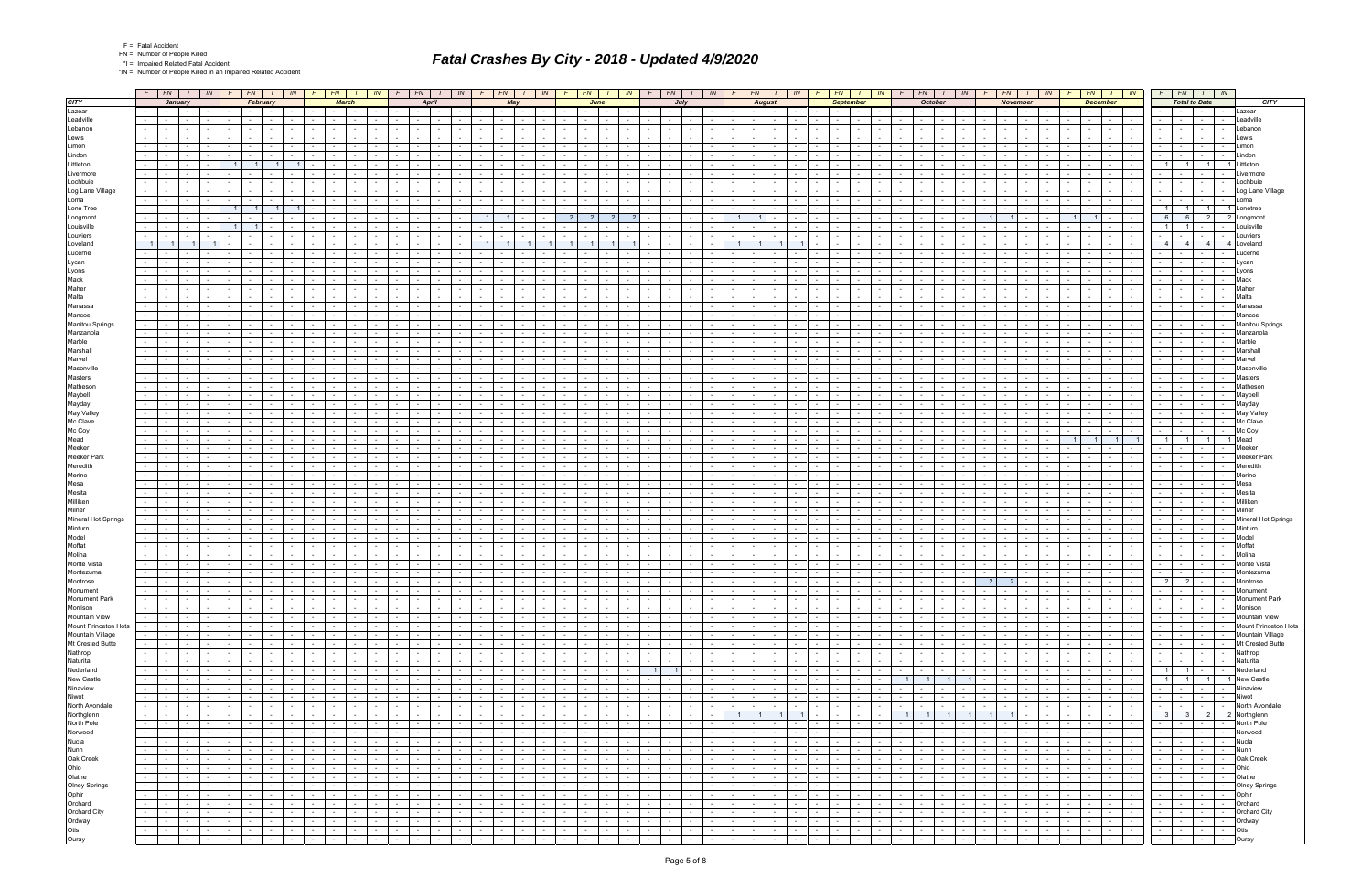|  | Fatal Accide |
|--|--------------|
|  |              |

\*IN = Number of People Killed in an Impaired Related Accident

|                                                                               |                  | $F \mid FN$   |                                    | $\mathbb{N}$                                |                 | <b>FN</b>                                            | IN -                                                                     |                      | FN -                              |                                            | IN.                      |                                | FN -                     | IN                                                                    | <b>FN</b>                          |                                    | IN                            |                                                    | FN -                 | IN -                                     |                                        | FN -                         |                                    | IN                                 | <b>FN</b>                           |                          | IN              | FN 1                                                         |                  | IN.                                    | FN .                                                            |                               | IN.                                                                    | FN.                                         | IN                                                                                                              |                 | FN                                       | IN                                |                                    | $F_N$                                                                                                                                 | $\frac{1}{1}$ IN            |            |                                      |
|-------------------------------------------------------------------------------|------------------|---------------|------------------------------------|---------------------------------------------|-----------------|------------------------------------------------------|--------------------------------------------------------------------------|----------------------|-----------------------------------|--------------------------------------------|--------------------------|--------------------------------|--------------------------|-----------------------------------------------------------------------|------------------------------------|------------------------------------|-------------------------------|----------------------------------------------------|----------------------|------------------------------------------|----------------------------------------|------------------------------|------------------------------------|------------------------------------|-------------------------------------|--------------------------|-----------------|--------------------------------------------------------------|------------------|----------------------------------------|-----------------------------------------------------------------|-------------------------------|------------------------------------------------------------------------|---------------------------------------------|-----------------------------------------------------------------------------------------------------------------|-----------------|------------------------------------------|-----------------------------------|------------------------------------|---------------------------------------------------------------------------------------------------------------------------------------|-----------------------------|------------|--------------------------------------|
| <b>CITY</b>                                                                   |                  |               | January                            |                                             |                 | February                                             |                                                                          |                      | <b>March</b>                      |                                            |                          |                                | <b>April</b>             |                                                                       |                                    | May                                |                               |                                                    | June                 |                                          |                                        |                              |                                    |                                    |                                     | <b>August</b>            |                 |                                                              | <b>September</b> |                                        |                                                                 | <b>October</b>                |                                                                        | November                                    |                                                                                                                 |                 | <b>December</b>                          |                                   |                                    | <b>Total to Date</b>                                                                                                                  |                             |            | <b>CITY</b>                          |
| Ovid                                                                          |                  |               | the contract of                    |                                             |                 | $\sim 10^{-1}$                                       | $\sim$                                                                   |                      |                                   |                                            |                          |                                |                          |                                                                       | $\sim$ $-$                         |                                    |                               |                                                    |                      |                                          |                                        |                              |                                    |                                    | <b>Service</b> Service              |                          |                 |                                                              |                  |                                        |                                                                 |                               |                                                                        | $\sim$                                      |                                                                                                                 |                 | $\sim$                                   |                                   |                                    |                                                                                                                                       |                             | $\sim$ $-$ | Ovid                                 |
| Oxford                                                                        |                  |               |                                    |                                             |                 |                                                      |                                                                          |                      |                                   |                                            |                          |                                |                          |                                                                       |                                    |                                    |                               |                                                    |                      |                                          |                                        |                              |                                    |                                    |                                     |                          |                 |                                                              |                  |                                        |                                                                 |                               |                                                                        |                                             |                                                                                                                 |                 |                                          |                                   |                                    |                                                                                                                                       |                             |            | Oxford                               |
| Padroni                                                                       |                  |               |                                    |                                             |                 |                                                      |                                                                          |                      |                                   |                                            |                          |                                |                          |                                                                       |                                    |                                    |                               |                                                    |                      |                                          |                                        |                              |                                    |                                    |                                     |                          |                 |                                                              |                  |                                        |                                                                 |                               |                                                                        |                                             |                                                                                                                 |                 |                                          |                                   |                                    |                                                                                                                                       |                             |            | Padroni                              |
| Pagoda                                                                        |                  |               | $\sim$                             |                                             |                 |                                                      |                                                                          |                      |                                   |                                            |                          |                                |                          |                                                                       |                                    |                                    |                               |                                                    |                      |                                          |                                        |                              |                                    |                                    |                                     |                          |                 |                                                              |                  |                                        |                                                                 |                               |                                                                        |                                             |                                                                                                                 |                 |                                          |                                   |                                    |                                                                                                                                       |                             |            | Pagoda                               |
| Pagosa Jct                                                                    |                  |               |                                    |                                             |                 |                                                      |                                                                          |                      |                                   |                                            |                          |                                |                          |                                                                       |                                    |                                    |                               |                                                    |                      |                                          |                                        |                              |                                    |                                    |                                     |                          |                 |                                                              |                  |                                        |                                                                 |                               |                                                                        |                                             |                                                                                                                 |                 |                                          |                                   |                                    |                                                                                                                                       |                             |            | Pagosa Jct                           |
| Pagosa Springs                                                                |                  |               |                                    |                                             |                 |                                                      |                                                                          |                      |                                   |                                            |                          |                                |                          |                                                                       |                                    |                                    |                               |                                                    |                      |                                          |                                        |                              |                                    |                                    |                                     |                          |                 |                                                              |                  |                                        |                                                                 |                               |                                                                        |                                             |                                                                                                                 |                 |                                          |                                   | $\overline{2}$                     | 2                                                                                                                                     | $\vert$ 1 $\vert$           |            | Pagosa Springs                       |
| Palisade                                                                      |                  |               |                                    |                                             |                 |                                                      |                                                                          |                      |                                   |                                            |                          |                                |                          |                                                                       |                                    |                                    |                               |                                                    |                      |                                          |                                        |                              |                                    |                                    |                                     |                          |                 |                                                              |                  |                                        |                                                                 |                               |                                                                        |                                             |                                                                                                                 |                 |                                          |                                   |                                    |                                                                                                                                       |                             |            | Palisade                             |
| Palmer Lake<br>Paoli                                                          |                  |               |                                    |                                             |                 |                                                      |                                                                          |                      |                                   |                                            |                          |                                |                          |                                                                       |                                    |                                    |                               |                                                    |                      |                                          |                                        |                              |                                    |                                    |                                     |                          |                 |                                                              |                  |                                        |                                                                 |                               |                                                                        |                                             |                                                                                                                 |                 |                                          |                                   |                                    |                                                                                                                                       |                             |            | Palmer Lake                          |
| Paonia                                                                        |                  |               | $\sim$                             |                                             |                 |                                                      |                                                                          |                      |                                   |                                            |                          |                                |                          |                                                                       |                                    |                                    |                               |                                                    |                      |                                          |                                        |                              |                                    |                                    |                                     | $\sim$                   |                 |                                                              |                  |                                        |                                                                 |                               |                                                                        |                                             |                                                                                                                 |                 |                                          |                                   |                                    |                                                                                                                                       |                             | $\sim$     | Paoli<br>Paonia                      |
| Parachute                                                                     |                  |               |                                    |                                             |                 |                                                      |                                                                          |                      |                                   |                                            |                          |                                |                          |                                                                       |                                    |                                    |                               |                                                    |                      |                                          |                                        |                              |                                    |                                    |                                     |                          |                 |                                                              |                  |                                        |                                                                 |                               |                                                                        |                                             |                                                                                                                 |                 |                                          |                                   |                                    |                                                                                                                                       |                             |            | Parachute                            |
| Paradox                                                                       |                  |               |                                    |                                             |                 |                                                      |                                                                          |                      |                                   |                                            |                          |                                |                          |                                                                       |                                    |                                    |                               |                                                    |                      |                                          |                                        |                              |                                    |                                    |                                     |                          |                 |                                                              |                  |                                        |                                                                 |                               |                                                                        |                                             |                                                                                                                 |                 |                                          |                                   |                                    |                                                                                                                                       |                             |            | Paradox                              |
| Parkdale                                                                      |                  |               | $\sim$                             |                                             |                 |                                                      | $\sim$                                                                   |                      |                                   |                                            |                          |                                |                          |                                                                       |                                    |                                    |                               |                                                    |                      |                                          |                                        |                              |                                    |                                    |                                     | $\sim$                   |                 |                                                              |                  |                                        |                                                                 |                               |                                                                        |                                             |                                                                                                                 |                 |                                          |                                   |                                    |                                                                                                                                       |                             |            | Parkdale                             |
| Parker                                                                        |                  |               |                                    |                                             |                 |                                                      |                                                                          |                      |                                   |                                            |                          |                                |                          |                                                                       |                                    |                                    |                               |                                                    |                      |                                          |                                        |                              |                                    |                                    |                                     |                          |                 |                                                              |                  |                                        |                                                                 |                               |                                                                        |                                             |                                                                                                                 |                 |                                          |                                   |                                    |                                                                                                                                       |                             |            | Parkeı                               |
| Parlin                                                                        |                  |               |                                    |                                             |                 |                                                      |                                                                          |                      |                                   |                                            |                          |                                |                          |                                                                       |                                    |                                    |                               |                                                    |                      |                                          |                                        |                              |                                    |                                    |                                     |                          |                 |                                                              |                  |                                        |                                                                 |                               |                                                                        |                                             |                                                                                                                 |                 |                                          |                                   |                                    |                                                                                                                                       |                             |            | Parlin                               |
| Parshall                                                                      |                  |               |                                    |                                             |                 |                                                      |                                                                          |                      |                                   |                                            |                          |                                |                          |                                                                       |                                    |                                    |                               |                                                    |                      |                                          |                                        |                              |                                    |                                    |                                     |                          |                 |                                                              |                  |                                        |                                                                 |                               |                                                                        |                                             |                                                                                                                 |                 |                                          |                                   |                                    |                                                                                                                                       |                             |            | Parshal                              |
| Peckham                                                                       |                  |               |                                    |                                             |                 |                                                      |                                                                          |                      |                                   |                                            |                          |                                |                          |                                                                       |                                    |                                    |                               |                                                    |                      |                                          |                                        |                              |                                    |                                    |                                     |                          |                 |                                                              |                  |                                        |                                                                 |                               |                                                                        |                                             |                                                                                                                 |                 |                                          |                                   |                                    |                                                                                                                                       |                             |            | Peckham                              |
| Peetz                                                                         |                  |               |                                    |                                             |                 |                                                      |                                                                          |                      |                                   |                                            |                          |                                |                          |                                                                       |                                    |                                    |                               |                                                    |                      |                                          |                                        |                              |                                    |                                    |                                     |                          |                 |                                                              |                  |                                        |                                                                 |                               |                                                                        |                                             |                                                                                                                 |                 |                                          |                                   |                                    |                                                                                                                                       |                             |            | Peetz                                |
| Penrose                                                                       |                  |               |                                    |                                             |                 |                                                      |                                                                          |                      |                                   |                                            |                          |                                |                          |                                                                       |                                    |                                    |                               |                                                    |                      |                                          |                                        |                              |                                    |                                    |                                     |                          |                 |                                                              |                  |                                        |                                                                 |                               |                                                                        |                                             |                                                                                                                 |                 |                                          |                                   |                                    |                                                                                                                                       |                             |            | Penros                               |
| Peyton                                                                        |                  |               |                                    |                                             |                 |                                                      |                                                                          |                      |                                   |                                            |                          |                                |                          |                                                                       |                                    |                                    |                               |                                                    |                      |                                          |                                        |                              |                                    |                                    |                                     |                          |                 |                                                              |                  |                                        |                                                                 |                               |                                                                        |                                             |                                                                                                                 |                 |                                          |                                   |                                    |                                                                                                                                       |                             |            | Pevtor                               |
| Phippsburg                                                                    |                  |               |                                    |                                             |                 |                                                      |                                                                          |                      |                                   |                                            |                          |                                |                          |                                                                       |                                    |                                    |                               |                                                    |                      |                                          |                                        |                              |                                    |                                    |                                     |                          |                 |                                                              |                  |                                        |                                                                 |                               |                                                                        |                                             |                                                                                                                 |                 |                                          |                                   |                                    |                                                                                                                                       |                             |            | Phippsburg                           |
| Pierce                                                                        |                  |               |                                    |                                             |                 |                                                      |                                                                          |                      |                                   |                                            |                          |                                |                          |                                                                       |                                    |                                    |                               |                                                    |                      |                                          |                                        |                              |                                    |                                    |                                     |                          |                 |                                                              |                  |                                        |                                                                 |                               |                                                                        |                                             |                                                                                                                 |                 |                                          |                                   |                                    |                                                                                                                                       |                             |            |                                      |
| Pine                                                                          |                  |               |                                    |                                             |                 |                                                      |                                                                          |                      |                                   |                                            |                          |                                |                          |                                                                       |                                    |                                    |                               |                                                    |                      |                                          |                                        |                              |                                    |                                    |                                     |                          |                 |                                                              |                  |                                        |                                                                 |                               |                                                                        |                                             |                                                                                                                 |                 |                                          |                                   |                                    |                                                                                                                                       |                             |            |                                      |
| Pine Junction<br>Pinecliffe                                                   |                  |               |                                    |                                             |                 |                                                      |                                                                          |                      |                                   |                                            |                          |                                |                          |                                                                       |                                    |                                    |                               |                                                    |                      |                                          |                                        |                              |                                    |                                    |                                     |                          |                 |                                                              |                  |                                        |                                                                 |                               |                                                                        |                                             |                                                                                                                 |                 |                                          |                                   |                                    |                                                                                                                                       |                             |            | Pine Junction                        |
| Pinewood Springs                                                              |                  |               |                                    |                                             |                 |                                                      |                                                                          |                      |                                   |                                            |                          |                                |                          |                                                                       |                                    |                                    |                               |                                                    |                      |                                          |                                        |                              |                                    |                                    |                                     |                          |                 |                                                              |                  |                                        |                                                                 |                               |                                                                        |                                             |                                                                                                                 |                 |                                          |                                   |                                    |                                                                                                                                       |                             |            | Pinecliff<br><b>Pinewood Springs</b> |
| Pitkin                                                                        |                  |               |                                    |                                             |                 |                                                      |                                                                          |                      |                                   |                                            |                          |                                |                          |                                                                       |                                    |                                    |                               |                                                    |                      |                                          |                                        |                              |                                    |                                    |                                     |                          |                 |                                                              |                  |                                        |                                                                 |                               |                                                                        |                                             |                                                                                                                 |                 |                                          |                                   |                                    |                                                                                                                                       |                             |            | Pitkin                               |
| Placerville                                                                   |                  |               |                                    |                                             |                 |                                                      |                                                                          |                      |                                   |                                            |                          |                                |                          |                                                                       |                                    |                                    |                               |                                                    |                      |                                          |                                        |                              |                                    |                                    |                                     |                          |                 |                                                              |                  |                                        |                                                                 |                               |                                                                        |                                             |                                                                                                                 |                 |                                          |                                   |                                    |                                                                                                                                       |                             |            | Placerville                          |
| Platoro                                                                       |                  |               |                                    |                                             |                 |                                                      |                                                                          |                      |                                   |                                            |                          |                                |                          |                                                                       |                                    |                                    |                               |                                                    |                      |                                          |                                        |                              |                                    |                                    |                                     |                          |                 |                                                              |                  |                                        |                                                                 |                               |                                                                        |                                             |                                                                                                                 |                 |                                          |                                   |                                    |                                                                                                                                       |                             |            | Platoro                              |
| Platteville                                                                   |                  |               |                                    |                                             |                 |                                                      |                                                                          |                      |                                   |                                            |                          |                                |                          |                                                                       |                                    |                                    |                               |                                                    |                      |                                          |                                        |                              |                                    |                                    |                                     |                          |                 |                                                              |                  |                                        |                                                                 |                               |                                                                        |                                             |                                                                                                                 |                 |                                          |                                   | $\overline{2}$                     | - 3                                                                                                                                   |                             |            | 'latteville                          |
| <b>Pleasant View</b>                                                          |                  |               |                                    |                                             |                 |                                                      |                                                                          |                      |                                   |                                            |                          |                                |                          |                                                                       |                                    |                                    |                               |                                                    |                      |                                          |                                        |                              |                                    |                                    |                                     |                          |                 |                                                              |                  |                                        |                                                                 |                               |                                                                        |                                             |                                                                                                                 |                 |                                          |                                   |                                    |                                                                                                                                       |                             |            | 'leasant View                        |
| Poncha Springs                                                                |                  |               |                                    |                                             |                 |                                                      |                                                                          |                      |                                   |                                            |                          |                                |                          |                                                                       |                                    |                                    |                               |                                                    |                      |                                          |                                        |                              |                                    |                                    |                                     |                          |                 |                                                              |                  |                                        |                                                                 |                               |                                                                        |                                             |                                                                                                                 |                 |                                          |                                   |                                    |                                                                                                                                       |                             |            | Poncha Springs                       |
| Portland                                                                      |                  |               |                                    |                                             |                 |                                                      |                                                                          |                      |                                   |                                            |                          |                                |                          |                                                                       |                                    |                                    |                               |                                                    |                      |                                          |                                        |                              |                                    |                                    |                                     |                          |                 |                                                              |                  |                                        |                                                                 |                               |                                                                        |                                             |                                                                                                                 |                 |                                          |                                   |                                    |                                                                                                                                       |                             |            | Portland                             |
| Poudre Park                                                                   |                  |               |                                    |                                             |                 |                                                      |                                                                          |                      |                                   |                                            |                          |                                |                          |                                                                       |                                    |                                    |                               |                                                    |                      |                                          |                                        |                              |                                    |                                    |                                     |                          |                 |                                                              |                  |                                        |                                                                 |                               |                                                                        |                                             |                                                                                                                 |                 |                                          |                                   |                                    |                                                                                                                                       |                             |            | Poudre Park                          |
| Powderhorn                                                                    |                  |               |                                    |                                             |                 |                                                      |                                                                          |                      |                                   |                                            |                          |                                |                          |                                                                       |                                    |                                    |                               |                                                    |                      |                                          |                                        |                              |                                    |                                    |                                     |                          |                 |                                                              |                  |                                        |                                                                 |                               |                                                                        |                                             |                                                                                                                 |                 |                                          |                                   |                                    |                                                                                                                                       |                             |            | Powderhor                            |
| Powder Wash                                                                   |                  |               |                                    |                                             |                 |                                                      |                                                                          |                      |                                   |                                            |                          |                                |                          |                                                                       |                                    |                                    |                               |                                                    |                      |                                          |                                        |                              |                                    |                                    |                                     |                          |                 |                                                              |                  |                                        |                                                                 |                               |                                                                        |                                             |                                                                                                                 |                 |                                          |                                   |                                    |                                                                                                                                       |                             |            | Powder Wash                          |
| Pritchett                                                                     |                  |               |                                    |                                             |                 |                                                      |                                                                          |                      |                                   |                                            |                          |                                |                          |                                                                       |                                    |                                    |                               |                                                    |                      |                                          |                                        |                              |                                    |                                    |                                     |                          |                 |                                                              |                  |                                        |                                                                 |                               |                                                                        |                                             |                                                                                                                 |                 |                                          |                                   |                                    |                                                                                                                                       |                             |            | Pritchett                            |
| Proctor                                                                       |                  |               |                                    |                                             |                 |                                                      |                                                                          |                      |                                   |                                            |                          |                                |                          |                                                                       |                                    |                                    |                               |                                                    |                      |                                          |                                        |                              |                                    |                                    |                                     |                          |                 |                                                              |                  |                                        |                                                                 |                               |                                                                        |                                             |                                                                                                                 |                 |                                          |                                   |                                    |                                                                                                                                       |                             |            | Proctor                              |
| Prospect Heights<br>Prospect Valley                                           |                  |               |                                    |                                             |                 |                                                      |                                                                          |                      |                                   |                                            |                          |                                |                          |                                                                       |                                    |                                    |                               |                                                    |                      |                                          |                                        |                              |                                    |                                    |                                     |                          |                 |                                                              |                  |                                        |                                                                 |                               |                                                                        |                                             |                                                                                                                 |                 |                                          |                                   |                                    |                                                                                                                                       |                             |            | Prospect Heights<br>Prospect Valley  |
| Pryor                                                                         |                  |               |                                    |                                             |                 |                                                      |                                                                          |                      |                                   |                                            |                          |                                |                          |                                                                       |                                    |                                    |                               |                                                    |                      |                                          |                                        |                              |                                    |                                    |                                     |                          |                 |                                                              |                  |                                        |                                                                 |                               |                                                                        |                                             |                                                                                                                 |                 |                                          |                                   |                                    |                                                                                                                                       |                             |            | Pryor                                |
|                                                                               |                  |               |                                    |                                             |                 |                                                      |                                                                          |                      |                                   |                                            |                          |                                |                          |                                                                       |                                    |                                    |                               |                                                    |                      |                                          |                                        |                              |                                    |                                    |                                     |                          |                 |                                                              |                  |                                        |                                                                 |                               |                                                                        |                                             |                                                                                                                 |                 |                                          |                                   | 16                                 | 16                                                                                                                                    | 8                           |            | Pueblo                               |
| Pueblo<br>Pueblo West                                                         |                  |               |                                    |                                             |                 |                                                      |                                                                          |                      |                                   |                                            |                          |                                |                          |                                                                       |                                    |                                    |                               |                                                    |                      |                                          |                                        |                              |                                    |                                    |                                     |                          |                 |                                                              |                  |                                        |                                                                 |                               |                                                                        |                                             |                                                                                                                 |                 |                                          |                                   | - 5                                |                                                                                                                                       |                             |            | Pueblo West                          |
| Punkin Center                                                                 |                  |               |                                    |                                             |                 |                                                      |                                                                          |                      |                                   |                                            |                          |                                |                          |                                                                       |                                    |                                    |                               |                                                    |                      |                                          |                                        |                              |                                    |                                    |                                     |                          |                 |                                                              |                  |                                        |                                                                 |                               |                                                                        |                                             |                                                                                                                 |                 |                                          |                                   |                                    |                                                                                                                                       |                             |            | <b>Punkin Center</b>                 |
| Purcell                                                                       |                  |               |                                    |                                             |                 |                                                      |                                                                          |                      |                                   |                                            |                          |                                |                          |                                                                       |                                    |                                    |                               |                                                    |                      |                                          |                                        |                              |                                    |                                    |                                     |                          |                 |                                                              |                  |                                        |                                                                 |                               |                                                                        |                                             |                                                                                                                 |                 |                                          |                                   |                                    |                                                                                                                                       |                             |            | Purcell                              |
| Radium                                                                        |                  |               |                                    |                                             |                 |                                                      |                                                                          |                      |                                   |                                            |                          |                                |                          |                                                                       |                                    |                                    |                               |                                                    |                      |                                          |                                        |                              |                                    |                                    |                                     |                          |                 |                                                              |                  |                                        |                                                                 |                               |                                                                        |                                             |                                                                                                                 |                 |                                          |                                   |                                    |                                                                                                                                       |                             |            | Radium                               |
| Ramah                                                                         |                  |               |                                    |                                             |                 |                                                      |                                                                          |                      |                                   |                                            |                          |                                |                          |                                                                       |                                    |                                    |                               |                                                    |                      |                                          |                                        |                              |                                    |                                    |                                     |                          |                 |                                                              |                  |                                        |                                                                 |                               |                                                                        |                                             |                                                                                                                 |                 |                                          |                                   |                                    |                                                                                                                                       |                             |            |                                      |
| Rand                                                                          |                  |               |                                    |                                             |                 |                                                      |                                                                          |                      |                                   |                                            |                          |                                |                          |                                                                       |                                    |                                    |                               |                                                    |                      |                                          |                                        |                              |                                    |                                    |                                     |                          |                 |                                                              |                  |                                        |                                                                 |                               |                                                                        |                                             |                                                                                                                 |                 |                                          |                                   |                                    |                                                                                                                                       |                             |            | Rand                                 |
| Rangely                                                                       |                  |               |                                    |                                             |                 |                                                      |                                                                          |                      |                                   |                                            |                          |                                |                          |                                                                       |                                    |                                    |                               |                                                    |                      |                                          |                                        |                              |                                    |                                    |                                     |                          |                 |                                                              |                  |                                        |                                                                 |                               |                                                                        |                                             |                                                                                                                 |                 |                                          |                                   |                                    |                                                                                                                                       |                             |            | Rangel                               |
| Raymer<br>Raymond                                                             |                  |               |                                    |                                             |                 |                                                      |                                                                          |                      |                                   |                                            |                          |                                |                          |                                                                       |                                    |                                    |                               |                                                    |                      |                                          |                                        |                              |                                    |                                    |                                     |                          |                 |                                                              |                  |                                        |                                                                 |                               |                                                                        |                                             |                                                                                                                 |                 |                                          |                                   |                                    |                                                                                                                                       |                             |            |                                      |
| Red Cliff                                                                     |                  |               |                                    |                                             |                 |                                                      |                                                                          |                      |                                   |                                            |                          |                                |                          |                                                                       |                                    |                                    |                               |                                                    |                      |                                          |                                        |                              |                                    |                                    |                                     |                          |                 |                                                              |                  |                                        |                                                                 |                               |                                                                        |                                             |                                                                                                                 |                 |                                          |                                   |                                    |                                                                                                                                       |                             |            | Raymond                              |
| Red Feather Lakes                                                             |                  |               |                                    |                                             |                 |                                                      |                                                                          |                      |                                   |                                            |                          |                                |                          |                                                                       |                                    |                                    |                               |                                                    |                      |                                          |                                        |                              |                                    |                                    |                                     |                          |                 |                                                              |                  |                                        |                                                                 |                               |                                                                        |                                             |                                                                                                                 |                 |                                          |                                   |                                    |                                                                                                                                       |                             |            | <b>Red Feather Lakes</b>             |
| Redmesa                                                                       |                  | $\sim$ $-$    | $\sim 10^{-11}$                    | $\sim$                                      | $\sim$          |                                                      | $\sim$                                                                   |                      |                                   |                                            |                          |                                | $\sim$<br>$\sim$         |                                                                       |                                    |                                    |                               |                                                    |                      |                                          |                                        |                              | $\sim$                             | $\sim$ 10 $\pm$                    | $\sim$ $-$                          | $\sim$                   |                 |                                                              |                  |                                        |                                                                 |                               |                                                                        | $\sim$                                      | $\sim$                                                                                                          |                 |                                          |                                   |                                    |                                                                                                                                       | <b>Contract</b>             | $\sim$ $-$ | Redmesa                              |
| <b>Red Mountain</b>                                                           |                  | .             | $\sim$ $\sim$                      |                                             | $\sim$          | $\sim$ $\sim$                                        | $\sim$                                                                   | $\sim$               | .                                 |                                            |                          |                                |                          | $\sim$ $\sim$                                                         | the contract of the con-           |                                    | $\sim$                        | the contract of the con-                           |                      |                                          |                                        |                              | .                                  |                                    | the contract of the contract of the |                          |                 |                                                              |                  |                                        |                                                                 |                               | $\sim$                                                                 | $\mathbf{1}$                                |                                                                                                                 |                 |                                          | .                                 |                                    |                                                                                                                                       |                             |            | <b>Red Mounta</b>                    |
| Redstone                                                                      | $\sim 10^{-1}$   |               | $\sim$ $\sim$<br>$\sim 10^{-11}$   | <b>Contract</b>                             | $\sim 10^{-11}$ | $\sim 100$ km s $^{-1}$                              | $\sim$<br>$\sim 10^{-11}$                                                | $\sim$               | $\sim 100$                        | $\sim$                                     | $\sim$ $-$               | $\sim$                         | $\sim 10^{-11}$          | $\sim$ $\sim$<br>$\sim 10^{-11}$                                      | the collection                     | $\sim 10^{-10}$                    | $\sim$                        | $\sim$ $\sim$                                      | $\sim$<br>$\sim$ $-$ | $\sim$                                   | $\sim 10^{-11}$                        | $\sim$                       | $\sim 10^{-11}$                    | $\sim$<br>$\sim 10^{-11}$          | 그래도                                 |                          | $\sim 10^{-11}$ | $\mathcal{L}_{\mathcal{A}}$<br>$\mathbb{T}$ . $\mathbb{R}$   | $\sim$           | $\sim 100$                             | $\sim$<br>$\sim 10^{-11}$                                       | $\sim 10^{-11}$               | $\sim$ $\sim$<br>$\sim 10^{-1}$                                        | $\sim 10^{-11}$                             | <b>Carl Carl</b>                                                                                                | $\sim 10^{-11}$ | $\sim 10^{-1}$                           | $\sim$<br>$\sim 100$ km s $^{-1}$ | $\sqrt{1-\frac{1}{2}}$             | $\sim$                                                                                                                                |                             |            | - Redstone                           |
| Redvale                                                                       |                  |               | the contract of                    | $\sim$ $-$                                  | $\sim 100$      | <b>Contract</b>                                      | $\sim$ $-$<br>$\sim 100$                                                 | $\sim$               |                                   | the contract of the contract of            | $\sim 10^{-11}$          | $\sim 100$                     |                          |                                                                       | the contract of the con-           | <b>Contract</b>                    | $\sim$ $-$                    | $-1$                                               | $\sim$               | the contract of                          | <b>Contract</b>                        | $\sim$ $ \sim$               | the contract                       | $\sim$ $-$                         | the contract of                     | $\sim 100$               |                 | the contract of the con-                                     | $\sim$           | $\sim 100$                             | $\sim$<br>$\sim$ $\sim$ $\sim$                                  | <b>Contract</b>               | $\sim$ $-$<br>$\sim$ $\sim$ $\sim$                                     | <b>Contract</b>                             | and the state of the state                                                                                      | $\sim 100$      | the contract of the con-                 | $\sim$                            | <b>Contract Contract</b>           |                                                                                                                                       | $  -$ Redvale               |            |                                      |
| Red Wing                                                                      |                  |               | the contract of                    | <b>Contract Contract</b>                    | $\sim 10^{-11}$ | <b>Contract Contract</b>                             | $\sim$ $-$<br><b>Contract</b>                                            | $\sim$               | $\sim 100$                        | $\sim$                                     | $\sim$ $-$               | $\sim 100$                     | $\sim$ $-$               | <b>Contract</b><br>$\sim 10^{-11}$                                    | the contract of                    | $\sim 10^{-11}$                    | $\sim$ $-$                    | $\sim$ $\sim$ $\sim$<br>$\sim$                     |                      | $\sim$ 100 $\pm$<br>$\sim$ $-$           | $\sim 10^{-10}$                        | $\sim$ $-$                   | the contract of                    | <b>Contract</b>                    | the contract of                     |                          | $\sim 100$      | $\sim$<br><b>Contract</b>                                    | $\sim$           | $\sim 10^{-11}$                        | $\sim$ $-$<br>$\sim$ $\sim$ $\sim$                              | <b>Contract</b>               | $\sim$ $-$<br>$\sim$ $-$                                               | <b>Contract</b>                             | the contract of                                                                                                 | the contract of |                                          | $\mathbf{I}$ and $\mathbf{I}$     |                                    |                                                                                                                                       |                             |            | -   -   -   -   Red Wing             |
| Rico<br>Ridgway                                                               |                  | $\sim$ $\sim$ | and the state of the state of      |                                             |                 | and the contract of the contract of the con-         | $\sim 10$<br><b>Contract</b>                                             | $\sim$ $-$           | and the state of the state        |                                            | $\sim$ 100 $\sim$        | $\sim$ $\sim$ $\sim$           |                          |                                                                       | and the state                      | and the state                      |                               | the contract of                                    |                      | $1 - 1 - 1$                              | $\sim$ $\sim$ $\sim$ $\sim$            | $\sim 10^{-10}$              | the contract of                    | $\sim$ $-$                         |                                     |                          | $\sim 10^{-11}$ | $-1 - 1 - 1$                                                 |                  | and the state                          | $\sim$ $-$<br>$\sim$ $\sim$ $\sim$ $\sim$                       | the contract of               |                                                                        |                                             | .                                                                                                               |                 |                                          |                                   |                                    | -   -   -   -   Rico                                                                                                                  |                             |            |                                      |
|                                                                               | $\sim$ 100 $\mu$ |               | the contract of                    | <b>Contract</b>                             |                 | the contract of                                      | $\sim$<br>$\sim 100$ m $^{-1}$                                           | $\sim$               |                                   | the contract of the con-                   | $\sim 100$               | <b>Contract Contract</b>       |                          | المحال الجال الجا                                                     | the contract of                    | $\sim 10^{-10}$                    | $\sim 10^{-1}$                | $\sim$ $-$<br>$\sim$ $\sim$                        |                      | <b>Contract Contract</b>                 | $\sim 100$                             | $\sim$                       | the contract of                    | $\sim 10^{-11}$                    | <b>Contract Contract</b>            | $\sim 100$               |                 | $-1 - 1$                                                     | $\sim$           | <b>Contract</b>                        | $\sim$<br>$\sim$ $\sim$ $\sim$                                  | $\sim 10^{-10}$               | $\sim 10^{-1}$                                                         | 도메리                                         | <b>Contract Contract</b>                                                                                        |                 | .                                        | $\sim$ $ \sim$                    |                                    | -   -   -   -   Ridgway                                                                                                               |                             |            |                                      |
| Rifle<br>Rio Blanco                                                           | $\sim 100$       |               | the contract of                    | $\sim$ $-$                                  |                 | the contract of the con-                             | $\sim$ $-$<br>$\sim 100$                                                 | $\sim$               | $ -$                              | $\sim$ $-$                                 | $\sim$ $-$               | $\sim$                         | $\sim$ $-$               | $\sim$ $  -$<br>$\sim 100$                                            |                                    | $1 \mid 1 \mid -$                  | $\sim 10^{-11}$               | $\sim$ 100 $\pm$<br>$\sim$ $-$                     |                      | the contract of                          | $\sim 100$                             | $\sim$ $-$                   | the contract                       | $\sim$ $-$                         | the contract of                     | $\sim$                   |                 | $\sim$<br>$\mathbf{I}$ . The set of $\mathbf{I}$             | $\sim$           | $\sim 100$                             | $\sim$<br>$-1$                                                  | $\sim 10^{-11}$               | $\sim$ $ \sim$<br><b>Contract</b>                                      | <b>Contract</b>                             | the collection                                                                                                  |                 | the contract of the contract of the con- | $\sim$                            |                                    |                                                                                                                                       |                             |            | Rifle                                |
| Rockport                                                                      | $\sim 100$       |               | the contract of                    | $\sim 10^{-11}$<br><b>Contract Contract</b> | $\sim 10^{-11}$ | <b>Contract</b>                                      | $\sim$<br>$\sim 100$<br><b>Contract Contract</b>                         | $\sim$               | <b>Contract Contract</b>          | $\sim$ $-$                                 | $\sim$ $-$<br>$\sim$ $-$ | $\sim$<br><b>Contract</b>      | <b>Contract</b>          | $\sim$ $\sim$<br>$\sim 100$<br>the control of the control of the con- | the contract of the con-           | <b>Contract</b><br>$\sim 10^{-10}$ | $\sim$<br>$\sim 10^{-1}$      | $\sim$ $-$                                         | $-1$<br>$\sim$       | $\sim 10^{-1}$                           | $\sim 10^{-11}$                        | $\sim$ $-$<br>P.             | the contract of<br>the contract of | $\sim$ 100 $\mu$<br>$\sim$         | the collection<br>the contract of   | $\sim$ 100 $\mu$         |                 | $-1 - 1$<br>$-1 - 1$                                         | $\sim$ $-$       | $\sim 100$ km s $^{-1}$                | $\sim$<br>$\sim$ $-$<br>$\sim$ $-$                              | $\sim$ $-$<br>$\sim 10^{-11}$ | $\sim$ $-$<br>$\sim$ $\sim$ $\sim$<br>$\sim$ $\sim$<br>$\sim 10^{-11}$ | <b>Contract</b><br>$\sim 10^{-11}$          | the collection<br><b>Contract Contract</b>                                                                      | $\sim 10^{-11}$ | .                                        | $\sim$                            | $\sim$ $\sim$ $\sim$ $\sim$ $\sim$ | - - - - - Rockport                                                                                                                    |                             |            | - - - Rio Blanco                     |
| Rockvale                                                                      |                  |               | the contract of<br>the contract of | $\sim$                                      |                 | the contract of the con-<br>the contract of the con- | $\sim$<br>$\sim$ $-$<br>$\sim 100$                                       | $\sim$<br>$\sim$     | $ -$                              | $-1 - 1$<br>$\sim$ $-$                     | $\sim$ $-$               | $\sim$                         | $\sim 10^{-11}$          | $\sim$ $-$<br>$\sim 10^{-11}$                                         | the contract of<br>the contract of | <b>Contract</b>                    | $\sim$ $-$                    | $\sim$ 100 $\pm$<br>$\sim$ $\sim$ $\sim$<br>$\sim$ | $\sim$               | <b>Service</b><br><b>Service</b> Service | <b>Contract</b><br><b>Contract</b>     | $\sim$ $-$                   | the contract                       | $\sim$ $-$                         | the contract of                     | $\sim$ $-$<br>$\sim$     |                 | $\sim$<br><b>Contract Contract</b>                           | $\sim$<br>$\sim$ | $\sim$ 100 $\sim$<br>$\sim 100$        | $\sim$ $\sim$ $\sim$<br>$\sim$<br>$-1$                          | $\sim 10^{-11}$               | $\sim$ $ \sim$<br>$\sim$ $ \sim$                                       | <b>Contract</b>                             | the collection                                                                                                  |                 | <b>Contract Contract</b>                 | $\sim$<br>$\sim$                  | $\sim$ $-$                         |                                                                                                                                       |                             |            | Rockvale                             |
| Rockwood                                                                      |                  |               | the contract of                    | <b>Contract</b>                             |                 | the contract of                                      | $\sim$ $-$<br>$\sim 100$                                                 | $\sim$               | <b>Contract Contract</b>          | $\sim$                                     | $\sim$ $-$               | $\sim$                         | <b>Contract</b>          | the contract of                                                       | the contract of                    | $\sim 10^{-10}$                    | $\sim 10^{-1}$                |                                                    | $\sim$               | and the state                            | $\sim 10^{-11}$                        | $\sim$ $-$                   | the contract of                    | <b>Contract</b>                    | the contract of                     | $\sim$ 100 $\mu$         |                 | $-1 - 1$                                                     | $\sim$ $-$       | $\sim 100$ km s $^{-1}$                | $\sim$<br>$\sim$ $-$                                            | $\sim 10^{-10}$               | $\sim 10^{-11}$<br>$\sim$ $-$                                          | <b>Contract</b>                             | the collection                                                                                                  |                 | .                                        | $\sim$                            | $\mathsf{L}$ - $\mathsf{L}$        |                                                                                                                                       |                             |            | -   -   -   Rockwood                 |
| Rocky Ford                                                                    |                  | $\sim$ $\sim$ | <b>Contract Contract</b>           |                                             |                 |                                                      | $\sim 10^{-11}$<br>$\mathbf{I}$ and $\mathbf{I}$                         | $\sim$               |                                   | the contract of                            | <b>Contract</b>          | $\sim$ $\sim$ $\sim$           |                          | المتحال الجال الجار                                                   | the contract of                    | $\sim 10^{-10}$                    | $\sim 100$                    | the company                                        |                      | <b>Contract Contract</b>                 | $\sim$ $\sim$ $\sim$                   | $\sim 10^{-11}$              | <b>Second Second</b>               | $\sim 10^{-11}$                    | the contract of                     |                          | $\sim$ $-$      | $-1 - 1$                                                     | $\sim$ $-$       | <b>Contract</b>                        | $\sim$ $-$<br>$\sim$ $\sim$                                     | $\sim 10^{-11}$               | $\sim$ $-$                                                             | the contract of                             | the contract of                                                                                                 |                 |                                          | $-1 - 1 - 1 - 1$                  |                                    |                                                                                                                                       |                             |            | -   -   -   - Rocky Ford             |
|                                                                               |                  |               | the contract of                    | $\sim$                                      | $\sim 100$      | <b>Contract Contract</b>                             | $\sim$ $-$<br>$\sim$ 100 $\mu$                                           | $\sim$               | <b>Contract</b>                   | $\sim$                                     | $\sim$ 100 $\mu$         | $\sim$                         | <b>Contract</b>          | <b>Contract Contract</b><br>$\sim 100$                                | the contract of the con-           | <b>Contract Contract</b>           | $\sim$                        | $ -$<br>$\sim$                                     | $-1$                 | $\sim$ $-$                               | $\sim 10^{-11}$                        | $\sim$ $-$                   | $\sim$ 1.000 $\sim$                | $\sim$                             | and the state of the state of       | $\sim$                   |                 | $\sim$<br><b>Contract Contract</b>                           | $\sim$           | $\sim$ $-$                             | $\sim$ $-$<br>$\sim$                                            | $\sim 10^{-11}$               | $\sim 10^{-11}$<br>$\sim$                                              | $\sim 10^{-11}$                             | and the state                                                                                                   |                 | $-1 - 1 - 1$                             | $\sim$                            |                                    |                                                                                                                                       |                             |            | -   -   -   -   Rocky Mtn. Arsenal   |
| Rocky Mtn. Arsenal<br>Roggen                                                  | $\sim$ 100 $\mu$ |               | the contract of                    | <b>Contract</b>                             |                 | .                                                    | $\sim$ $-$<br><b>Contract</b>                                            | $\sim$ $-$           | $\sim$ $\sim$ $\sim$ $\sim$       | $\sim 10^{-11}$                            | $\sim 10^{-11}$          | <b>Contract Contract</b>       |                          | the contract of                                                       | the contract of                    | $\sim 10^{-10}$                    | $\sim 100$                    | $ -$                                               | $\sim$               | the contract                             | <b>Contract</b>                        | $\sim$ $ \sim$               | the contract of                    | $\sim 10^{-11}$                    | the contract of                     | <b>Contract</b>          |                 | $-1 - 1$                                                     | $\sim$           | <b>Contract</b>                        | $\sim$<br>$\sim$ $\sim$ $\sim$                                  | <b>Contract</b>               | $\sim 10^{-11}$                                                        | the contract of                             | the contract of                                                                                                 |                 | .                                        | $\sim$                            |                                    |                                                                                                                                       |                             |            |                                      |
| Rollinsville<br>Romeo<br>Rosedale                                             | <b>Service</b>   |               | the contract of the con-           | <b>Contract Contract Street</b>             |                 | <b>Contract Contract</b>                             | $\sim 100$<br>$\sim 100$ km s $^{-1}$                                    | $\sim 100$           | the contract of                   |                                            | $\sim 10^{-11}$          | $\sim$                         |                          | المحارب والمنجا                                                       | the contract of                    | the contract                       |                               | the contract                                       |                      | the contract                             | $\sim$ $\sim$                          | $\sim 10^{-11}$              | the contract of                    |                                    |                                     | <b>Contract</b>          |                 | the property of the con-                                     | $\sim$ $-$       | $\sim 100$                             | $\sim$<br>$\sim$ $-$                                            | $\sim 10^{-10}$               | $\sim$ $-$                                                             | the contract of                             | and the state                                                                                                   |                 |                                          |                                   |                                    |                                                                                                                                       |                             |            | Rollinsville                         |
|                                                                               |                  |               | and the state                      | $\sim$                                      |                 | and the contract of the contract of                  | $\sim$ $-$<br><b>Contract</b>                                            | $\sim$ $-$           | $\sim$ $  -$                      | $\sim 10^{-1}$                             | $\sim 10^{-11}$          | $\sim 10^{-11}$                | $\sim$ $  -$             | $\sim$ $\sim$ $\sim$<br>$\sim 10^{-11}$                               | the contract of the con-           | $\sim 10^{-10}$                    | $\sim$ $-$                    | $-1$<br>$\sim$                                     |                      | the contract of                          | <b>Contract</b>                        | $\sim 10^{-1}$               | the contract of                    | $\sim 10^{-11}$                    | the contract of the con-            | $\sim$ $-$               |                 | the contract of the con-                                     | $\sim$ $-$       | <b>Contract</b>                        | $\sim 10^{-1}$<br>$\sim$ $-$                                    | <b>Contract</b>               | $\sim$ $-$<br>$\sim$ $\sim$ $\sim$                                     | <b>Contract</b>                             | the contract of the con-                                                                                        |                 | .                                        | $\sim$                            |                                    | - - - - - Romeo                                                                                                                       |                             |            |                                      |
|                                                                               | $\sim 100$       |               | the company of                     |                                             |                 | .                                                    | $\sim 100$<br><b>Contract Contract</b>                                   | $\sim 100$           |                                   |                                            |                          | . F JI                         |                          | the contract of                                                       | <b>Contract Contract</b>           | and the state                      |                               | and the control                                    |                      | the college of                           | $\sim 100$                             | $\sim$ $-$                   | the contract of                    |                                    |                                     |                          | <b>Contract</b> | $-1 - 1$                                                     | $\sim$ $ \sim$   | $\mathbf{1}$                           | $\sim$<br>$\sim$ $-$                                            | $\sim$ $\sim$                 | $\sim 10^{-11}$                                                        | the contract of                             |                                                                                                                 |                 | $-1 - 1 - 1$                             | $\sim$ $-$                        |                                    |                                                                                                                                       |                             |            |                                      |
| Rosedale<br>Roxborough Park<br>Royal Gorge<br>Rush                            |                  | $\sim$ $\sim$ | the contract of                    | <b>Contract</b>                             |                 |                                                      | $\sim 100$<br>$\sim 100$ km s $^{-1}$                                    | $\sim 10^{-1}$       | the contract                      |                                            | $\sim$ $-$               | $\sim$                         |                          | المحارب والمنجا                                                       | the contract of                    | the contract                       |                               | the contract                                       |                      | the contract                             | $\sim 10^{-11}$                        | $\sim 10^{-1}$               | the contract of                    | $\sim$ $\sim$                      | and the state                       | $\sim$ $-$               |                 | the contract of the con-                                     | $\sim$ $-$       | $\sim$ 100 $\mu$                       | $\sim$ $-$<br>$\sim$ $\sim$ $\sim$                              | $\sim$ $-$                    | $\sim$ $-$                                                             | the contract of                             | the contract of                                                                                                 |                 |                                          |                                   |                                    | -   -   -   -   Rosita                                                                                                                |                             |            |                                      |
|                                                                               | $\sim 100$       |               | and the state                      | $\sim$                                      | $\sim$ $\sim$   | <b>Contract Contract</b>                             | $\sim$ $-$<br><b>Contract</b>                                            | $\sim$ $-$           | $\sim$ $  -$                      | $\sim$                                     | $\sim$                   | $\sim 10^{-11}$                | <b>Contract Contract</b> | $\sim$ $\sim$ $\sim$<br>$\sim 10^{-11}$                               | the contract of the con-           | <b>Contract</b>                    | $\sim$                        | $-1$<br>$\sim$ $-$                                 |                      | $-1$<br>$\sim 10^{-1}$                   | $\sim 10^{-11}$                        | $\sim$ $-$                   | $\sim 10^{-1}$<br>$\sim$ $\sim$    | $\sim 10^{-11}$                    | the contract of the con-            | $\sim$                   |                 | the contract of the con-                                     | $\sim$ $-$       | <b>Contract</b>                        | $\sim 10^{-1}$<br>$\sim$ $-$                                    | <b>Contract</b>               | $\sim 10^{-11}$<br>$\sim$ $\sim$                                       | <b>Contract</b>                             | the contract of the con-                                                                                        |                 | .                                        | $\sim$                            |                                    |                                                                                                                                       |                             |            | - - - - - - Roxborough Park          |
|                                                                               |                  | $\sim$ $\sim$ | the contract of                    |                                             |                 | .                                                    | $\sim 10^{-10}$<br><b>Contract</b>                                       | $\sim$               |                                   | the contract of the contract of            | $\sim 100$               | $-1$                           |                          | the collection of the collection                                      | the contract of                    | $\sim$ 100 $\sim$                  | $\sim 100$                    | $\sim$ $\sim$<br>$\sim$                            |                      | <b>Service</b>                           | $\sim$ $\sim$ $\sim$                   | $\sim$ $-$                   | <b>Contract Contract</b>           | $\sim$ $ -$                        | and the state of the state          | $\sim 100$<br>$\sim$     |                 | $-1 - 1$                                                     | $\sim$           | $\sim 100$                             | $\sim$ $-$<br>$-1$                                              | $\sim$ $\sim$                 | $\sim 10^{-11}$                                                        |                                             | the contract of the contract of the contract of the contract of the contract of the contract of the contract of |                 | .                                        | $\sim$ $-$                        |                                    | $-1 - 1 - 1 - 1 - 1$                                                                                                                  |                             |            | -   -   -   -   Royal Gorge<br>Rush  |
|                                                                               | $\sim 100$       |               | the contract of<br>the contract of | $\sim 100$<br>$\sim 100$                    | $\sim 10^{-10}$ | <b>Contract</b><br>the contract of the con-          | $\sim$<br><b>Contract Contract</b><br>$\sim$<br><b>Contract Contract</b> | $\sim$<br>$\sim 100$ | <b>Contract</b><br>the collection | $\sim$                                     | $\sim$ $-$<br>$\sim 100$ | $\sim$<br>$\sim$ $\sim$ $\sim$ | $\sim$ $-$               | $\sim$ $\sim$ $\sim$<br><b>Contract</b>                               | the contract of<br>the contract of | <b>Contract</b><br>$\sim 10^{-10}$ | $\sim 10^{-11}$<br>$\sim$ $-$ | $\sim$ $\sim$ $\sim$<br>the contract               | $\sim$<br>$-1$       | $\sim$ $-$<br>the contract               | <b>Contract</b><br>$\sim 10^{-11}$     | $\sim$ $ \sim$<br>$\sim$ $-$ | the contract<br>the contract of    | <b>Contract</b><br>$\sim 10^{-11}$ | the contract of<br>and the state    | $\sim 10^{-1}$           |                 | $\sim$<br>$\mathbf{I}$ . The set of $\mathbf{I}$<br>$-1 - 1$ | $\sim$<br>$\sim$ | $\sim$ $-$<br><b>Contract Contract</b> | $\sim$<br><b>Contract</b><br>$\sim$ $-$<br>$\sim$ $\sim$ $\sim$ | $\sim$ $-$<br>$\sim$ $\sim$   | $\sim$ $-$<br>$\sim$ $-$<br><b>Contract</b>                            | <b>Contract</b><br>the contract of the con- | the contract of<br>and the state                                                                                |                 | $     -$                                 | $\sim$<br>$\sim$                  |                                    | <b>1. 1. 1. 1. 1. 1. Rustic</b>                                                                                                       |                             |            |                                      |
| nus<br>Rustic<br>Rye                                                          |                  |               | the contract of                    |                                             |                 | the contract of                                      | $\sim$<br><b>Contract</b>                                                | $\sim$               | $\sim$ $\sim$                     | $\sim$                                     | <b>Contract</b>          | . <b>.</b>                     |                          | $\sim$ $\sim$ $\sim$ $\sim$<br>$\sim 10^{-11}$                        | <b>Contract Contract</b>           | $\sim 10^{-11}$                    | $\sim 100$                    | $\sim$                                             |                      | $\sim 10^{-1}$<br>$\sim$ 100 $\pm$       | $\sim 10^{-11}$                        | $\sim$ $-$                   | the contract of                    | $\sim 10^{-1}$                     |                                     | and the state            | <b>Contract</b> | $-1 - 1$                                                     | $\sim$ $-$       | $\sim$                                 | $\sim$ $-$<br>$\sim$ $\sim$ $\sim$                              | $\sim 10^{-11}$               | $\sim$ $-$<br>$\sim$ $\sim$                                            | $\sim 10^{-11}$                             | <b>Contract Contract</b>                                                                                        |                 | $-1 - 1 - 1 - 1$                         | $\sim$                            |                                    | $\begin{array}{ c c c c c c }\n\hline\n\hline\n\hline\n\end{array}$ - $\begin{array}{ c c c c c }\n\hline\n\hline\n\end{array}$ - Rye |                             |            |                                      |
|                                                                               | <b>Service</b>   |               | the contract of                    | $\sim$                                      |                 | the contract of                                      | $\sim$<br><b>Contract</b>                                                | $\sim$ $-$           | $-1$                              | $\sim$ $-$                                 | $\sim$ $-$               | <b>Service</b>                 |                          | $\sim$ $\sim$ $\sim$<br>$\sim 100$                                    | <b>Contract Contract</b>           | $\sim 10^{-10}$                    | $\sim 10^{-1}$                | $\sim$ $-$<br>$\sim$                               |                      | the collection                           | $\sim 100$                             | $\sim 10^{-1}$               | <b>Service</b> Service             | $\sim 10^{-11}$                    | and the control                     | $\sim$                   |                 | the contract of                                              | $\sim$ $-$       | <b>Contract</b>                        | $\sim$ $\sim$<br>$\sim$ $-$                                     | $\sim 10^{-10}$               | $\sim$ $-$<br>$\sim$ $-$                                               | $\sim 10^{-11}$                             | and the state                                                                                                   |                 |                                          | $\sim$                            |                                    | $-1 - 1 - 1 - 1 -$                                                                                                                    |                             |            | Saguache                             |
|                                                                               | $\sim 100$       |               | the contract of                    | <b>Contract Contract</b>                    |                 | and the contract of the con-                         | $\sim$ $-$<br><b>Contract</b>                                            | <b>Contract</b>      |                                   | the contract of the contract of the        | $\sim 10^{-11}$          | $-1$                           |                          |                                                                       | the company of the com-            | <b>Contract Contract</b>           | $\sim 10^{-11}$               | $\sim$ $\sim$ $\sim$<br>$\sim$                     |                      | the contract                             | <b>Contract</b>                        | $\sim$ $ \sim$               | the contract of the con-           | $\sim 10^{-11}$                    | the contract of                     | $\sim 100$               |                 | $-1 - 1$                                                     | $\sim$           | $\sim 100$                             | $\sim$<br>$\sim$ $\sim$ $\sim$                                  | $\sim$ $\sim$ $\sim$          | $\sim$ $-$                                                             | the contract of the con-                    | and the state of the state                                                                                      |                 |                                          | $\sim$                            |                                    | <b>Salida Company Company 1 Company Company Salida</b>                                                                                |                             |            |                                      |
| <sup>11</sup> ye<br>Saguache<br>Salida<br>San Acacio<br>San Luis<br>San Pablo |                  |               | the contract of                    |                                             | $\sim$ $-$      | $\sim 10^{-10}$                                      | $\sim$<br><b>Contract</b>                                                | $\sim$               | $\sim$ $\sim$                     | $\sim$                                     | $\sim 10^{-11}$          | $\sim 10^{-11}$                | $\sim 10^{-11}$          | $\sim$ $-$<br>$\sim 10^{-11}$                                         | <b>Contract Contract</b>           | $\sim 10^{-10}$ km $^{-1}$         | $\sim$                        | $\sim$ $\sim$<br>$\sim$                            | $\sim$ $\sim$        | $\sim$ $-$                               | $\sim 10^{-11}$                        | $\sim$                       | <b>Service</b> Service             | $\sim 10^{-1}$                     | the contract of                     |                          | <b>Contract</b> | $\sim$<br><b>Contract Contract</b>                           | $\sim$ $-$       | $\sim 10^{-1}$                         | $\sim$<br>$\sim$ $\sim$ $\sim$                                  | $\sim 10^{-11}$               | $\sim$ $-$<br>$\sim$ $\sim$ $\sim$                                     | $\sim 10^{-11}$                             | the contract of                                                                                                 |                 | $-1 - 1 - 1$                             | $\sim$                            | $\sim 100$                         |                                                                                                                                       | <b>Second Second Second</b> |            | San Acacio                           |
|                                                                               | $\sim 10^{-11}$  |               | the contract of                    | $\sim 10^{-11}$                             | <b>Contract</b> | <b>Contract</b>                                      | $\sim$<br>$\sim$                                                         | $\sim$               | $\sim$ $\sim$                     | $\sim$                                     | $\sim$ $-$               | $\sim$ 100 $\mu$               | $\sim$ $-$               | $\sim$ $\sim$ $\sim$<br>$\sim 100$                                    | <b>Contract Contract</b>           | $\sim 10^{-11}$                    | $\sim 10^{-1}$                | $\sim$ $\sim$<br>$\sim$                            |                      | the contract of                          | $\sim 10^{-11}$                        | $\sim 10^{-1}$               | $\sim$ $-$<br>$\sim$ $-$           | $\sim$                             | the contract of                     | $\sim$                   |                 | the contract of                                              | $\sim$           | $\sim$                                 | $\sim$ $-$<br>$\sim$ $\sim$ $\sim$                              | $\sim 10^{-11}$               | $\sim$ $-$<br>$\sim$ $\sim$ $\sim$                                     | $\sim$ $-$                                  | and the state                                                                                                   | $\sim 10^{-11}$ | and the state of the state               | $\sim$                            | $\sim$ $-$                         | $\sim$                                                                                                                                | $1 - 1 -$                   |            | San Francisco                        |
|                                                                               | $\sim 100$       |               | the contract of                    | <b>Contract Contract</b>                    |                 | and the contract of the con-                         | $\sim 10^{-10}$<br><b>Contract Contract</b>                              | <b>Contract</b>      |                                   | and the state of the state of the state of |                          | $\sim$ $\sim$ $\sim$ $\sim$    |                          | .                                                                     | and the state                      | <b>Contract Contract</b>           | $\sim 100$                    | $\sim$ $\sim$ $\sim$                               | $\sim$ $-$           | the college of                           | $\sim 10^{-11}$                        | <b>Contract</b>              | $\sim$ $\sim$ $\sim$ $\sim$        | $\overline{\phantom{a}}$           | the contract of                     |                          | <b>Contract</b> | $\sim$ $\sim$ $\sim$                                         | $\sim$           | $\sim 100$                             | $\sim$<br>$-1$                                                  | $\sim$ $\sim$                 | $\sim 10^{-11}$                                                        | <b>Contract Contract</b>                    | and the state                                                                                                   |                 |                                          | $\sim$                            | $\mathbf{I}$ $\mathbf{I}$          |                                                                                                                                       | $   \leq$ San Luis          |            |                                      |
|                                                                               |                  | $\sim$ $\sim$ | the contract of                    |                                             |                 |                                                      | $\sim$ $\sim$ $\sim$ $\sim$                                              | $\sim 10^{-11}$      |                                   | .                                          |                          |                                |                          |                                                                       | the company                        | a   a                              |                               | $\sim$ $\sim$ $\sim$<br>$\sim$ $-$                 |                      | <b>Service</b> Service                   | $\mathbf{I}$ . The set of $\mathbf{I}$ | $\sim 10^{-11}$              | <b>Contract Contract</b>           | $\sim 10^{-11}$                    |                                     | <b>Contract Contract</b> | $\sim 10^{-10}$ | $-1 - 1$                                                     | $\sim$ $-$       | $\sim 10^{-11}$                        | $\sim$ $-$                                                      | $  \cdot   +   \cdot   +  $   |                                                                        |                                             | $-1 - 1 - 1 - 1 - 1$                                                                                            |                 | <b>Second Second Second</b>              | $\sim$                            |                                    | 1981 - 1981 - 1982                                                                                                                    |                             |            | San Pablo                            |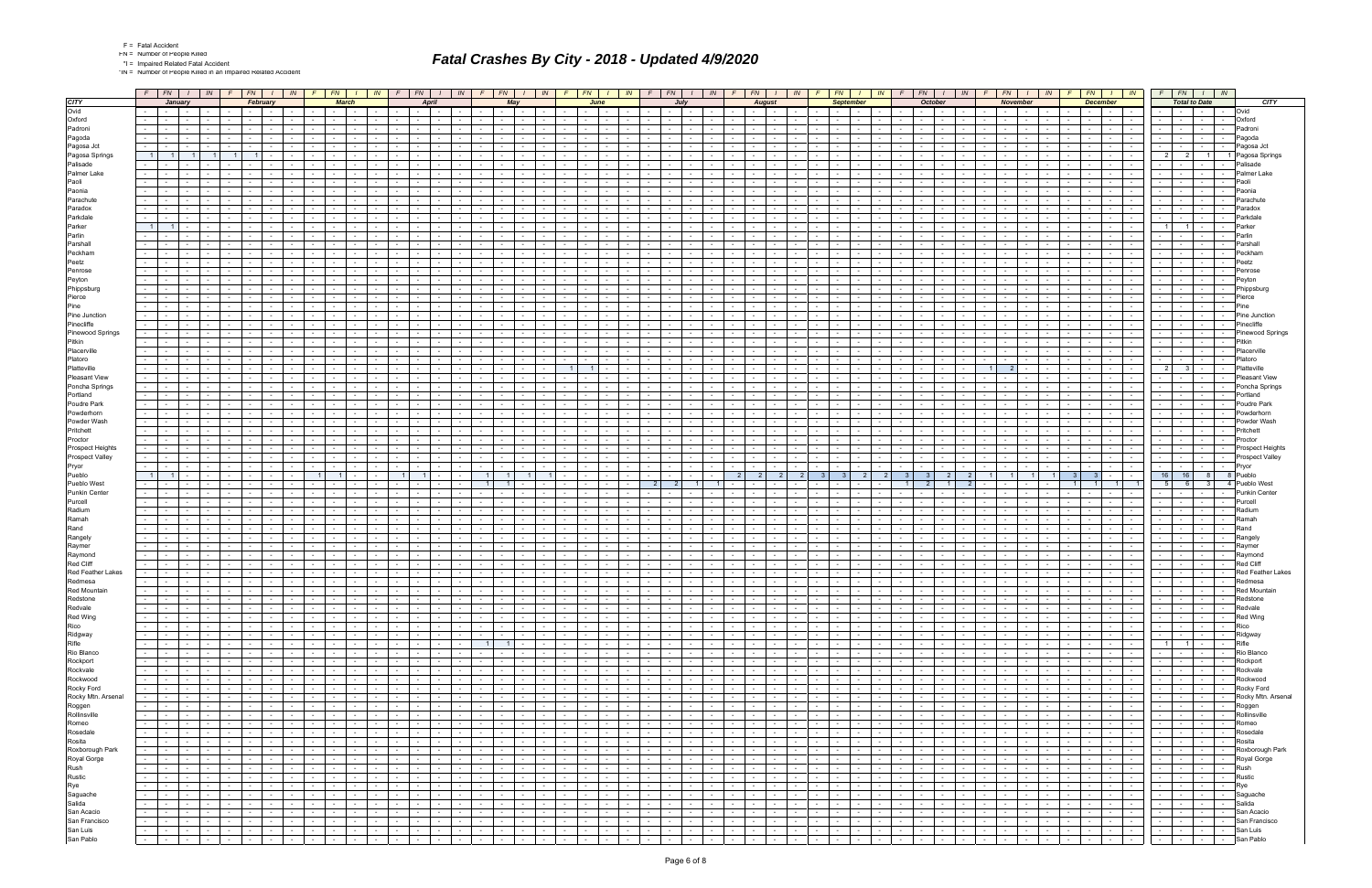| Fatal Accide |
|--------------|
|              |

\*IN = Number of People Killed in an Impaired Related Accident

|                          |               | $F$ $FN$ $I$                                                     |                  | IN                                          |                                           | $F_N$<br>IN<br>FN  <br>IN          |                               |                                    | FN                                        | IN                                               | FN                                                                   | IN | FN                                                                                                                                                                                                                             | IN -                     | F.                                       | FN                                                             | IN         | <b>FN</b>                                       |                                             | IN                                            | FN                                                    | IN 1       | FN -                                               | $\mathbb{N}$                               | FN -                                                  | IN                                                                            |                                                       | FN<br>IN                                                                                                                                                                                                                       |                                    | $F_N$                                         |                | IN.                         |                          |                 |                               |
|--------------------------|---------------|------------------------------------------------------------------|------------------|---------------------------------------------|-------------------------------------------|------------------------------------|-------------------------------|------------------------------------|-------------------------------------------|--------------------------------------------------|----------------------------------------------------------------------|----|--------------------------------------------------------------------------------------------------------------------------------------------------------------------------------------------------------------------------------|--------------------------|------------------------------------------|----------------------------------------------------------------|------------|-------------------------------------------------|---------------------------------------------|-----------------------------------------------|-------------------------------------------------------|------------|----------------------------------------------------|--------------------------------------------|-------------------------------------------------------|-------------------------------------------------------------------------------|-------------------------------------------------------|--------------------------------------------------------------------------------------------------------------------------------------------------------------------------------------------------------------------------------|------------------------------------|-----------------------------------------------|----------------|-----------------------------|--------------------------|-----------------|-------------------------------|
| <b>CITY</b>              |               |                                                                  | January          |                                             |                                           | February                           |                               |                                    | <b>March</b>                              |                                                  | April                                                                |    | May                                                                                                                                                                                                                            |                          | June                                     |                                                                |            | July                                            |                                             | <b>August</b>                                 |                                                       |            | <b>September</b>                                   |                                            | <b>October</b>                                        |                                                                               |                                                       | November                                                                                                                                                                                                                       |                                    | <b>December</b>                               |                | <b>Total to Date</b>        |                          |                 | <b>CITY</b>                   |
| Sanford                  | $\sim 100$    | $\sim$ $-$                                                       | $\sim$ 100 $\mu$ |                                             |                                           |                                    |                               |                                    |                                           |                                                  | $\sim$ $-$                                                           |    | $\sim$                                                                                                                                                                                                                         |                          |                                          |                                                                |            | the contract of the con-                        |                                             | $\sim$ $-$                                    | $\sim$                                                |            |                                                    |                                            |                                                       |                                                                               | $\sim$                                                |                                                                                                                                                                                                                                |                                    | $\sim$<br><b>Contract</b>                     |                |                             |                          | $\sim$          | Sanford                       |
| Sapinero                 |               |                                                                  |                  |                                             |                                           |                                    |                               |                                    |                                           |                                                  |                                                                      |    |                                                                                                                                                                                                                                |                          |                                          |                                                                |            |                                                 |                                             |                                               |                                                       |            |                                                    |                                            |                                                       |                                                                               |                                                       |                                                                                                                                                                                                                                |                                    |                                               |                |                             |                          |                 | Sapinero                      |
| Sargents                 |               |                                                                  |                  |                                             |                                           |                                    |                               |                                    |                                           |                                                  |                                                                      |    |                                                                                                                                                                                                                                |                          |                                          |                                                                |            |                                                 |                                             |                                               |                                                       |            |                                                    |                                            |                                                       |                                                                               |                                                       |                                                                                                                                                                                                                                |                                    |                                               |                |                             |                          |                 | Sargents                      |
| Saw Pit                  |               | $\sim$                                                           |                  |                                             |                                           |                                    |                               |                                    |                                           |                                                  |                                                                      |    | $\sim$<br>$\sim$                                                                                                                                                                                                               |                          |                                          |                                                                |            | $\sim$                                          |                                             |                                               |                                                       |            |                                                    |                                            |                                                       |                                                                               |                                                       |                                                                                                                                                                                                                                |                                    | $\sim$<br>$\sim$                              |                |                             |                          | $\sim$          | Saw Pit                       |
| Security-Widefield       |               |                                                                  |                  |                                             |                                           |                                    |                               |                                    |                                           |                                                  |                                                                      |    |                                                                                                                                                                                                                                |                          |                                          |                                                                |            |                                                 |                                             |                                               |                                                       |            |                                                    |                                            |                                                       |                                                                               |                                                       |                                                                                                                                                                                                                                |                                    |                                               |                |                             |                          |                 | Securitv-Widefield            |
| Sedalia                  |               |                                                                  |                  |                                             |                                           |                                    |                               |                                    |                                           |                                                  |                                                                      |    |                                                                                                                                                                                                                                |                          |                                          |                                                                |            |                                                 |                                             |                                               |                                                       |            |                                                    |                                            |                                                       |                                                                               |                                                       |                                                                                                                                                                                                                                |                                    |                                               |                |                             |                          |                 | Sedalia                       |
| Sedgwick                 |               |                                                                  |                  |                                             |                                           |                                    |                               |                                    |                                           |                                                  |                                                                      |    |                                                                                                                                                                                                                                |                          |                                          |                                                                |            |                                                 |                                             |                                               |                                                       |            |                                                    |                                            |                                                       |                                                                               |                                                       |                                                                                                                                                                                                                                |                                    |                                               |                |                             |                          |                 | Sedgwick                      |
| Segundo                  |               |                                                                  |                  |                                             |                                           |                                    |                               |                                    |                                           |                                                  |                                                                      |    |                                                                                                                                                                                                                                |                          |                                          |                                                                |            |                                                 |                                             |                                               |                                                       |            |                                                    |                                            |                                                       |                                                                               |                                                       |                                                                                                                                                                                                                                |                                    |                                               |                |                             |                          |                 | Segundo                       |
| Seibert                  |               |                                                                  |                  |                                             |                                           |                                    |                               |                                    |                                           |                                                  |                                                                      |    |                                                                                                                                                                                                                                |                          |                                          |                                                                |            |                                                 |                                             |                                               |                                                       |            |                                                    |                                            |                                                       |                                                                               |                                                       |                                                                                                                                                                                                                                |                                    |                                               |                |                             |                          |                 | Seibert                       |
| Severance                | $\sim 100$    | $\sim$                                                           | $\sim$           |                                             |                                           |                                    |                               |                                    |                                           |                                                  |                                                                      |    | $\sim$                                                                                                                                                                                                                         |                          |                                          |                                                                |            | $\sim$                                          |                                             |                                               |                                                       |            |                                                    |                                            |                                                       |                                                                               |                                                       |                                                                                                                                                                                                                                |                                    |                                               |                |                             |                          | $\sim$          | Severance                     |
| Shawnee                  |               |                                                                  |                  |                                             |                                           |                                    |                               |                                    |                                           |                                                  |                                                                      |    |                                                                                                                                                                                                                                |                          |                                          |                                                                |            |                                                 |                                             |                                               |                                                       |            |                                                    |                                            |                                                       |                                                                               |                                                       |                                                                                                                                                                                                                                |                                    |                                               |                |                             |                          |                 |                               |
| <b>Shaffers Crossing</b> | $\sim$        |                                                                  |                  |                                             |                                           |                                    |                               |                                    |                                           |                                                  |                                                                      |    |                                                                                                                                                                                                                                |                          |                                          |                                                                |            |                                                 |                                             |                                               |                                                       |            |                                                    |                                            |                                                       |                                                                               |                                                       |                                                                                                                                                                                                                                |                                    |                                               |                |                             |                          |                 | <b>Shaffers Crossing</b>      |
| Sheridan                 | $\sim$        |                                                                  | $\sim$           |                                             |                                           |                                    |                               |                                    |                                           |                                                  | $\sim$                                                               |    | $\sim$<br>$\sim$                                                                                                                                                                                                               |                          |                                          |                                                                |            | $\sim$<br>$\sim$                                |                                             | $\sim$                                        | $\sim$                                                |            |                                                    |                                            |                                                       |                                                                               |                                                       |                                                                                                                                                                                                                                |                                    | $\sim$                                        |                | $\sim$                      | <b>Service</b>           | $\sim$          | Sheridar                      |
| Sheridan Lake            |               |                                                                  |                  |                                             |                                           |                                    |                               |                                    |                                           |                                                  |                                                                      |    |                                                                                                                                                                                                                                |                          |                                          |                                                                |            |                                                 |                                             |                                               |                                                       |            |                                                    |                                            |                                                       |                                                                               |                                                       |                                                                                                                                                                                                                                |                                    |                                               |                |                             |                          |                 | Sheridan Lake                 |
| <b>Silt</b>              |               |                                                                  |                  |                                             |                                           |                                    |                               |                                    |                                           |                                                  |                                                                      |    |                                                                                                                                                                                                                                |                          |                                          |                                                                |            |                                                 |                                             |                                               |                                                       |            |                                                    |                                            |                                                       |                                                                               |                                                       |                                                                                                                                                                                                                                |                                    |                                               |                |                             |                          | Sil             |                               |
| Silver Cliff             |               |                                                                  |                  |                                             |                                           |                                    |                               |                                    |                                           |                                                  |                                                                      |    |                                                                                                                                                                                                                                |                          |                                          |                                                                |            |                                                 |                                             |                                               |                                                       |            |                                                    |                                            |                                                       |                                                                               |                                                       |                                                                                                                                                                                                                                |                                    |                                               |                |                             |                          | $\sim$          | Silver Cliff                  |
| Silver Plume             |               |                                                                  |                  |                                             |                                           |                                    |                               |                                    |                                           |                                                  |                                                                      |    |                                                                                                                                                                                                                                |                          |                                          |                                                                |            |                                                 |                                             |                                               |                                                       |            |                                                    |                                            |                                                       |                                                                               |                                                       |                                                                                                                                                                                                                                |                                    |                                               |                |                             |                          |                 |                               |
| Silverthorne             |               |                                                                  |                  |                                             |                                           |                                    |                               |                                    |                                           |                                                  |                                                                      |    |                                                                                                                                                                                                                                |                          |                                          |                                                                |            |                                                 |                                             |                                               |                                                       |            |                                                    |                                            |                                                       |                                                                               |                                                       |                                                                                                                                                                                                                                |                                    |                                               |                |                             |                          |                 |                               |
| Silverton                |               |                                                                  |                  |                                             |                                           |                                    |                               |                                    |                                           |                                                  |                                                                      |    |                                                                                                                                                                                                                                |                          |                                          |                                                                |            |                                                 |                                             |                                               |                                                       |            |                                                    |                                            |                                                       |                                                                               |                                                       |                                                                                                                                                                                                                                |                                    |                                               |                |                             |                          |                 |                               |
| Simla                    |               |                                                                  |                  |                                             |                                           |                                    |                               |                                    |                                           |                                                  |                                                                      |    |                                                                                                                                                                                                                                |                          |                                          |                                                                |            |                                                 |                                             |                                               |                                                       |            |                                                    |                                            |                                                       |                                                                               |                                                       |                                                                                                                                                                                                                                |                                    |                                               |                |                             |                          |                 | Simla                         |
| Skyway                   |               |                                                                  |                  |                                             |                                           |                                    |                               |                                    |                                           |                                                  |                                                                      |    |                                                                                                                                                                                                                                |                          |                                          |                                                                |            |                                                 |                                             |                                               |                                                       |            |                                                    |                                            |                                                       |                                                                               |                                                       |                                                                                                                                                                                                                                |                                    |                                               |                |                             |                          |                 | Skyway                        |
| Slater                   |               |                                                                  |                  |                                             |                                           |                                    |                               |                                    |                                           |                                                  |                                                                      |    |                                                                                                                                                                                                                                |                          |                                          |                                                                |            |                                                 |                                             |                                               |                                                       |            |                                                    |                                            |                                                       |                                                                               |                                                       |                                                                                                                                                                                                                                |                                    |                                               |                |                             |                          |                 | Slater                        |
| <b>Slick Rock</b>        |               |                                                                  |                  |                                             |                                           |                                    |                               |                                    |                                           |                                                  |                                                                      |    |                                                                                                                                                                                                                                |                          |                                          |                                                                |            |                                                 |                                             |                                               |                                                       |            |                                                    |                                            |                                                       |                                                                               |                                                       |                                                                                                                                                                                                                                |                                    |                                               |                |                             |                          |                 | <b>Slick Rock</b>             |
| Snowmass                 |               |                                                                  |                  |                                             |                                           |                                    |                               |                                    |                                           |                                                  |                                                                      |    |                                                                                                                                                                                                                                |                          |                                          |                                                                |            |                                                 |                                             |                                               |                                                       |            |                                                    |                                            |                                                       |                                                                               |                                                       |                                                                                                                                                                                                                                |                                    |                                               |                |                             |                          |                 | Snowmas:                      |
| Snowmass Village         |               |                                                                  |                  |                                             |                                           |                                    |                               |                                    |                                           |                                                  |                                                                      |    |                                                                                                                                                                                                                                |                          |                                          |                                                                |            |                                                 |                                             |                                               |                                                       |            |                                                    |                                            |                                                       |                                                                               |                                                       |                                                                                                                                                                                                                                |                                    |                                               |                |                             |                          |                 | Snowmass Village              |
| Snyder                   |               |                                                                  |                  |                                             |                                           |                                    |                               |                                    |                                           |                                                  |                                                                      |    |                                                                                                                                                                                                                                |                          |                                          |                                                                |            |                                                 |                                             |                                               |                                                       |            |                                                    |                                            |                                                       |                                                                               |                                                       |                                                                                                                                                                                                                                |                                    |                                               |                |                             |                          |                 | Snyder                        |
| Somerset                 |               |                                                                  |                  |                                             |                                           |                                    |                               |                                    |                                           |                                                  |                                                                      |    |                                                                                                                                                                                                                                |                          |                                          |                                                                |            |                                                 |                                             |                                               |                                                       |            |                                                    |                                            |                                                       |                                                                               |                                                       |                                                                                                                                                                                                                                |                                    |                                               |                |                             |                          |                 | Somerset                      |
| South Fork               |               |                                                                  |                  |                                             |                                           |                                    |                               |                                    |                                           |                                                  |                                                                      |    |                                                                                                                                                                                                                                |                          |                                          |                                                                |            |                                                 |                                             |                                               |                                                       |            |                                                    |                                            |                                                       |                                                                               |                                                       |                                                                                                                                                                                                                                |                                    |                                               |                |                             |                          |                 | South Fork                    |
| Spar City                |               |                                                                  |                  |                                             |                                           |                                    |                               |                                    |                                           |                                                  |                                                                      |    |                                                                                                                                                                                                                                |                          |                                          |                                                                |            |                                                 |                                             |                                               |                                                       |            |                                                    |                                            |                                                       |                                                                               |                                                       |                                                                                                                                                                                                                                |                                    |                                               |                |                             |                          |                 | Spar City                     |
| Springfield              |               |                                                                  |                  |                                             |                                           |                                    |                               |                                    |                                           |                                                  |                                                                      |    |                                                                                                                                                                                                                                |                          |                                          |                                                                |            |                                                 |                                             |                                               |                                                       |            |                                                    |                                            |                                                       |                                                                               |                                                       |                                                                                                                                                                                                                                |                                    |                                               |                |                             |                          |                 | Springfield                   |
| Sprucewood               |               |                                                                  |                  |                                             |                                           |                                    |                               |                                    |                                           |                                                  |                                                                      |    |                                                                                                                                                                                                                                |                          |                                          |                                                                |            |                                                 |                                             |                                               |                                                       |            |                                                    |                                            |                                                       |                                                                               |                                                       |                                                                                                                                                                                                                                |                                    |                                               |                |                             |                          |                 | Sprucewood                    |
| Starkville               |               |                                                                  |                  |                                             |                                           |                                    |                               |                                    |                                           |                                                  |                                                                      |    | $\sim$                                                                                                                                                                                                                         |                          |                                          |                                                                |            |                                                 |                                             |                                               |                                                       |            |                                                    |                                            |                                                       |                                                                               |                                                       |                                                                                                                                                                                                                                |                                    |                                               |                |                             |                          | $\sim$          | Starkville                    |
| <b>State Bridge</b>      |               |                                                                  |                  |                                             |                                           |                                    |                               |                                    |                                           |                                                  |                                                                      |    |                                                                                                                                                                                                                                |                          |                                          |                                                                |            |                                                 |                                             |                                               |                                                       |            |                                                    |                                            |                                                       |                                                                               |                                                       |                                                                                                                                                                                                                                |                                    |                                               |                |                             |                          |                 | State Bridge                  |
| <b>Steamboat Springs</b> |               |                                                                  |                  |                                             |                                           |                                    |                               |                                    |                                           |                                                  |                                                                      |    |                                                                                                                                                                                                                                |                          |                                          |                                                                |            |                                                 |                                             |                                               |                                                       |            |                                                    |                                            |                                                       |                                                                               |                                                       |                                                                                                                                                                                                                                |                                    |                                               |                |                             |                          |                 | <b>Steamboat Springs</b>      |
| St Elmo                  | $\sim 10$     |                                                                  |                  |                                             |                                           |                                    |                               |                                    |                                           |                                                  |                                                                      |    |                                                                                                                                                                                                                                |                          |                                          |                                                                |            |                                                 |                                             |                                               |                                                       |            |                                                    |                                            |                                                       |                                                                               |                                                       |                                                                                                                                                                                                                                |                                    |                                               |                |                             |                          | $\sim$          | St Elmo                       |
| Sterling                 |               |                                                                  |                  |                                             |                                           |                                    |                               |                                    |                                           |                                                  |                                                                      |    |                                                                                                                                                                                                                                |                          |                                          |                                                                |            |                                                 |                                             |                                               |                                                       |            |                                                    |                                            |                                                       |                                                                               |                                                       |                                                                                                                                                                                                                                |                                    |                                               | $\overline{1}$ |                             |                          |                 | Sterling                      |
| Stoneham                 |               |                                                                  |                  |                                             |                                           |                                    |                               |                                    |                                           |                                                  |                                                                      |    |                                                                                                                                                                                                                                |                          |                                          |                                                                |            |                                                 |                                             |                                               |                                                       |            |                                                    |                                            |                                                       |                                                                               |                                                       |                                                                                                                                                                                                                                |                                    |                                               |                |                             |                          |                 | Stoneham                      |
| Stoner                   |               |                                                                  |                  |                                             |                                           |                                    |                               |                                    |                                           |                                                  |                                                                      |    |                                                                                                                                                                                                                                |                          |                                          |                                                                |            |                                                 |                                             |                                               |                                                       |            |                                                    |                                            |                                                       |                                                                               |                                                       |                                                                                                                                                                                                                                |                                    |                                               |                |                             |                          |                 |                               |
| Stonewall                |               |                                                                  |                  |                                             |                                           |                                    |                               |                                    |                                           |                                                  |                                                                      |    |                                                                                                                                                                                                                                |                          |                                          |                                                                |            |                                                 |                                             |                                               |                                                       |            |                                                    |                                            |                                                       |                                                                               |                                                       |                                                                                                                                                                                                                                |                                    |                                               |                |                             |                          |                 |                               |
| Stonington               | $\sim$        |                                                                  |                  |                                             |                                           |                                    |                               |                                    |                                           |                                                  |                                                                      |    |                                                                                                                                                                                                                                |                          |                                          |                                                                |            |                                                 |                                             |                                               |                                                       |            |                                                    |                                            |                                                       |                                                                               |                                                       |                                                                                                                                                                                                                                |                                    |                                               |                |                             |                          |                 | Stoninato                     |
| Strasburg                |               |                                                                  |                  |                                             |                                           |                                    |                               |                                    |                                           |                                                  |                                                                      |    |                                                                                                                                                                                                                                |                          |                                          |                                                                |            |                                                 |                                             |                                               |                                                       |            |                                                    |                                            |                                                       |                                                                               |                                                       |                                                                                                                                                                                                                                |                                    |                                               |                |                             |                          |                 | Strasburg                     |
| Stratton                 |               |                                                                  |                  |                                             |                                           |                                    |                               |                                    |                                           |                                                  |                                                                      |    |                                                                                                                                                                                                                                |                          |                                          |                                                                |            |                                                 |                                             |                                               |                                                       |            |                                                    |                                            |                                                       |                                                                               |                                                       |                                                                                                                                                                                                                                |                                    |                                               |                |                             |                          |                 | Strattor                      |
| Sugar City               |               |                                                                  |                  |                                             |                                           |                                    |                               |                                    |                                           |                                                  |                                                                      |    |                                                                                                                                                                                                                                |                          |                                          |                                                                |            |                                                 |                                             |                                               |                                                       |            |                                                    |                                            |                                                       |                                                                               |                                                       |                                                                                                                                                                                                                                |                                    |                                               |                |                             |                          |                 | Sugar City                    |
| Summitville              |               |                                                                  |                  |                                             |                                           |                                    |                               |                                    |                                           |                                                  |                                                                      |    |                                                                                                                                                                                                                                |                          |                                          |                                                                |            |                                                 |                                             |                                               |                                                       |            |                                                    |                                            |                                                       |                                                                               |                                                       |                                                                                                                                                                                                                                |                                    |                                               |                |                             |                          |                 |                               |
| Sunbeam                  |               |                                                                  |                  |                                             |                                           |                                    |                               |                                    |                                           |                                                  |                                                                      |    |                                                                                                                                                                                                                                |                          |                                          |                                                                |            |                                                 |                                             |                                               |                                                       |            |                                                    |                                            |                                                       |                                                                               |                                                       |                                                                                                                                                                                                                                |                                    |                                               |                |                             |                          |                 | Sunbeam                       |
| Superior                 |               |                                                                  |                  |                                             |                                           |                                    |                               |                                    |                                           |                                                  |                                                                      |    |                                                                                                                                                                                                                                |                          |                                          |                                                                |            |                                                 |                                             |                                               |                                                       |            |                                                    |                                            |                                                       |                                                                               |                                                       |                                                                                                                                                                                                                                |                                    |                                               |                |                             |                          |                 | Superior                      |
| Swink                    |               |                                                                  |                  |                                             |                                           |                                    |                               |                                    |                                           |                                                  |                                                                      |    |                                                                                                                                                                                                                                |                          |                                          |                                                                |            |                                                 |                                             |                                               |                                                       |            |                                                    |                                            |                                                       |                                                                               |                                                       |                                                                                                                                                                                                                                |                                    |                                               |                |                             |                          |                 |                               |
| Tabernash                |               |                                                                  |                  |                                             |                                           |                                    |                               |                                    |                                           |                                                  |                                                                      |    |                                                                                                                                                                                                                                |                          |                                          |                                                                |            |                                                 |                                             |                                               |                                                       |            |                                                    |                                            |                                                       |                                                                               |                                                       |                                                                                                                                                                                                                                |                                    |                                               |                |                             |                          |                 | ГаbernasI                     |
| <b>Teds Place</b>        |               |                                                                  |                  |                                             |                                           |                                    |                               |                                    |                                           |                                                  |                                                                      |    |                                                                                                                                                                                                                                |                          |                                          |                                                                |            |                                                 |                                             |                                               |                                                       |            |                                                    |                                            |                                                       |                                                                               |                                                       |                                                                                                                                                                                                                                |                                    |                                               |                |                             |                          |                 | Teds Place                    |
| Telluride                |               |                                                                  |                  |                                             |                                           |                                    |                               |                                    |                                           |                                                  |                                                                      |    |                                                                                                                                                                                                                                |                          |                                          |                                                                |            |                                                 |                                             |                                               |                                                       |            |                                                    |                                            |                                                       |                                                                               |                                                       |                                                                                                                                                                                                                                |                                    |                                               |                |                             |                          |                 | Telluride                     |
| <b>Texas Creek</b>       |               |                                                                  |                  |                                             |                                           |                                    |                               |                                    |                                           |                                                  |                                                                      |    |                                                                                                                                                                                                                                |                          |                                          |                                                                |            |                                                 |                                             |                                               |                                                       |            |                                                    |                                            |                                                       |                                                                               |                                                       |                                                                                                                                                                                                                                |                                    |                                               |                |                             |                          |                 | <b>Texas Creel</b>            |
| Thatcher                 |               |                                                                  |                  |                                             |                                           |                                    |                               |                                    |                                           |                                                  |                                                                      |    |                                                                                                                                                                                                                                |                          |                                          |                                                                |            |                                                 |                                             |                                               |                                                       |            |                                                    |                                            |                                                       |                                                                               |                                                       |                                                                                                                                                                                                                                |                                    |                                               |                |                             |                          |                 | Thatcher                      |
| The Forks                |               |                                                                  |                  |                                             |                                           |                                    |                               |                                    |                                           |                                                  |                                                                      |    |                                                                                                                                                                                                                                |                          |                                          |                                                                |            |                                                 |                                             |                                               |                                                       |            |                                                    |                                            |                                                       |                                                                               |                                                       |                                                                                                                                                                                                                                |                                    |                                               |                |                             |                          |                 | The Forks                     |
| Thornton                 | $\sim$        | <b>Contract</b>                                                  | $\sim$           |                                             |                                           |                                    |                               |                                    |                                           | $\sim$ $-$                                       | $\sim$<br><b>Contract Contract</b>                                   |    | 11<br>$\overline{1}$                                                                                                                                                                                                           |                          |                                          |                                                                |            | $\sim$ $-$<br>$\sim$                            |                                             | $\sim$<br>$\sim$                              | $\sim$                                                |            |                                                    |                                            |                                                       |                                                                               | $\sim$                                                | $\sim$                                                                                                                                                                                                                         |                                    | $\sim$<br>$\sim$                              | $1 \vert$      | $1 \vert$                   | 11                       |                 | <b>IThorntor</b>              |
| <b>I</b> Imnath          |               | <b>Service</b>                                                   | $\sim$           |                                             |                                           | .                                  | $\sim$                        |                                    |                                           |                                                  | $\sim$ $-$<br>.                                                      |    | $\sim$<br>.                                                                                                                                                                                                                    |                          | the contract of the contract of          |                                                                |            |                                                 |                                             | $\sim$<br>$\sim$ $-$                          | $\sim$                                                | $\sim$     | and the second control of the second second        |                                            |                                                       |                                                                               | $\mathbf{I}$ $\mathbf{I}$                             | the contract of the con-                                                                                                                                                                                                       |                                    |                                               |                | .                           |                          |                 | l imnatr                      |
| Timpas                   | $\sim 10$     | $\sim$ $  -$                                                     | $\sim 10^{-1}$   | $\sim 10^{-11}$                             | $\sim 10^{-1}$                            | n von t<br>$\sim$                  | $\sim$ $-$                    | $\sim$                             | $\sim 10^{-11}$                           | $\sim$ $-$<br>$\sim 10^{-11}$                    | $\sim 10^{-11}$<br>$\sim 10^{-11}$<br>and the state                  |    | $\sim 10^{-11}$<br>$\sim$ $-$<br>$\sim$ $\sim$ $\sim$ $\sim$                                                                                                                                                                   | $\sim$                   | $\sim$<br>$\sim$ $-$                     | $\sim 10^{-11}$<br>$\sim$ $-$                                  | $\sim$ $-$ | <u>tan p</u> an                                 | . <b>.</b>                                  | $\sim$ $-$<br>$\sim 10^{-10}$                 | $\sim 10^{-11}$<br>$\sim 10^{-10}$                    | $\sim$     | $\sim$ $\sim$<br>$\sim$                            | $\sim 10^{-10}$<br>$\sim$                  | $\sim 10^{-11}$                                       | $\sim 10^{-11}$<br>$\sim 10^{-1}$                                             | $\sim$ $  \sim$<br>$\sim 10^{-11}$                    | <b>Contract Contract</b>                                                                                                                                                                                                       | $\sim 10^{-11}$                    | the contract of<br>$\sim 10^{-1}$             |                | 下   -   -                   |                          | $\sim 10^{-11}$ | Timpas                        |
| Tincup                   |               | $-1 - 1 - 1 - 1$                                                 |                  | $\sim 100$                                  | $\sim 100$                                | <b>Contract Contract</b><br>$\sim$ | $\sim$ $-$                    | <b>Contract</b>                    | $\sim 10^{-11}$                           | the contract of the con-                         | the contract of<br>and the state of the state                        |    | $\sim 100$<br>.                                                                                                                                                                                                                |                          | the contract of the contract of the con- | $\sim$ $-$                                                     |            | $     -$                                        | $\sim 10^{-10}$                             | .                                             | <b>Contract</b>                                       |            | the contract of the contract of                    | the contract of the                        | $\sim$<br><b>Contract</b>                             | $\sim$ $\sim$ $\sim$<br>$\sim 100$                                            | the contract of                                       | and the state of the state                                                                                                                                                                                                     | <b>Service</b>                     | the contract of the contract of<br>$\sim 100$ |                | and the state of the state  | .                        |                 | Tincup                        |
| <b>Tiny Town</b>         |               | the contract of the contract of the con-                         |                  |                                             | $\sim 10^{-11}$                           | <b>Common</b><br>$\sim$            | $\sim 100$                    |                                    | the contract of                           | the contract of                                  | the contract of<br>the contract of                                   |    | the contract of<br>$\sim$ $ -$                                                                                                                                                                                                 | $\sim$                   | $\sim$ $\sim$<br>$\sim 10^{-1}$          | $\sim 10^{-11}$<br>$\sim$ $-$                                  |            |                                                 |                                             |                                               | $\sim 10^{-10}$                                       | $\sim$ $-$ | $\sim$ $-$                                         | the contract of<br>$\sim$                  |                                                       | the contract of the con-                                                      | the contract of the con-                              | the contract of                                                                                                                                                                                                                | $\sim$ - $\sim$ - $\sim$           | $\sim 100$                                    |                | -   -   -   -   Tiny Town   |                          |                 |                               |
| Tobe                     |               | the contract of the contract of the con-<br><b>Allen Barbara</b> |                  |                                             | .                                         | $\sim$                             | $\mathbf{I}$ and $\mathbf{I}$ |                                    |                                           | $-$ 1 $-$ 1 $-$ 1 $-$                            | <b>Contract Contract</b><br>المتحال المناو                           |    |                                                                                                                                                                                                                                |                          | and the characters of the con-           |                                                                |            |                                                 |                                             | .                                             | $\sim 10^{-10}$                                       |            | .                                                  |                                            |                                                       | .                                                                             |                                                       |                                                                                                                                                                                                                                |                                    | .                                             |                | -   -   -   -   Tobe        |                          |                 |                               |
| Toonerville              |               |                                                                  |                  | <b>Contract</b>                             |                                           | $\sim$ $-$                         | <b>Contract</b>               | $\sim$ $\sim$                      | $\sim$ $-$                                | <b>Carl Carl</b>                                 | 도메리<br>.                                                             |    | the contract of the contract of the contract of the contract of the contract of the contract of the contract of the contract of the contract of the contract of the contract of the contract of the contract of the contract o |                          | the contract of the con-                 | J,                                                             |            |                                                 | $\sim 10^{-10}$                             | <b>Contract Contract</b>                      | <b>Contract</b>                                       |            | $-1 - 1$                                           | k Tor<br>the contract of                   | $-1$                                                  | $\sim$ $\sim$ $\sim$<br>$\sim 10^{-11}$                                       | <b>Contract Contract</b>                              | المتوار والمنا                                                                                                                                                                                                                 | <b>Contract Contract</b>           | $-1 - 1 - 1 -$                                |                |                             |                          |                 |                               |
| Toponas                  |               | $    -$                                                          |                  | <b>Contract</b>                             | <b>Contract Contract</b>                  | $\sim$                             | <b>Contract</b>               |                                    | the contract of                           | the contract of                                  | the contract of<br>and the state of the state                        |    | the contract of                                                                                                                                                                                                                | the contract of the con- | <b>Service</b> Service                   | $\sim$ $\sim$ $\sim$ $\sim$ $\sim$ $\sim$ $\sim$<br>$\sim$ $-$ |            | $-1 - 1 - 1 - 1$                                | <b>Contract Contract</b>                    | .                                             | <b>Contract</b>                                       | $\sim$ $-$ | $\sim$ $-$                                         | the contract of the<br>$\sim$              | $\sim$ $\sim$ $\sim$ $\sim$                           | $\sim 100$                                                                    | <b>Contract</b><br>$\sim$ $\sim$ $\sim$               | the contract of                                                                                                                                                                                                                | <b>Contract</b>                    | and the contract                              |                | $\sim$ $\sim$ $\sim$ $\sim$ | the collection           |                 | Toponas                       |
| Towner                   |               | the contract of the con-                                         |                  | <b>Contract</b>                             | the contract of                           | $\sim$                             | <b>Contract</b>               |                                    | the contract of the contract of           | the contract of                                  | the contract of<br>and the state                                     |    | .                                                                                                                                                                                                                              | $\sim$ $-$               | $-1$                                     | the contract of<br>$\sim$ $-$                                  |            | the contract of the contract of the con-        | <b>Contract Contract Street</b>             | .                                             | <b>Contract</b>                                       |            | $-1 - 1$                                           | the contract of<br>$\sim$                  | $\sim$ $\sim$                                         | <b>Contract Contract</b>                                                      | the contract of                                       | the contract of                                                                                                                                                                                                                | <b>Contract</b>                    | $-1 - 1 - 1$<br>$\sim$                        |                | -   -   -   -   Towner      |                          |                 |                               |
| Trinchera                |               | $-1 - 1 - 1 - 1$                                                 |                  | <b>Contract</b>                             |                                           | $\sim$                             | <b>Contract Contract</b>      | $\sim 10^{-11}$                    | $\sim$ $-$                                | <b>Committee</b>                                 | 도미니<br><b>Contract Contract</b>                                      |    | and the local contract<br>$\sim 100$                                                                                                                                                                                           |                          | the contract of the con-                 | J,                                                             |            | <b>Committee State</b>                          | <b>Contract Contract</b>                    | जिल्लामा अवस्थित                              | <b>Contract</b>                                       |            | $-1 - 1$                                           | the contract of                            | $\sim$ $-$<br>$-1$                                    | $\sim$<br>$\sim 10^{-11}$                                                     | $\sim$ $-$<br>$\sim 10^{-10}$                         | <b>Contract Contract</b>                                                                                                                                                                                                       | <b>Contract Contract</b>           | $-1 - 1 -$                                    |                |                             |                          |                 |                               |
| Trinidad                 |               | $    -$                                                          |                  | $\sim 10^{-10}$                             | <b>Contract Contract</b>                  | $\sim$                             | <b>Contract</b>               |                                    | the contract of                           | the contract of                                  | <b>Contract Contract</b><br>$\sim$ $\sim$ $\sim$ $\sim$              |    |                                                                                                                                                                                                                                |                          | the contract of                          | $\mathbf{1}$ $\mathbf{1}$<br>$\sim$ $-$                        |            | $-1 - 1 - 1 - 1$                                | <b>Contract Contract</b>                    | .                                             | <b>Contract</b>                                       | $\sim$ $-$ | $\sim 10^{-11}$<br>$\sim$                          | $\mathbf{r}$                               | $1 \t1 \t1$                                           | $\sim 10^{-11}$                                                               | $\sim$ $\sim$ $\sim$<br><b>Contract</b>               | <b>Contract Contract</b>                                                                                                                                                                                                       | <b>Contract</b>                    | .                                             |                | 2 2 - Trinidad              |                          |                 |                               |
| <b>Twin Lakes</b>        |               | the contract of the con-                                         |                  | $\sim 10^{-10}$                             | and the state of the state of the         | $\sim$                             | <b>Contract Contract</b>      |                                    | the contract of the contract of           | the contract of                                  | the contract of<br>and the state                                     |    | $\sim$ $\sim$ $\sim$ $\sim$                                                                                                                                                                                                    | $\sim$ $-$               | $-1$                                     | the contract of<br>$\sim$ $-$                                  |            |                                                 |                                             | .                                             | <b>Contract</b>                                       |            | the contract of                                    | the contract of                            | <b>Contract</b>                                       | <b>Contract Contract</b>                                                      | the contract of                                       | the contract of the con-                                                                                                                                                                                                       | <b>Contract</b>                    | the contract of the con-<br>$\sim$            |                | - - - - - Twin Lakes        |                          |                 |                               |
| Two Buttes               |               | <b>Andrew Park</b><br>and the state of the state of              |                  | <b>Contract</b><br><b>Contract Contract</b> | $    -$                                   | $\sim$<br>$\sim$                   | <b>Contract</b><br>$\sim$ $-$ | $\sim 10^{-11}$<br><b>Contract</b> | $\sim$ $\sim$<br><b>Contract Contract</b> | <b>Contract Contract</b><br>and the contract     | the contract of<br><b>Contract Contract</b><br><b>Second Control</b> |    | $-$ 1 $-$ 1 $-$ 1 $-$<br>6 F I<br>$\sim 10^{-10}$<br>$\sim$ $ -$                                                                                                                                                               | $\sim$                   | $-1 - 1 - 1 - 1$<br>$\sim$ $-$           | $\sim$<br>$\sim 10^{-10}$<br>$\sim$ $-$                        |            | <b>Second Second Second</b>                     | $\sim 10^{-10}$<br><b>Contract Contract</b> | $\sim$ $\sim$ $\sim$ $\sim$                   | <b>Contract</b><br>$\sim 10^{-11}$<br><b>Contract</b> | $\sim$     | $-1 - 1$<br>$\sim$ $-$<br><b>Contract Contract</b> | the contract of<br>$\sim$<br>$\sim$ $\sim$ | $\sim$ $-$<br>$\sim$ $\sim$ $\sim$<br><b>Contract</b> | $\sim$ $\sim$ $\sim$<br>$\sim 10^{-11}$<br>$\sim 10^{-10}$<br>$\sim 10^{-11}$ | the contract of<br><b>Contract</b><br>$\sim 10^{-11}$ | the contract of                                                                                                                                                                                                                | $\sim 10^{-10}$<br><b>Contract</b> | and the contract                              |                |                             |                          |                 | $    -$ Two Buttes            |
| Tyrone                   |               |                                                                  |                  |                                             | the contract of the con-                  |                                    |                               |                                    |                                           |                                                  | and the state                                                        |    |                                                                                                                                                                                                                                |                          | $-1$                                     |                                                                |            |                                                 |                                             |                                               |                                                       |            |                                                    |                                            |                                                       |                                                                               |                                                       | and the state                                                                                                                                                                                                                  |                                    | .                                             |                | .                           |                          |                 | Tyrone                        |
| Uravan                   |               | the contract of the contract of                                  |                  | <b>Contract</b>                             | <b>Contract Contract</b>                  | $\sim$                             | <b>Contract</b>               |                                    | the contract of the con-                  | the contract of                                  | the contract of<br>the contract of                                   |    | the contract of the con-                                                                                                                                                                                                       |                          | $-1 - 1 - 1 - 1$                         | $\sim$ $-$                                                     |            |                                                 |                                             | .                                             | <b>Contract</b>                                       |            | the contract of the contract of                    | the contract of the                        | <b>Contract</b>                                       | the contract of                                                               | the contract of the con-                              | the contract of                                                                                                                                                                                                                | <b>Contract Contract</b>           | and the state of the state of the state       |                | -   -   -   -   Uravan      |                          |                 |                               |
| Usaf Academy             |               | $-1 - 1 - 1 - 1$                                                 |                  | <b>Contract</b>                             | $\sim$ $\sim$ $\sim$ $\sim$ $\sim$ $\sim$ | $\sim$                             | <b>Contract</b>               | $\sim$                             |                                           |                                                  | the contract of the con-                                             |    |                                                                                                                                                                                                                                |                          |                                          | $\sim 10^{-1}$                                                 |            |                                                 |                                             | the contract of the contract of the           | <b>Contract</b>                                       |            |                                                    | $\sim 10^{-1}$                             |                                                       | .                                                                             | the contract of                                       | and the state                                                                                                                                                                                                                  |                                    | .                                             |                |                             |                          |                 | -   -   -   - Usaf Academy    |
| Utleyville<br>Vail       | $\sim 100$    | and the state of the state of                                    |                  |                                             |                                           | $\sim$                             | $\sim$ $-$                    | $\sim 10^{-11}$                    | $\sim$ $  -$                              | <b>Second Card</b>                               | and the control<br>and the state of the state                        |    |                                                                                                                                                                                                                                |                          | $\sim$ $\sim$<br>$ -$                    | $\sim 10^{-10}$<br>$\sim$ $-$<br>$\sim$                        |            |                                                 |                                             |                                               | <b>Contract</b>                                       |            | $-1 - 1$                                           | the contract of                            | $\sim 10^{-11}$<br>$\sim$ $\sim$ $\sim$               | $  -$<br>$\sim$ $-$                                                           | $\sim$ $-$<br>$\sim 10^{-10}$                         | and the state of the state of                                                                                                                                                                                                  |                                    |                                               |                | -   -   -   -   Utleyville  |                          |                 |                               |
|                          |               | $-1 - 1 - 1 - 1$                                                 |                  |                                             | $-1-1-1$                                  | $\sim$                             | $\mathbf{1}$ $\mathbf{1}$     |                                    |                                           |                                                  | <b>Contract Contract</b><br><b>Contract Contract</b>                 |    | n - 1 - 1 - 1 - 1                                                                                                                                                                                                              |                          |                                          |                                                                |            |                                                 |                                             | .                                             | $\sim 10^{-10}$                                       |            | .                                                  |                                            |                                                       | $1 \quad 1 \quad 1 \quad 1 \quad 1 \quad 1 \quad 1$                           |                                                       |                                                                                                                                                                                                                                |                                    | 1980 - 1981 - 1982                            |                | 1   1   1   1   Vail        |                          |                 |                               |
| Valdez                   |               | $    -$                                                          |                  | <b>Contract</b>                             | $\sim$ $\sim$ $\sim$ $\sim$ $\sim$ $\sim$ | $\sim$                             | <b>Contract</b>               | $\sim$                             |                                           |                                                  | the contract of the con-                                             |    |                                                                                                                                                                                                                                |                          | .                                        | $\sim$ $-$                                                     |            | the contract of the contract of the con-        | $\sim 10^{-10}$                             | the contract of the con-                      | <b>Contract</b>                                       |            | $-1 - 1$<br>$\sim$ $-$                             | $\mathbf{1}$ and $\mathbf{1}$              | $\sim$ $-$<br>$\sim$ $\sim$                           | $\sim$ $-$<br>$\sim 10^{-11}$                                                 | the contract of the con-                              | and the state                                                                                                                                                                                                                  |                                    | the contract of the contract of the con-      |                | -   -   -   -   Valdez      |                          |                 |                               |
| Vancorum                 |               | $-1 - 1 - 1 - 1$                                                 |                  | <b>Contract Contract Street</b>             | .                                         | $\sim$                             | $\sim$ $-$                    | $\sim 10^{-11}$                    | $\sim$ $  -$                              | and the state                                    | and the co<br>and the state of the state                             |    |                                                                                                                                                                                                                                | $\sim$ $-$               | $\sim$ $\sim$<br>$-1$                    | $\sim 10^{-10}$<br>$\sim$ $-$                                  |            | $-1 - 1 - 1 - 1$                                | <b>Contract Contract Street</b>             |                                               | <b>Contract</b><br><b>Contract</b>                    |            | $-1 - 1$                                           | the contract of the con-<br>$\sim$         | <b>Contract</b>                                       | <b>Contract Contract</b><br>$\sim$ $-$                                        | $\sim$ $\sim$ $\sim$<br><b>Contract</b>               | the contract of the con-                                                                                                                                                                                                       | $\sim$ $\sim$ $\sim$ $\sim$        | and the state of the state of the state       |                | -   -   -   - Vancorum      |                          |                 |                               |
| Vernon<br>Victor         |               | $-1 - 1 - 1 - 1$                                                 |                  |                                             | .                                         | $\sim$                             | $\sim 10^{-10}$               |                                    |                                           | the collection of the collection                 | <b>Contract Contract</b><br>and the state                            |    | the collection of the collection                                                                                                                                                                                               |                          | $-1 - 1 - 1 - 1$                         | $\sim$ $-$                                                     |            |                                                 |                                             |                                               | <b>Contract</b>                                       |            | the contract of                                    | the contract of                            | $\sim$<br>$\sim$ $\sim$                               | <b>Carl Carl Carl</b>                                                         |                                                       | the contract of the contract of the contract of the contract of the contract of the contract of the contract of the contract of the contract of the contract of the contract of the contract of the contract of the contract o |                                    | .                                             |                | -   -   -   -   Vernon      |                          |                 |                               |
|                          |               | $    -$                                                          |                  | <b>Contract</b>                             | <b>Contract</b>                           | <b>Contract Contract</b><br>$\sim$ | <b>Contract</b>               | $\sim$ $\sim$                      |                                           |                                                  | the contract of<br>and the state                                     |    | $\sim 10^{-10}$<br>$\sim$ $-$<br>$\sim$ $\sim$ $\sim$                                                                                                                                                                          | $\sim$                   | $-1$                                     | the contract of the con-<br>$\sim$ $-$                         |            | the contract of the con-                        | <b>Contract Contract</b>                    | .                                             | <b>Contract</b>                                       | $\sim$ $-$ | $\sim$ $\sim$ $\sim$ $\sim$<br>$\sim$              | $\sim$ $-$                                 | $\sim$<br>$-1$                                        | $\sim$ $  -$<br><b>Contract</b>                                               | the contract of                                       | the contract of                                                                                                                                                                                                                | <b>Contract Contract</b>           | .                                             |                | -   -   -   - Victor        |                          |                 |                               |
| Vilas<br>Villa Grove     | $\sim$ $-$    | 1 - 1 -                                                          |                  | <b>Contract Contract</b>                    | the contract of<br>$-1 - 1 - 1$           | $\sim$<br>$\sim$                   | <b>Contract Contract</b>      | $\sim$ $\sim$                      | $\sim$ $\sim$ $\sim$                      | $-1 - 1 - 1 - 1 - 1$<br><b>Contract Contract</b> | the contract of<br>the contract of<br><b>Contract Contract</b>       |    | $-1 - 1 - 1$                                                                                                                                                                                                                   | $\sim$ $-$               |                                          | $\sim$ $-$<br>$\sim$                                           |            | the contract of the con-                        | $\sim 10^{-10}$                             | .<br>the contract of the contract of the con- | <b>Contract</b><br>$\mathbf{r}$ = $\mathbf{r}$        |            | the property of the con-                           | the contract of<br><b>Second Second</b>    | $\sim$<br>$\sim$ $\sim$ $\sim$<br>$\sim$ $-$          | the contract of<br>and the co                                                 | the contract of the con-<br>the contract of           | the contract of the con-<br>and the state                                                                                                                                                                                      | <b>Contract Contract</b>           | and the state of the state of the state       |                |                             |                          |                 |                               |
| Villegreen               |               | the property of the con-                                         |                  | $\sim 10^{-10}$                             | <b>Contract Contract</b>                  | $\sim$                             | $\sim 10^{-11}$<br>المناسب ال |                                    |                                           |                                                  | <b>Contract Contract</b><br>and the con-                             |    | .                                                                                                                                                                                                                              |                          | $\sim$ $\sim$<br>$-1 - 1 - 1$            | <b>Contract</b><br>$\sim$ $-$                                  |            |                                                 | $\sim 10^{-10}$                             | the contract of the contract of the con-      | n a s                                                 |            | $-1 - 1$<br>the contract of<br>$\sim$ $-$          | ۱ - ۱<br>$\sim 10^{-1}$                    | $-1$<br>$\sim$ $\sim$                                 | $\sim$ $\sim$ $\sim$ $\sim$<br>$\sim 10^{-11}$                                | and the con-                                          |                                                                                                                                                                                                                                |                                    | .<br>$\sim 100$<br>$        -$                |                | - - - - - Villa Grove       |                          |                 |                               |
| Vineland                 |               | <u>a matana a</u>                                                |                  |                                             |                                           |                                    |                               |                                    |                                           |                                                  | <b>Contract Contract</b>                                             |    |                                                                                                                                                                                                                                |                          |                                          |                                                                |            |                                                 |                                             |                                               |                                                       |            |                                                    |                                            |                                                       |                                                                               |                                                       | the contract of                                                                                                                                                                                                                |                                    |                                               |                | -   -   -   -   Villegreen  |                          |                 |                               |
|                          | $\sim$ $\sim$ |                                                                  |                  | <b>Contract</b>                             | .                                         | <b>Service</b>                     | $\sim$ $-$                    |                                    | the contract of the con-                  | the contract of<br>and the state                 | the contract of<br>and the state of the state<br><b>Committee</b>    |    | <b>Contract Contract</b><br>.<br>$\mathbf{I}$ - $\mathbf{I}$                                                                                                                                                                   |                          | $-1 - 1 - 1 - 1$                         | $\sim$ $-$                                                     |            | and the contract of<br>the contract of the con- | <b>Contract Contract</b>                    | .<br>the contract of the contract of the con- | <b>Contract</b>                                       |            | the contract of                                    | the contract of the                        | $\sim$<br>$-1$<br>$\sim$ $-$                          | and the state<br>$\sim$ $\sim$ $\sim$                                         | <b>Contract Contract</b><br>the contract of           | the contract of                                                                                                                                                                                                                | $\sim 10^{-11}$<br>$\sim$ $-1$     | and the state of the state of the state       |                |                             |                          |                 |                               |
| Virginia Dale            |               | <b>Contract Contract</b>                                         |                  |                                             |                                           | $\sim$                             | $\sim 100$                    | $\sim$ $\sim$                      | $\sim$ $\sim$ $\sim$                      |                                                  | <b>Carl Land</b>                                                     |    | se la su                                                                                                                                                                                                                       | $\sim$                   | $\sim$ $\sim$                            | $\sim$<br>$\sim 10^{-11}$                                      |            |                                                 |                                             |                                               | $\sim 10^{-11}$                                       | $\sim$     | $\sim 100$<br>$\sim$ $-$                           | $\mathbf{1}$ and $\mathbf{1}$              | $\sim$ $\sim$                                         | $\sim 10^{-11}$                                                               |                                                       | <b>Contract Contract</b>                                                                                                                                                                                                       |                                    | $   -$<br>$\sim 100$                          |                |                             |                          |                 | -   -   -   -   Virginia Dale |
| Vona                     |               | <b>Andrew Park</b>                                               |                  | <b>Contract</b>                             | <b>Committee</b>                          | $\sim$                             | $\sim$ $-$                    | $\sim$ $\sim$ $\sim$               | $\sim$ $\sim$ $\sim$                      | and the control<br>$\sim$ $\sim$ $\sim$          | and the con-<br>and the state                                        |    | .                                                                                                                                                                                                                              |                          | .                                        | $\sim$ $-$                                                     |            | the company of the company                      | $\sim 10^{-10}$                             |                                               | <b>Contract</b>                                       |            | the contract of<br>$\sim$                          | المنتقلة ال                                | $\sim$ $-$<br>$\sim$ $\sim$                           | $\sim$ $-$<br>$\sim 10^{-11}$                                                 | and the con-                                          | the contract of                                                                                                                                                                                                                | $\sim 10^{-10}$                    | n - 1 - 1 - 1                                 |                | $-1 - 1 - 1 - 1 - 1$        |                          | Vona            |                               |
| Wagon Wheel Gap          |               | <b>Second Second Second</b>                                      |                  | <b>Contract</b>                             | .                                         | $\sim 100$                         | <b>Contract</b>               |                                    | the contract of                           |                                                  | the contract of<br>and the state                                     |    | .<br><b>Contract Contract</b>                                                                                                                                                                                                  |                          | .                                        | $\sim$ $ \sim$                                                 |            | $-1 - 1 - 1 - 1$                                | <b>Contract Contract</b>                    | and the state of the state                    | <b>Contract</b>                                       |            | the contract of                                    | the contract of                            | $\sim$<br>$-1$                                        | the contract of                                                               | <b>Contract Contract</b>                              | $\sim$ $\sim$ $\sim$ $\sim$                                                                                                                                                                                                    |                                    | .                                             |                |                             |                          |                 | - - - - - Wagon Wheel Gap     |
| Walden                   |               | <b>Second Second Second</b>                                      |                  |                                             |                                           | $\sim$                             | $\sim 10^{-11}$               |                                    |                                           | - - - - - -                                      | <b>Contract Contract</b><br>and the state                            |    |                                                                                                                                                                                                                                |                          | $-1 - 1 - 1 - 1 - 1$                     |                                                                |            | $-1 - 1 - 1 - 1$                                |                                             | .                                             | $\sim 10^{-10}$                                       | $\sim$     | $\sim$ $-$<br>$\sim$ $\sim$ $\sim$                 | $\sim 10^{-10}$                            | $\sim$ $-$                                            | $  \cdot   +   \cdot   +   $                                                  |                                                       | te die die diese                                                                                                                                                                                                               |                                    | $\sim$ $-$                                    |                | <b>Contract Contract</b>    | <b>Contract Contract</b> |                 | Walden                        |